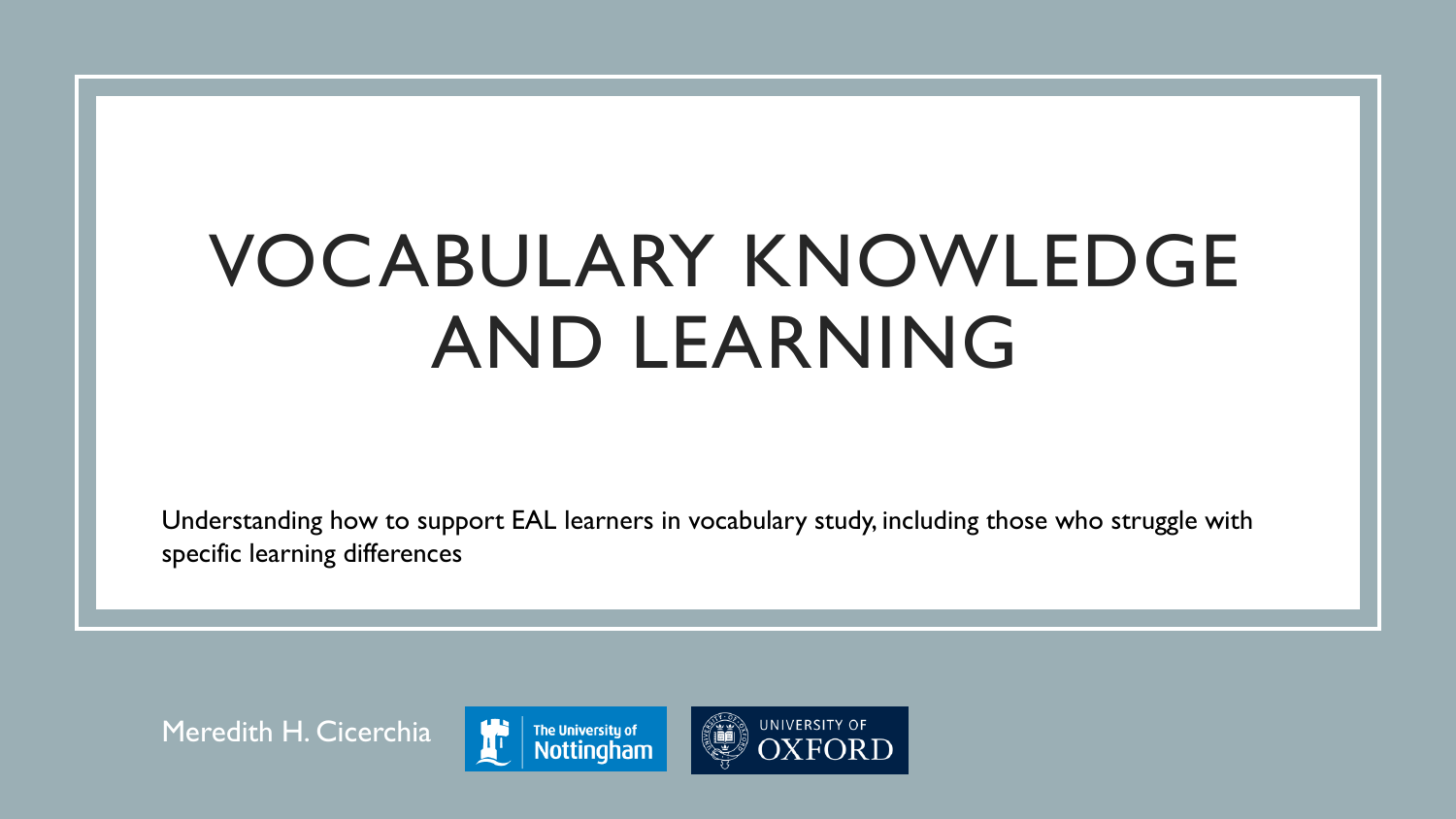# ENGLISH

# How many words are there in English? A) 250,000 B) 500,000 C) 1,000,000



All of the above.

The Second Edition of the Oxford Dictionary has about 230,000 including 47,000 which are no longer in use.

Other researchers estimate 400,000-600,000 and some report 1-2 million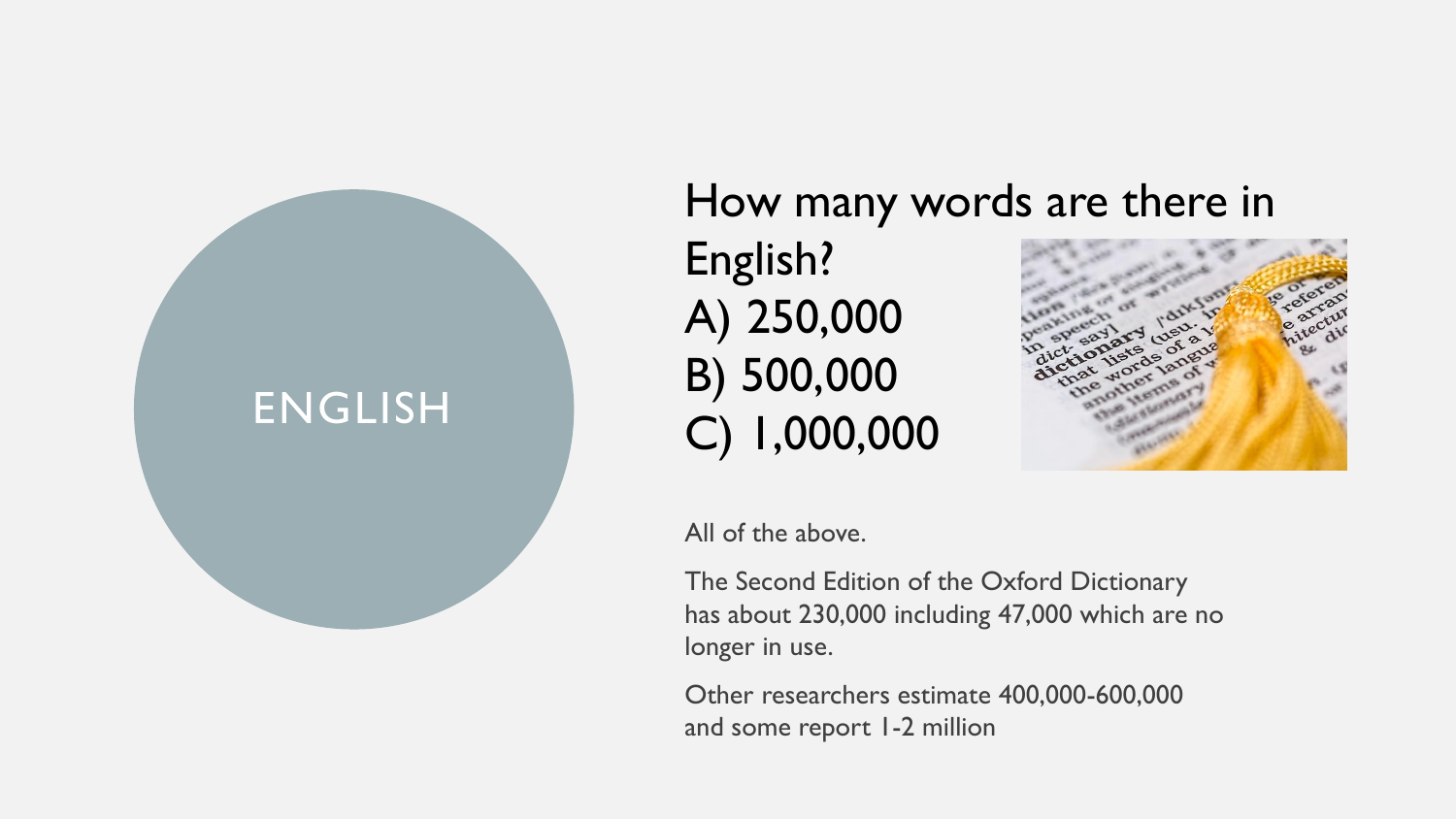## WORD FAMILIES

*work worked working worker work it out work-out*

Different words or do they belong to the same word family?

- Lexeme (the word you'll find in a dictionary) / Lemmas (words with inflections) / Derivations (different parts of speech) / Multi-word units
- Gould, Nation, and Read (1990) counted 114K word families in Webster's International **Dictionary**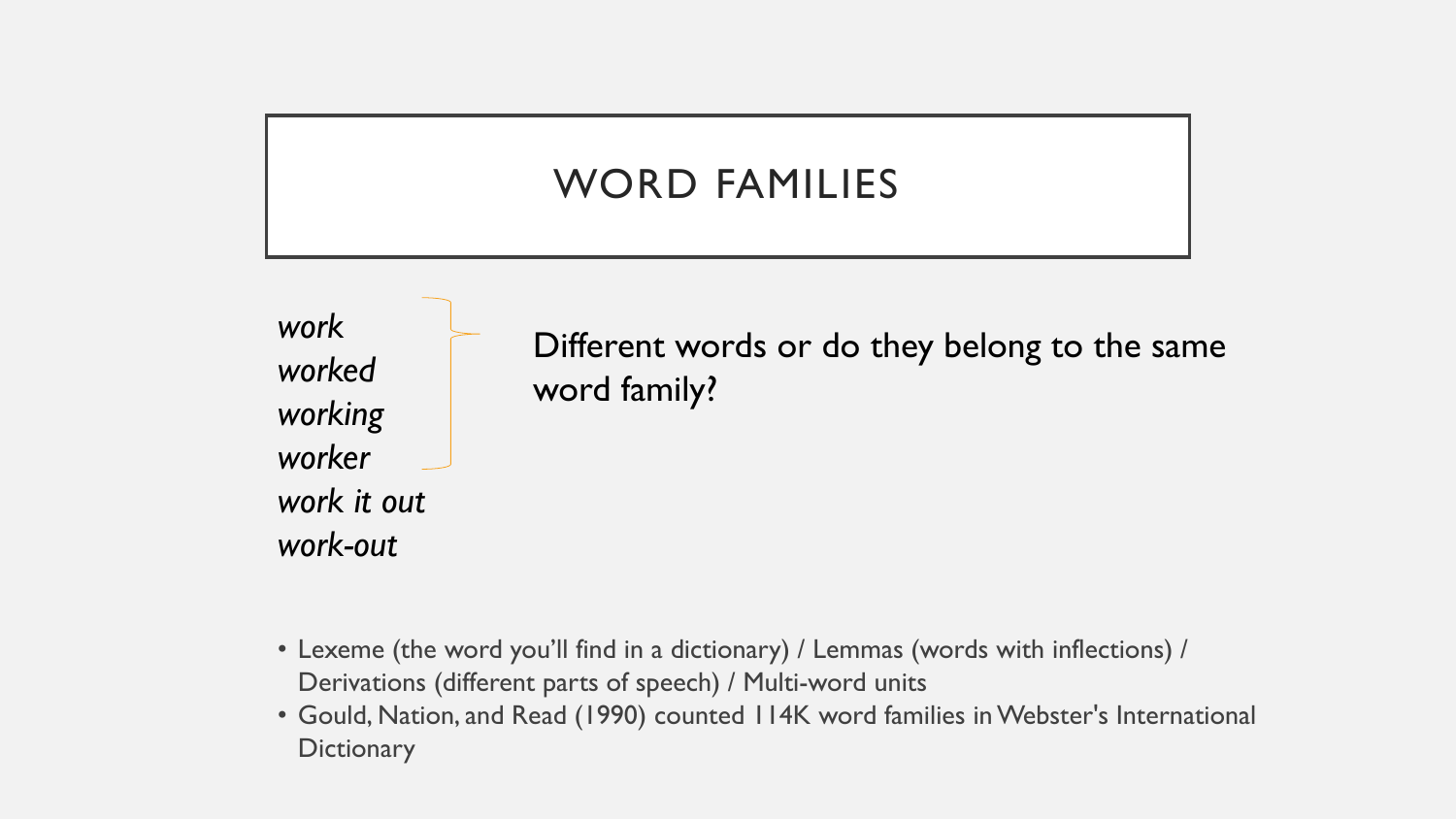HOW MANY WORD FAMILIES DO LEARNERS NEED?

2-3K to process day-to-day conversation 5-7K to speak on a wide range of topics 3-5K to read authentic texts 8-9K to read on a wide variety of topics\*

\*It's estimated an educated native speaker knows about 20,000 English word families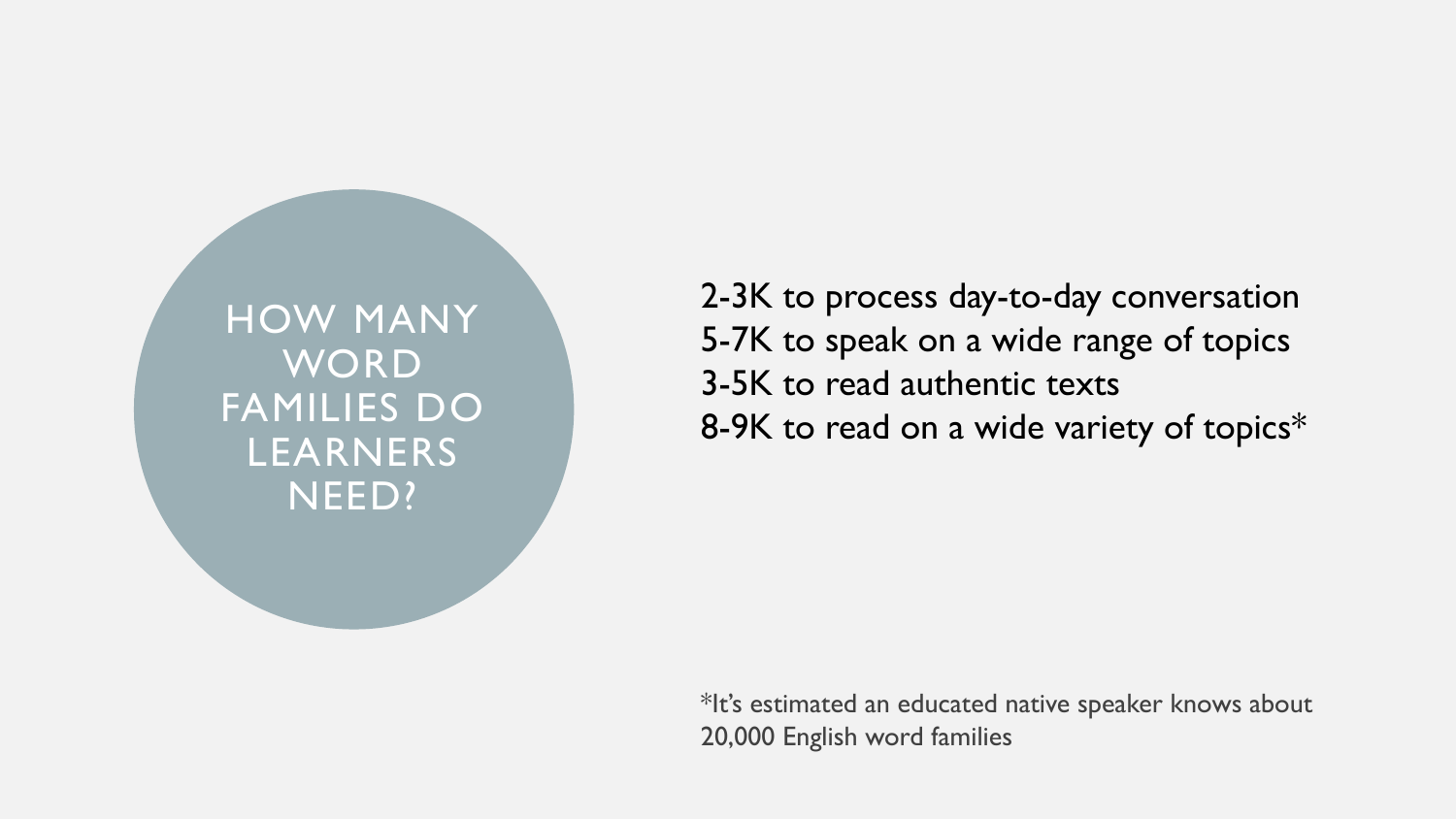### PRIORITY WORDS

Some words are more important than others.

2,000 High frequency words account for about 80% of English texts Hwang & Nation (1995)

Within that group of high frequency words the Dolch List (280 words) and Dolch Noun List (95 words) may account for 50- 75% of all words found in children's books and school resources

**Introduce high frequency words!**  The more words a learner recognizes, the better. Also easier to guess at low frequency words.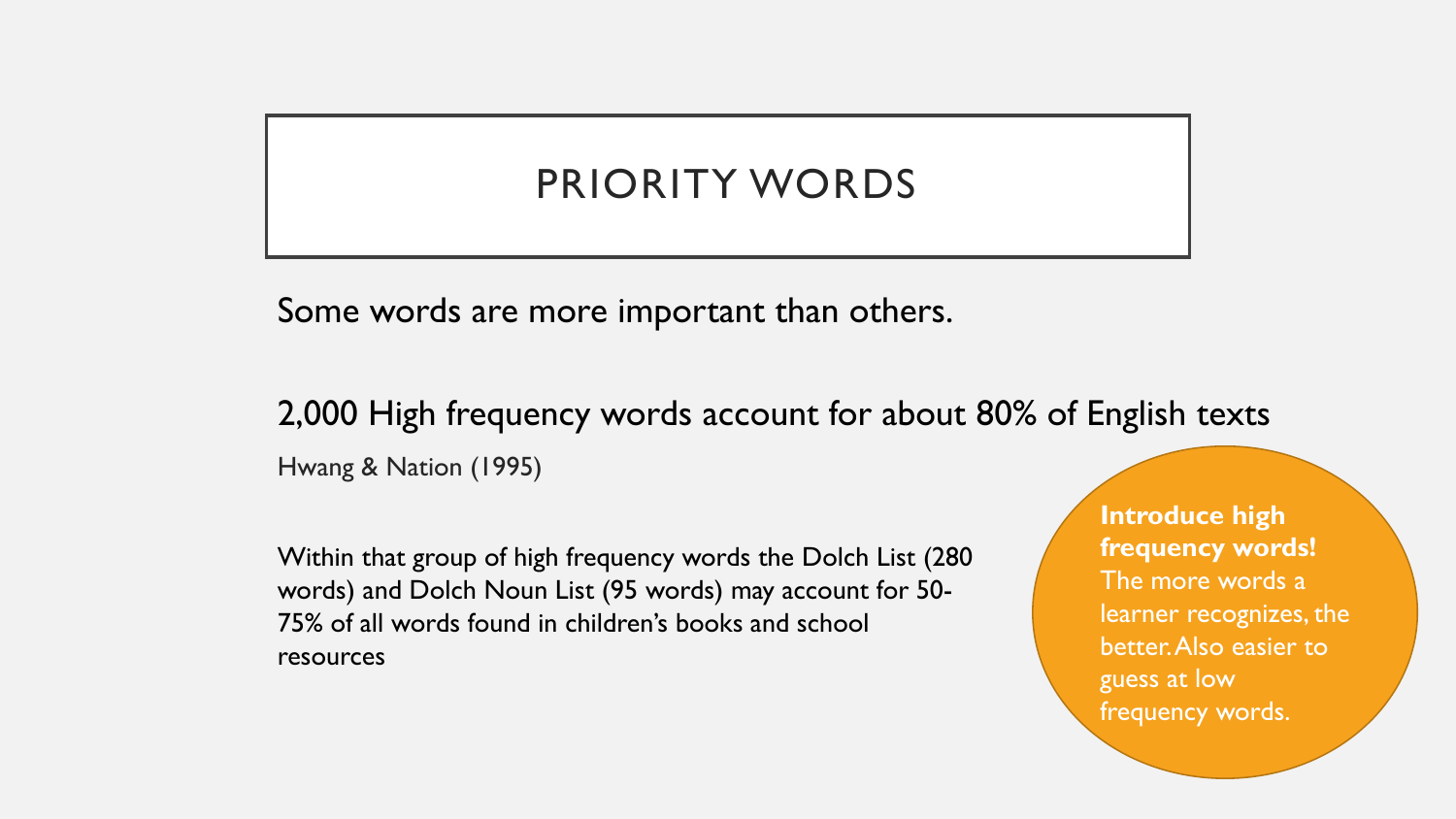WHAT WE'LL TALK ABOUT

- English vocabulary
- What it means to know a word
- Brief look at some research
- Learning and teaching vocabulary
- Individual differences

Aptitude, motivation, self-efficacy and anxiety First language and age Specific learning differences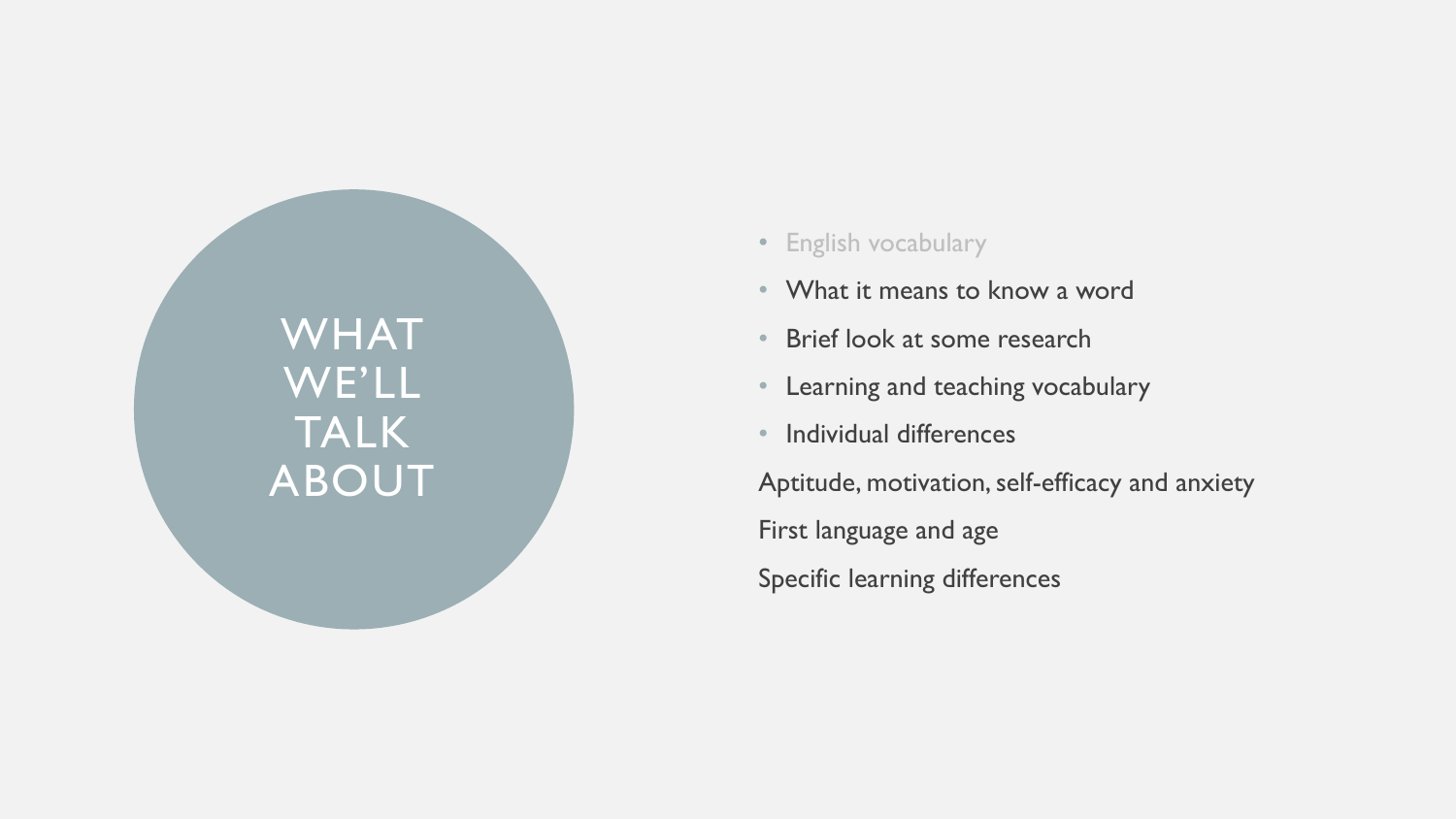### VOCABULARY IS IMPORTANT

- It's the most commonly used approach to measuring proficiency **(how many words do they know + how well do they know them)**
- It's linked to success across all four skills: Listening, Speaking, Reading and **Writing**
- The more words they know, the more words they can learn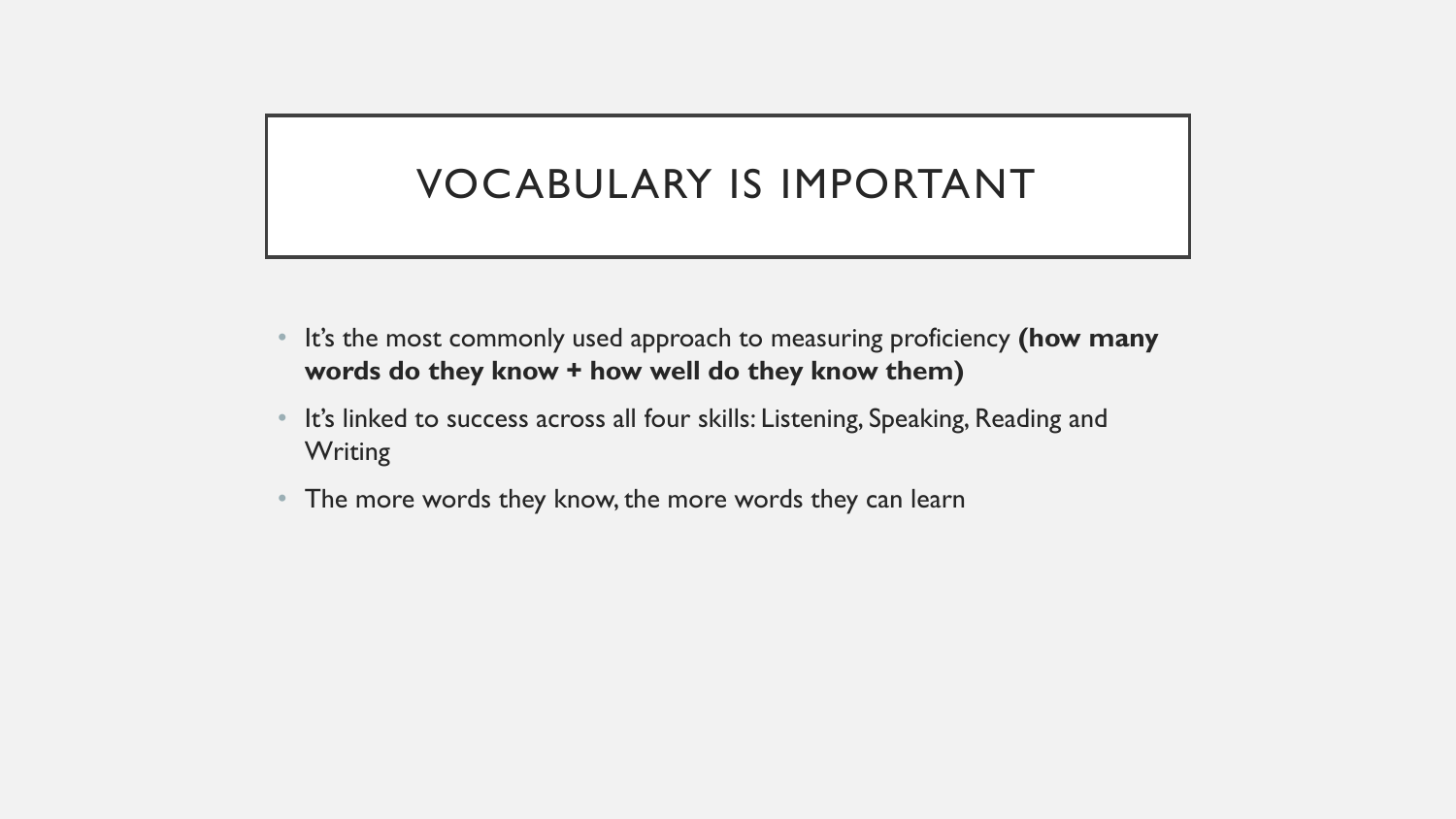# INTRODUCTIONS

#### **Education**

BA French language and literature (Georgetown University) 2005

MSc in Applied Linguistics and Second Language Acquisition (University of Oxford) 2010

PhD in Applied Linguistics with a focus on vocabulary learning (University of Nottingham) 3<sup>rd</sup> year

#### **Work Experience**

I've spent the last 15 years working in the language learning industry: teaching and teacher training, curriculum development for the US Defense Language Institute, English language assessment development for EF and Cambridge Michigan, E-Learning Director for Lingua.ly, consulting for startups Memrise, FlashAcademy. I'm currently a teaching affiliate at the University of Nottingham and I freelance as an author of articles on language learning and specific learning differences.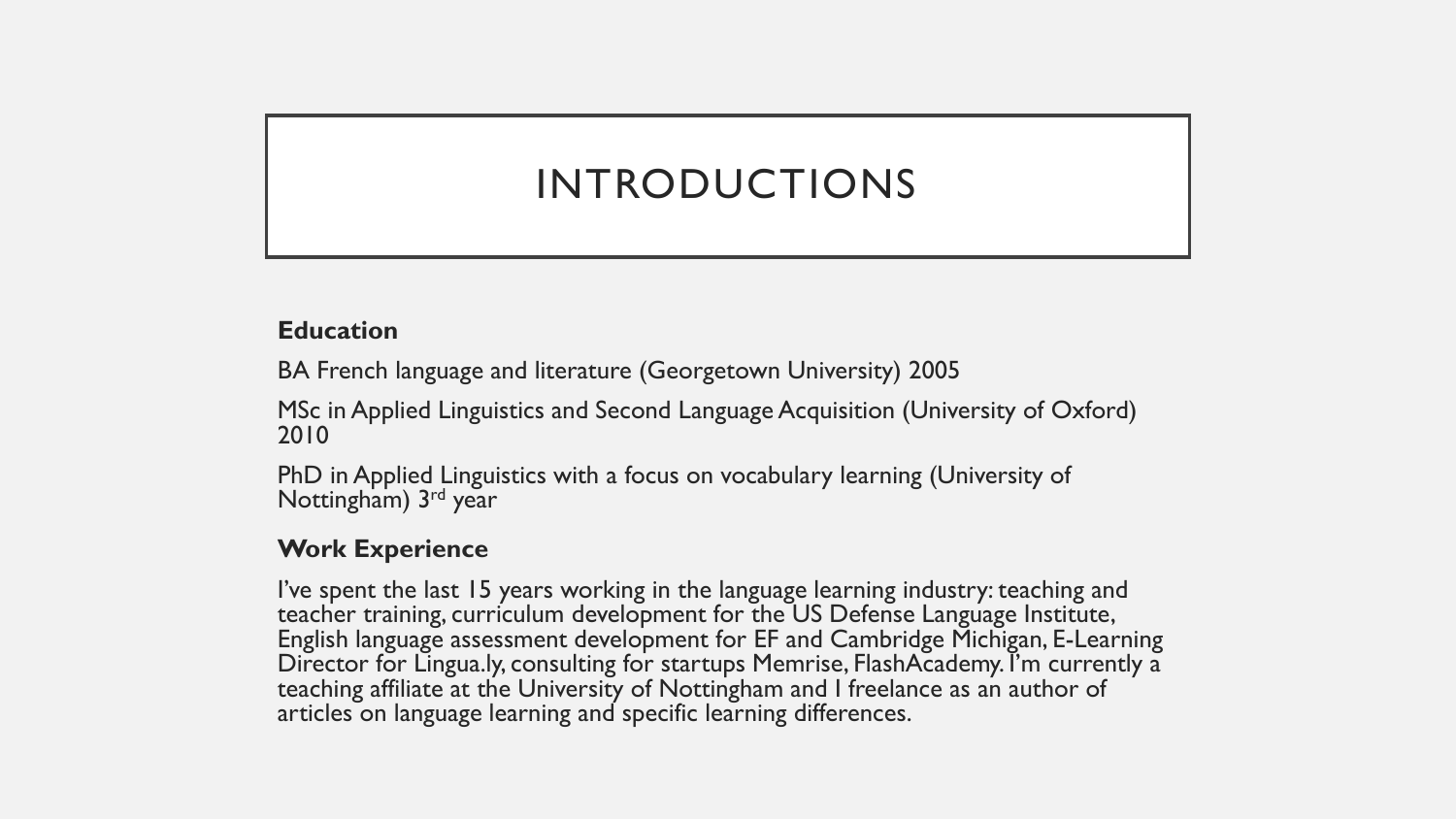### **GROUP TASK 1**

- 1. Do you speak or have you ever studied a second language? Which one?
- 2. What was the hardest thing you found about learning a language?

*Take a few minutes to introduce yourself and share your answers with the table.*

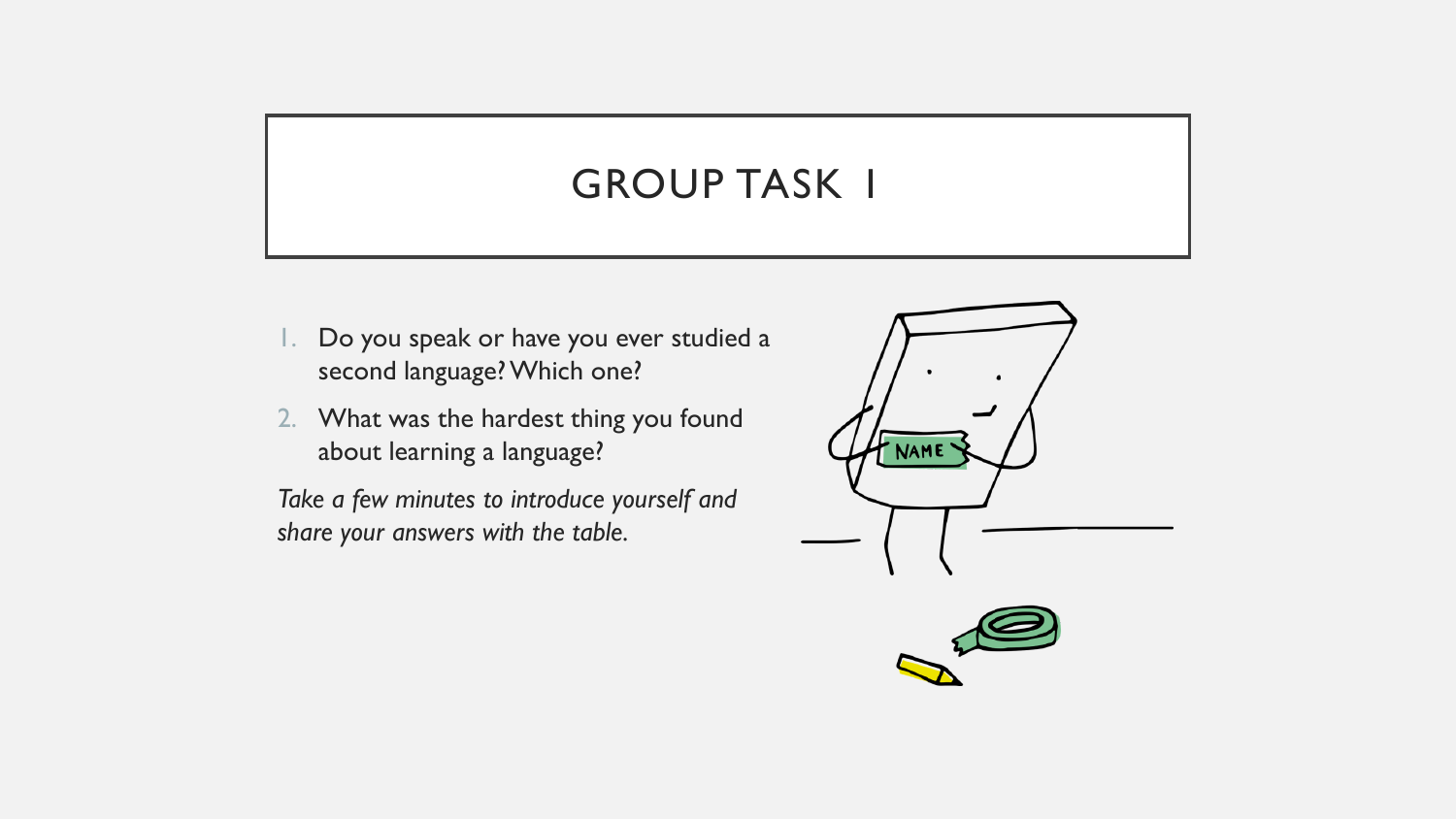### WHAT DOES IT MEAN TO KNOW A WORD?



# apple apple (written)

Establishing form-meaning links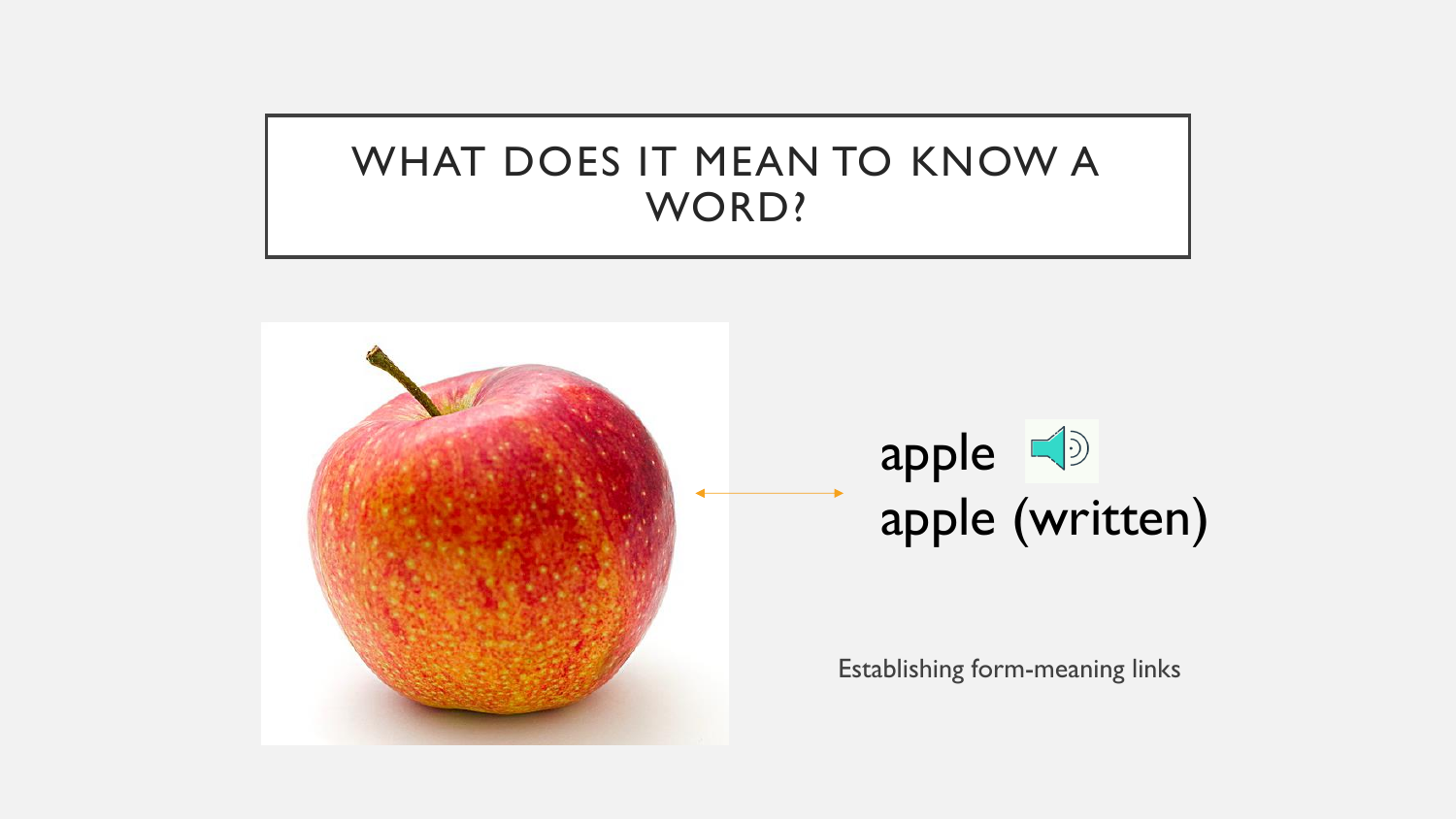THERE ARE MORE WAYS TO KNOW A **WORD** 

 $\rightarrow$ Recognize it spoken form  $\rightarrow$ Recognize its written form  $\rightarrow$  Be able link form with meaning

Receptive Knowledge

 $\rightarrow$ Know how to pronounce it Productive Knowledge

 $\rightarrow$ Know how to spell it

 $\rightarrow$  Know how to use it grammatically

 $\rightarrow$ Know how to use it in different contexts

 $\rightarrow$  Know which chunks of language it is used in

 $\rightarrow$  Know its collocates, synonyms, antonyms etc.

Nation (2001)

 $\rightarrow$  You can't just jump to collocates!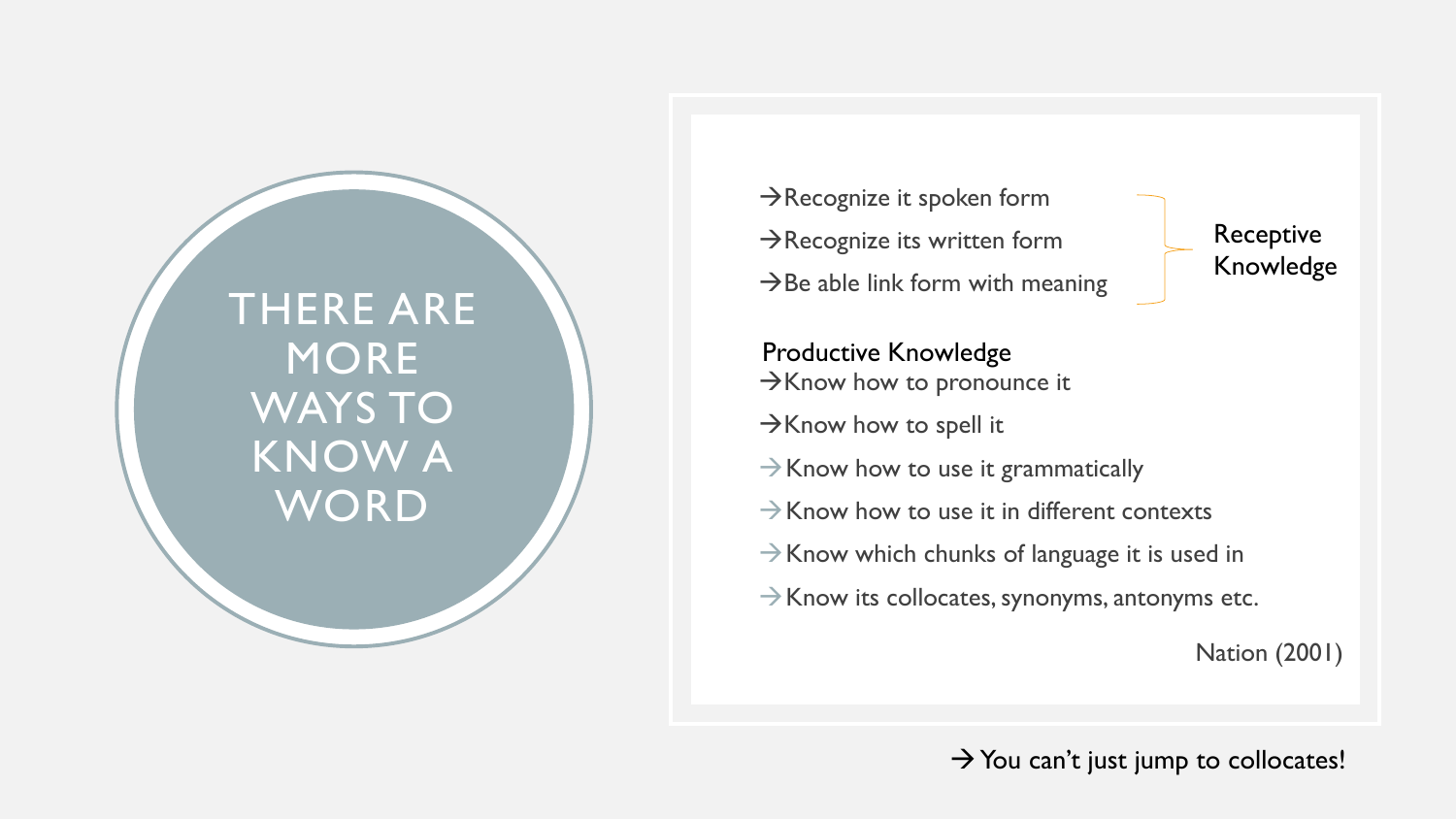

We have to teach students **a range of words** We also have to teach them **more about each word**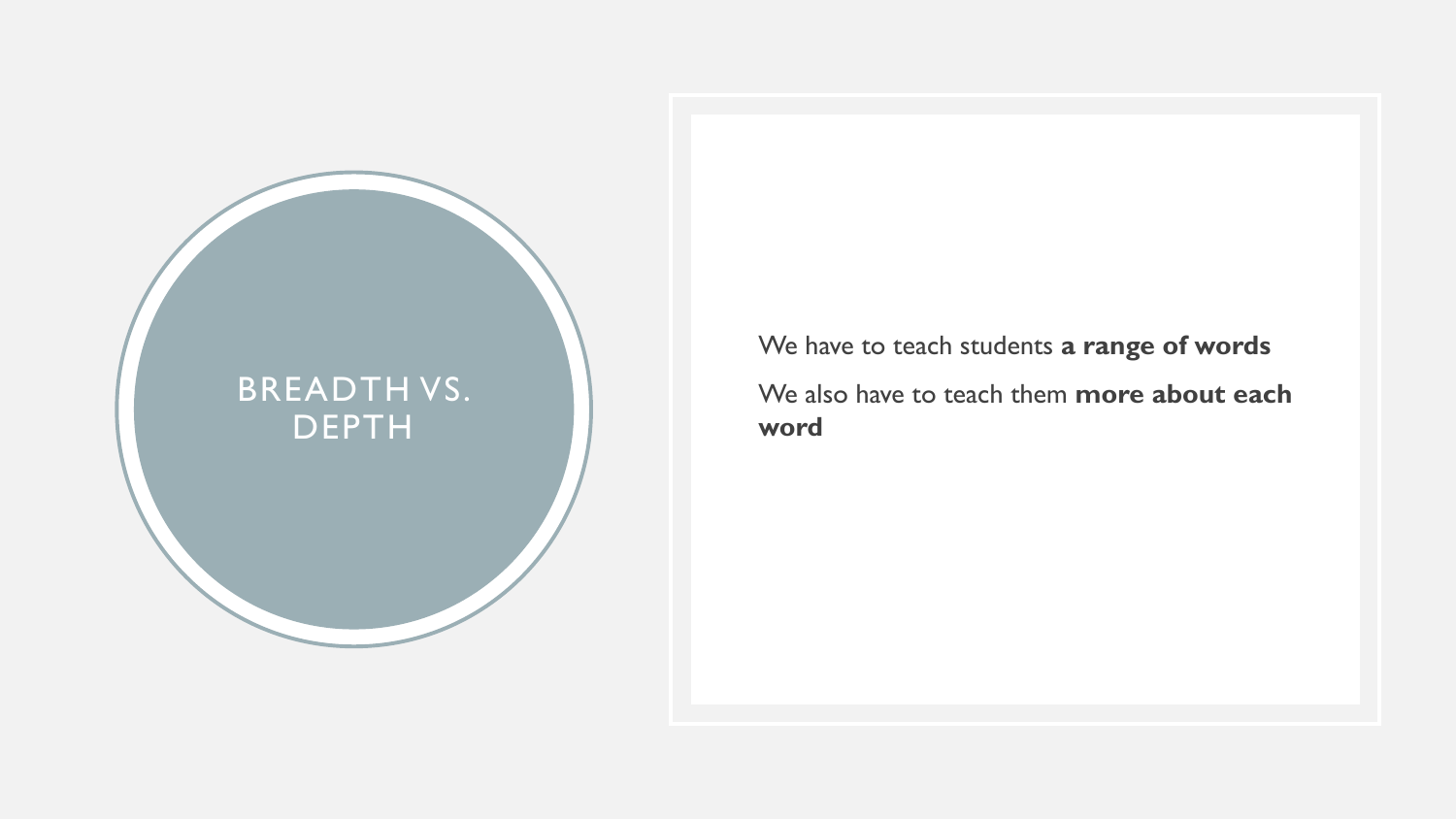



#### **What can you learn about this word?**

What it sounds like. What it looks like. What it means.

*What if I had used an Arabic description for meaning instead of an image?*

*What if I hadn't said it out loud?*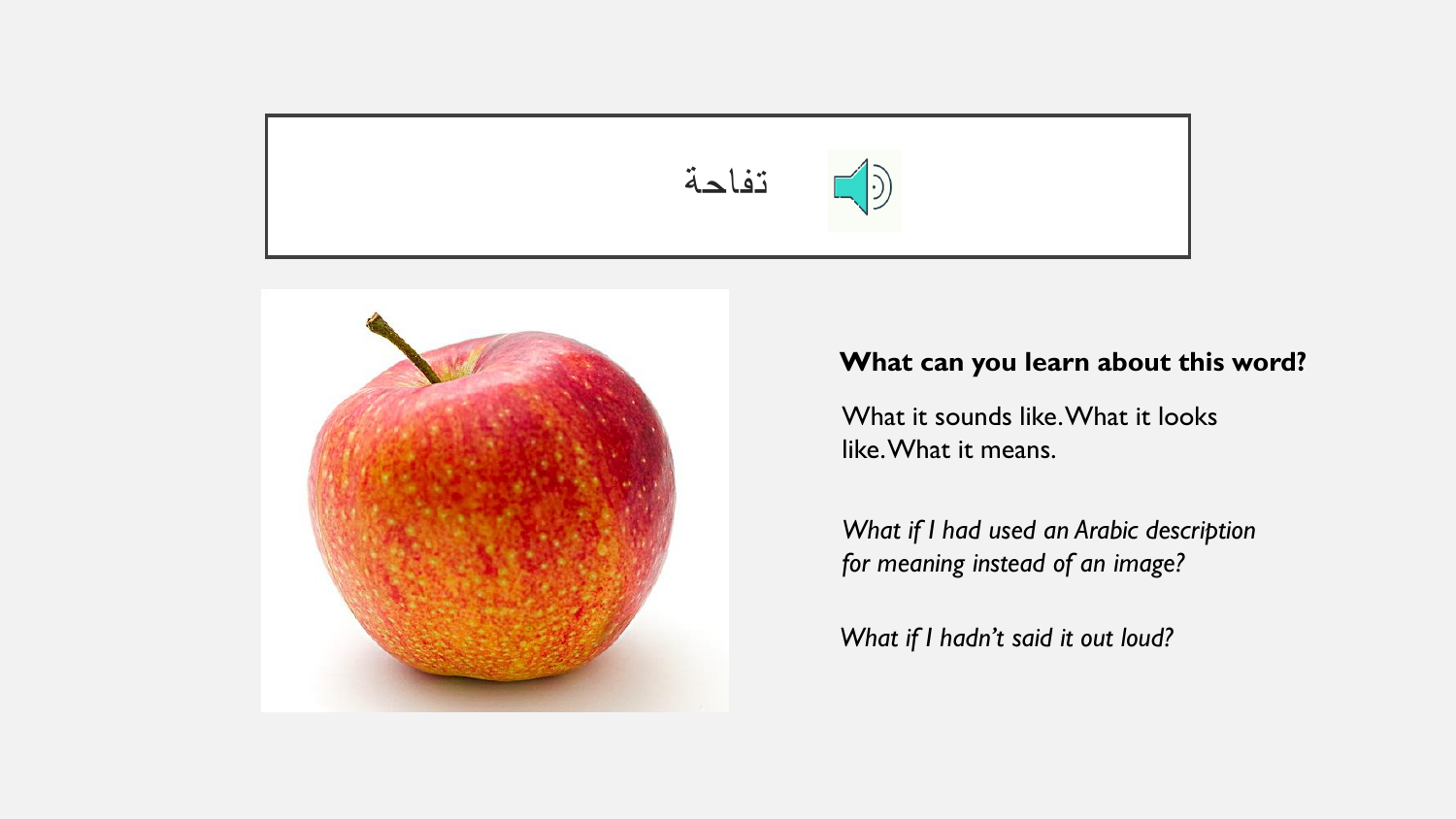#### ONE WEEK LATER



Can you recognize it spoken form? (probably) Can you recognize its written form? (highly unlikely) Can you link form with meaning? (maybe) Will you be able to say it? (maybe) Know how to spell it  $\rightarrow$  Know how to use it grammatically  $\rightarrow$ Know how to use it in different contexts  $\rightarrow$ Know which chunks of language it is used in Know its collocates, synonyms, antonyms etc.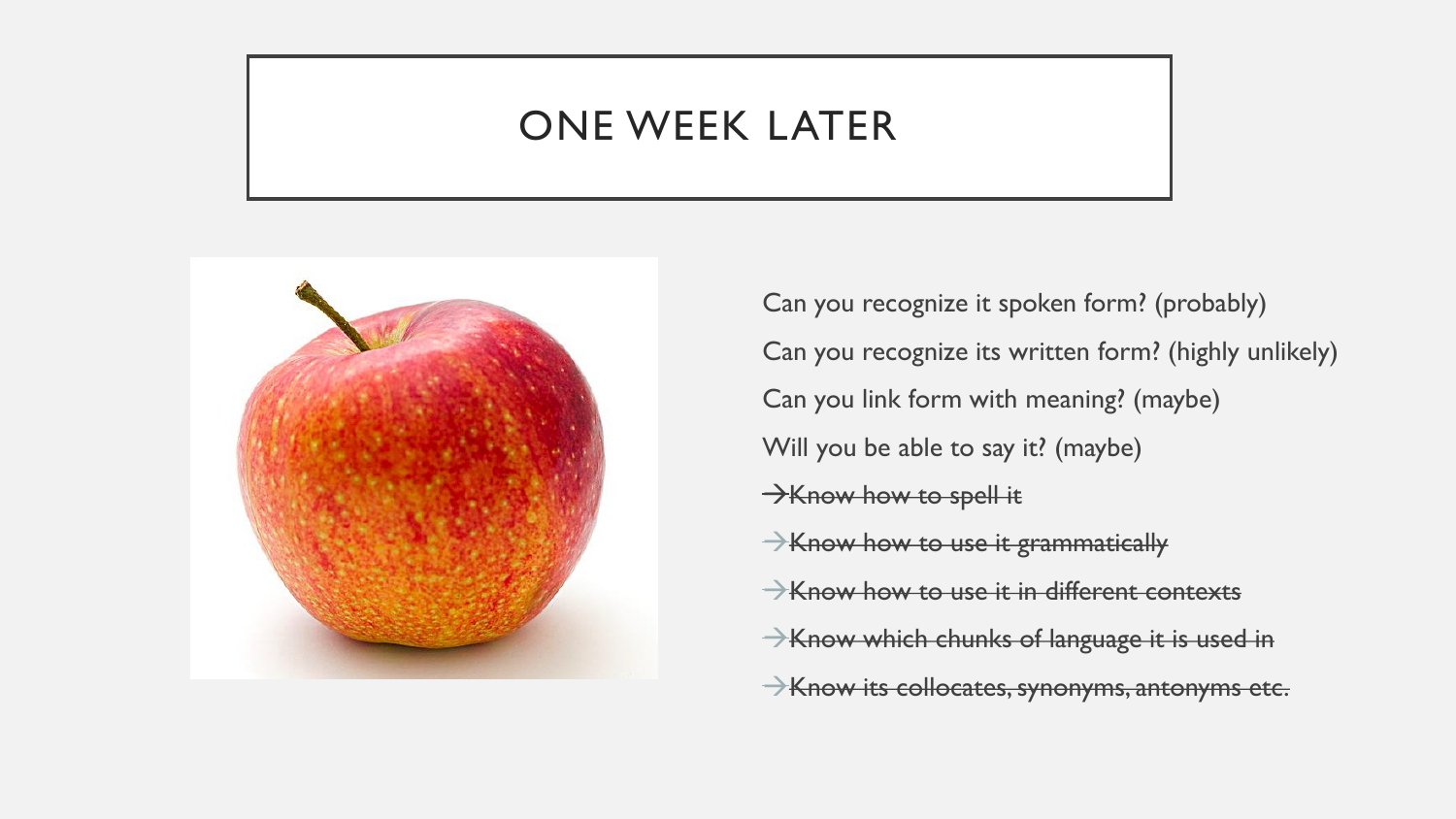# HOW LONG SHOULD YOU WAIT BEFORE REVIEWING A NEWLY LEARNED WORD?

• Minutes

• Hours

• Days

• Weeks



The Forgetting Curve

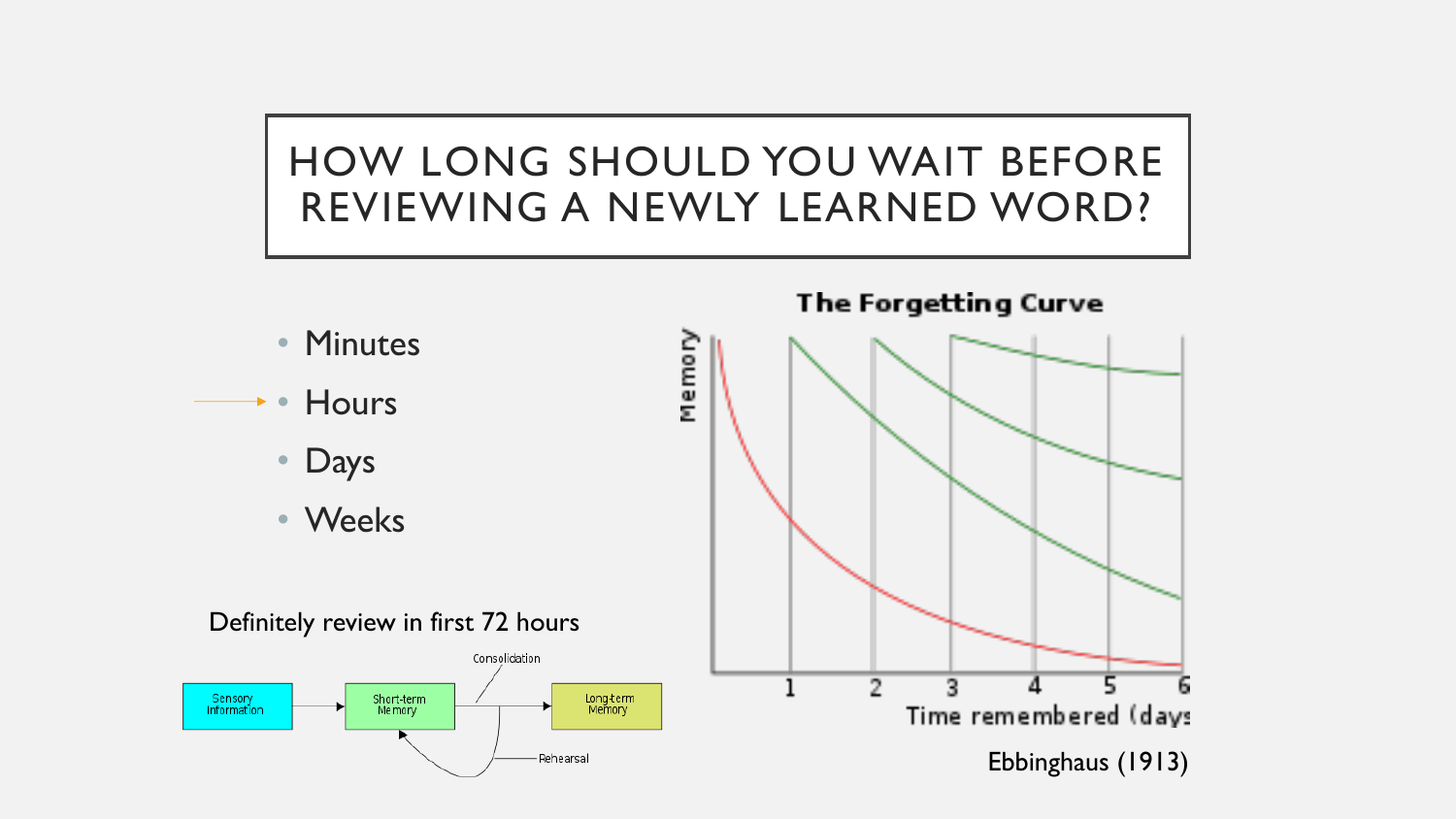5 KEY FACTORS FOR WORD - LEARNING **SUCCESS** 

- 1. Input is comprehensible
- 2. Repeat exposure
- 3. Language is meaningful
- 4. Diverse contexts
- 5. Opportunities for use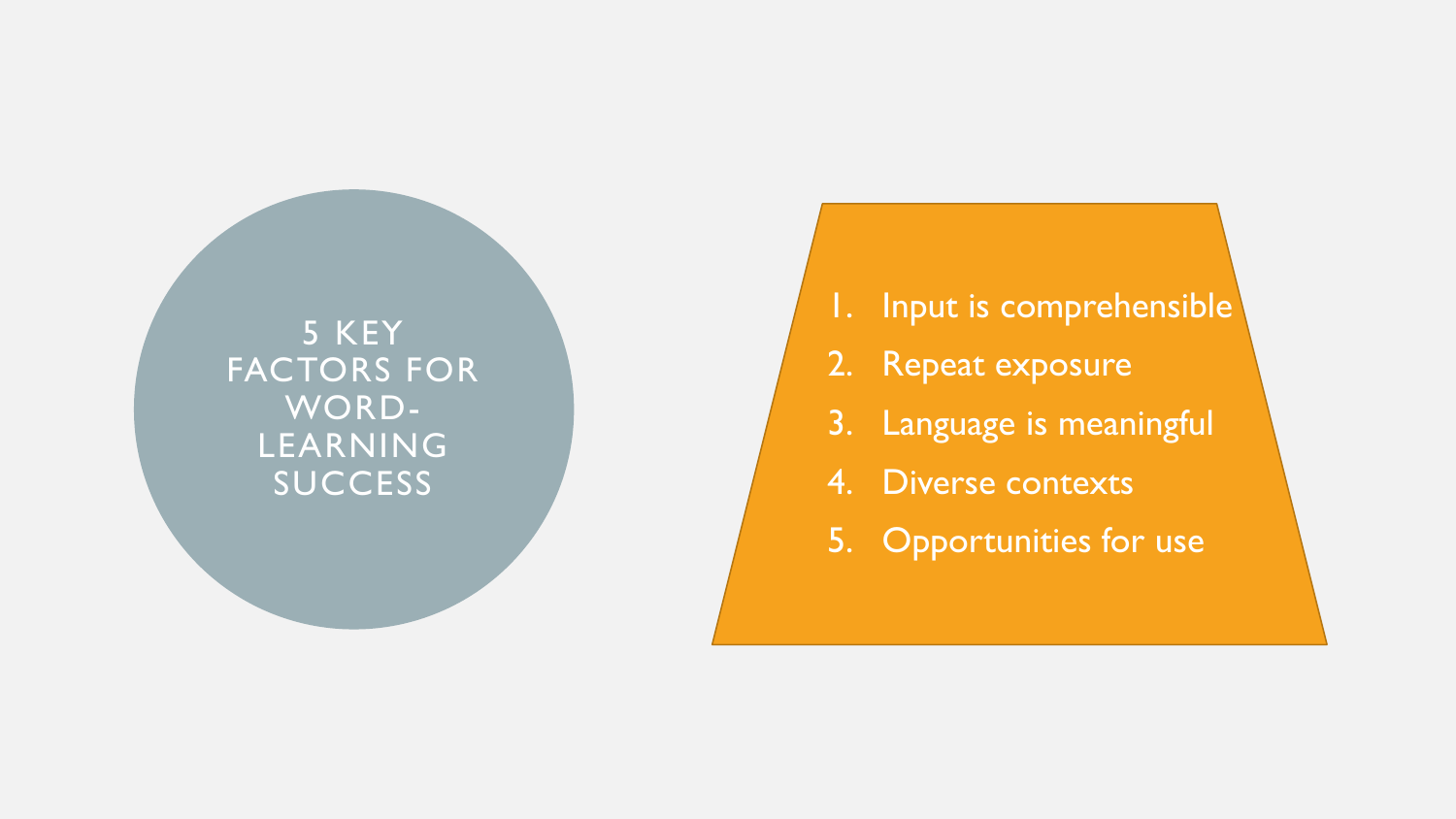### NO TWO WORDS ARE THE SAME

The learnability of a word (how hard it is to learn) is different for every word, for every learner.

#### F**actors that impact on learnability:**

| Length/number of syllables     | Phoneme/grapheme redundancy                                             |
|--------------------------------|-------------------------------------------------------------------------|
| Concrete/abstract              | How it is presented/encountered<br>Meaningfulness to individual learner |
| <b>High/low frequency</b>      |                                                                         |
| Phonemes/graphemes it contains |                                                                         |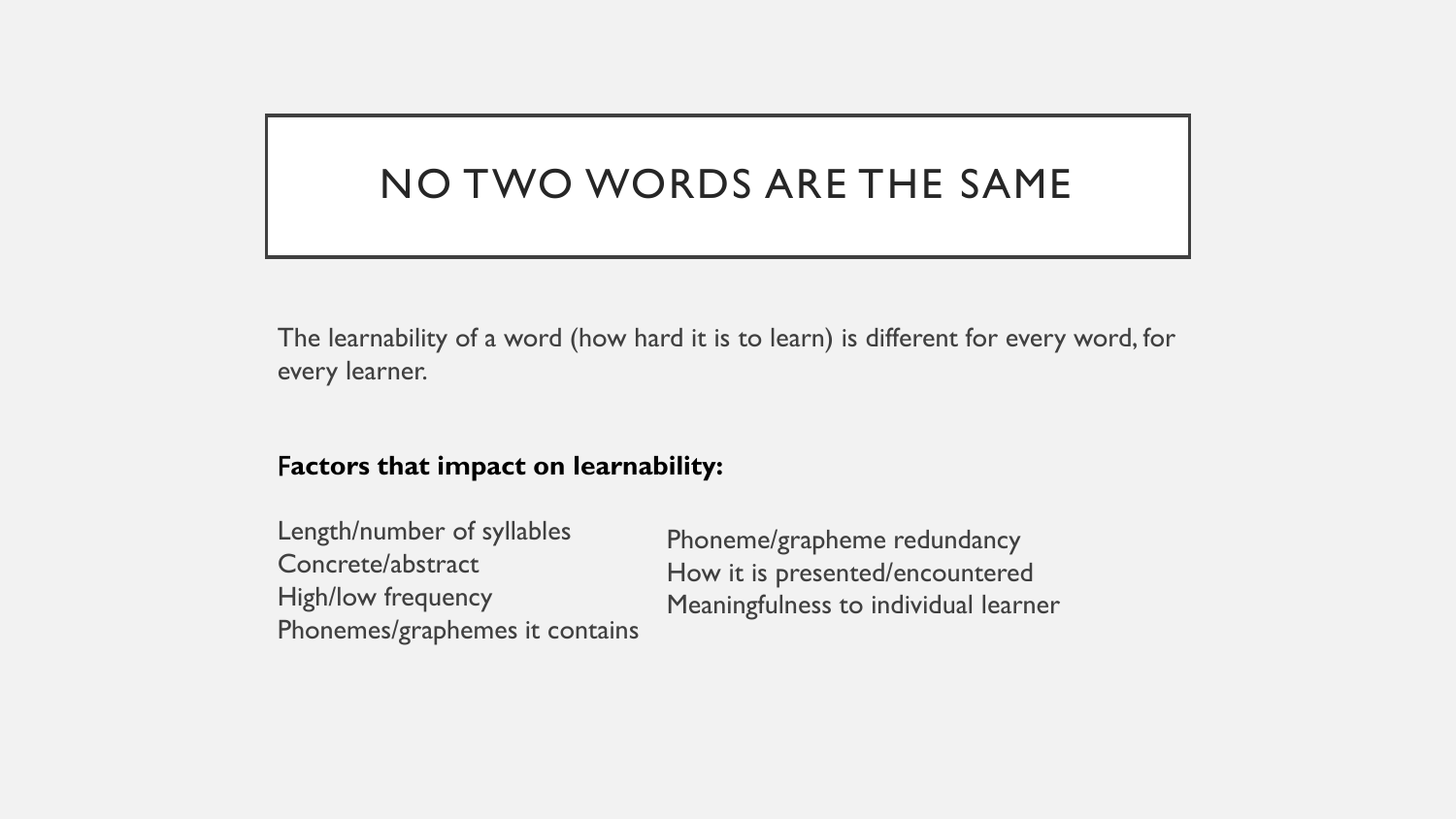#### What does an EAL learner need to know in order to be successful …

A) choosing the definition in a multiple choice B) filling in a blank using a word-bank C) completing a gap-fill with no word bank D) using a word in an oral response E) using a word in writing

- Synonyms (unless images used)
- Recognize meaning of word and most of the words in text
- (B) and how to spell the word -- possibly some grammar
- Pronunciation, grammar, shades of meaning, spoken discourse rules
- Spelling, grammar, shades of meaning, written discourse rules

**It's important to think carefully about what a vocabulary exercise/assessment is actually testing**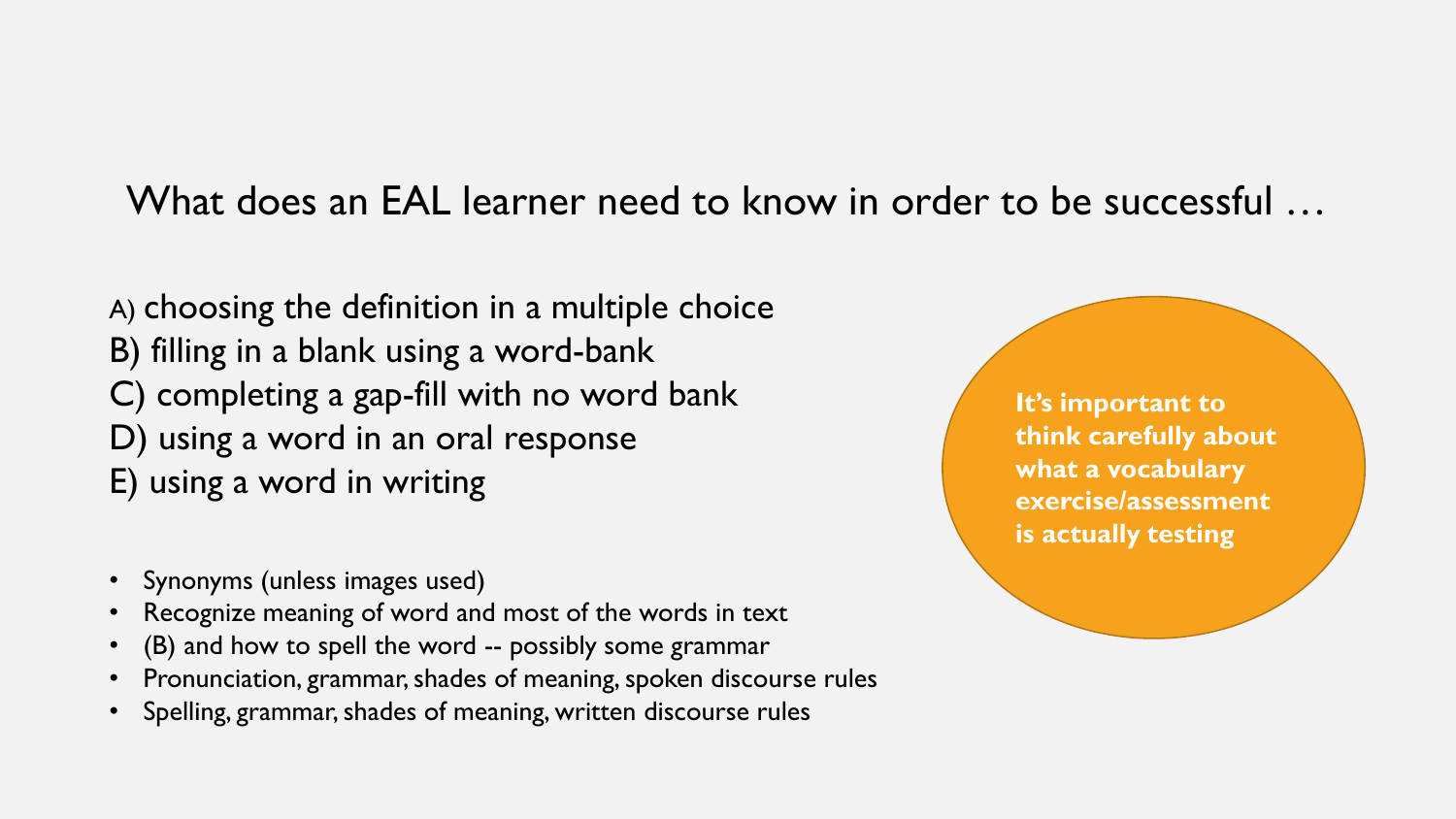There are different degrees of knowing a word. Just because a student gets an answer wrong, it doesn't mean they don't have partial knowledge of the word. **The problem is many EAL learners don't know this! They may think they're no good at English**  and haven't learned anything. That's why it's so important to understand an EAL learner's level, so you can correctly pitch activities and assessment and provide the right kind of support and encouragement.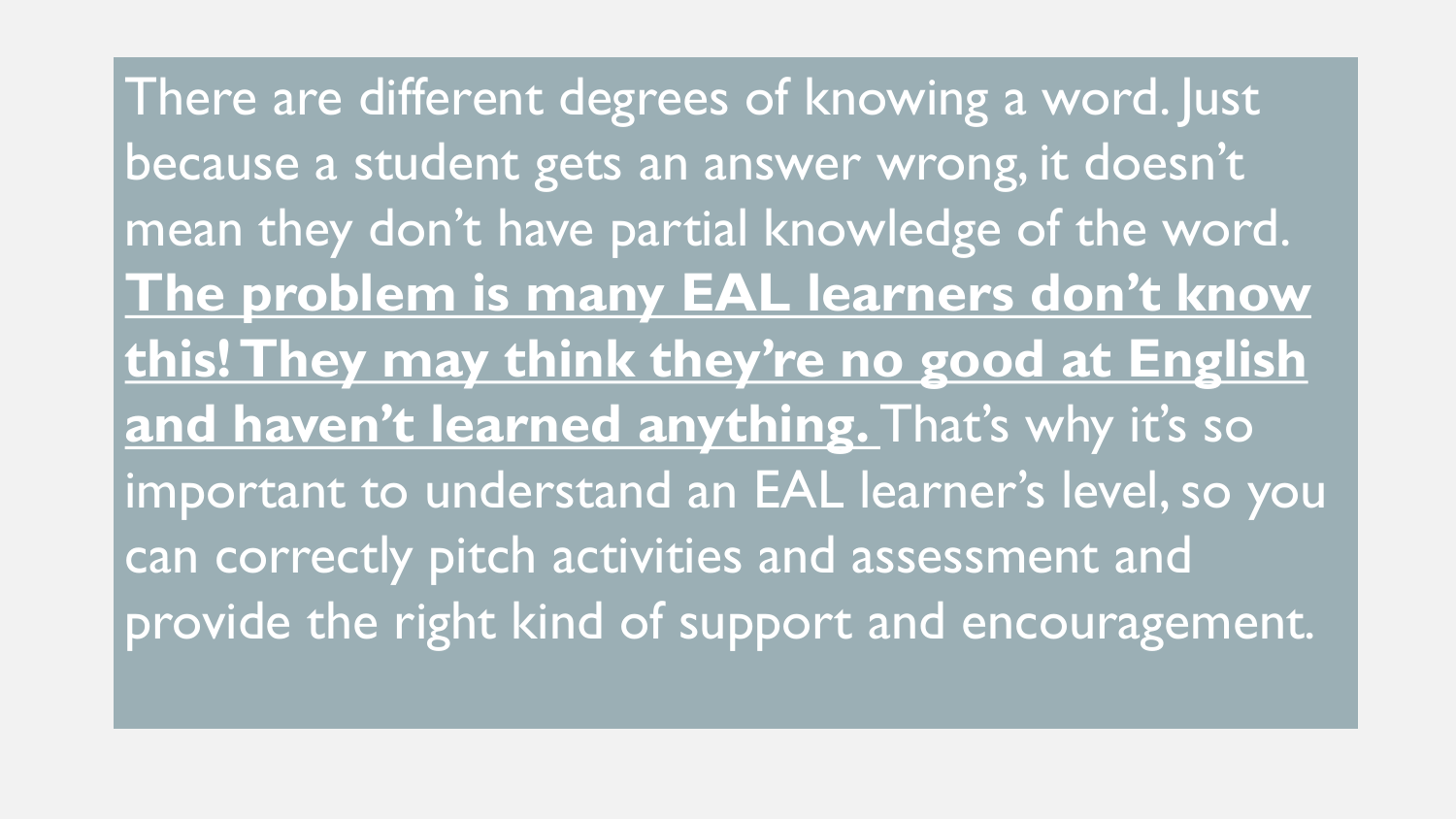### HOW DO STUDENTS LEARN VOCABULARY?

#### **Through direct study**

• Contextualized

*Classroom lessons, outside activities, glossed texts*

• Decontextualized *Vocabulary lists, flashcards*

#### **Through incidental learning**

• Exposure via games, encounters in physical environment, guessing from context in reading and listening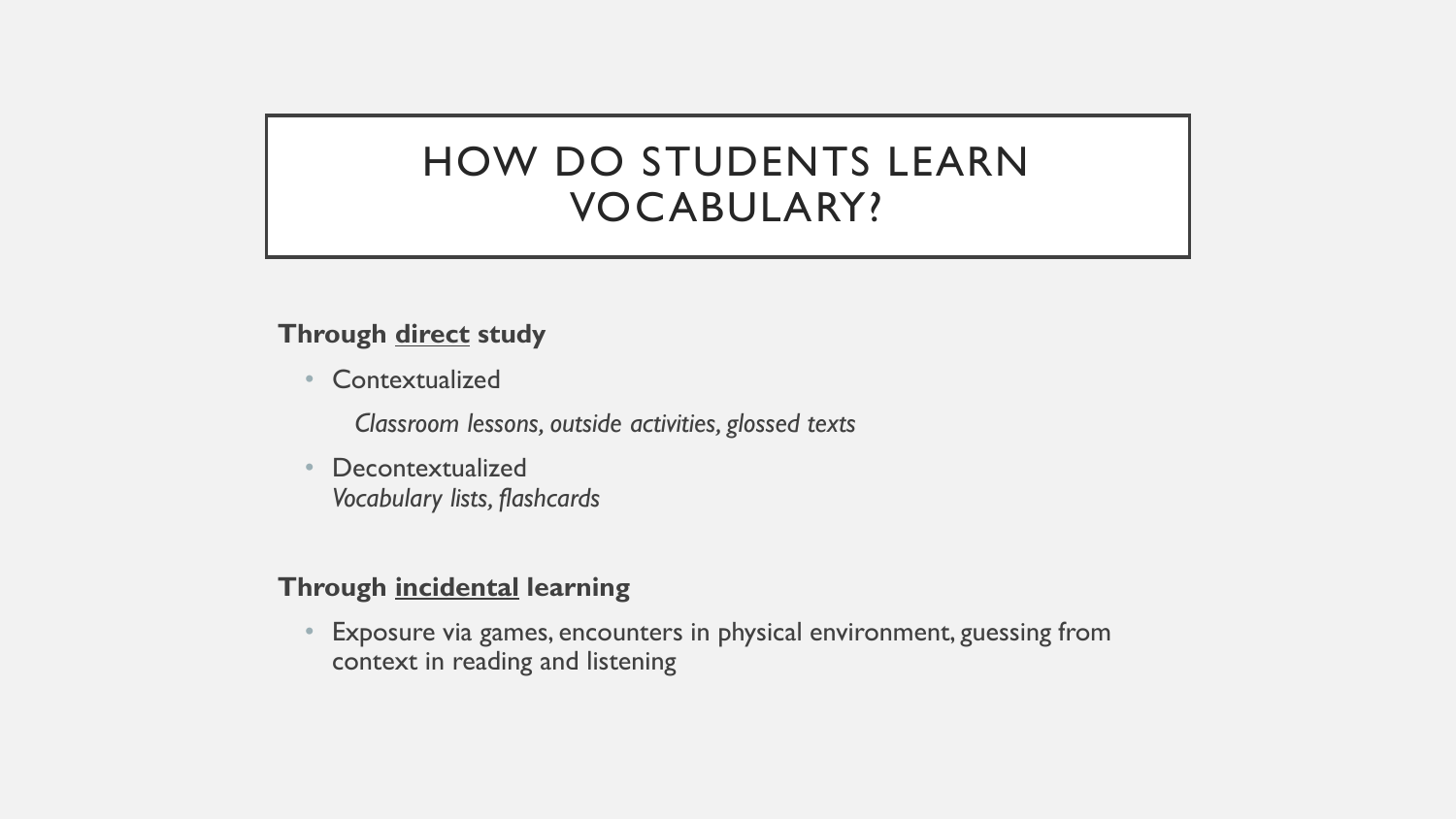### HOW SHOULD WE TEACH VOCABULARY?

We know multi-modal presentation works well

Visual representation of meaning + spoken form + written form (can also include video)

**Why does it work?** Diverse sensory input leads to enhanced uptake and retention





(Bisson et al., 2013; 2014)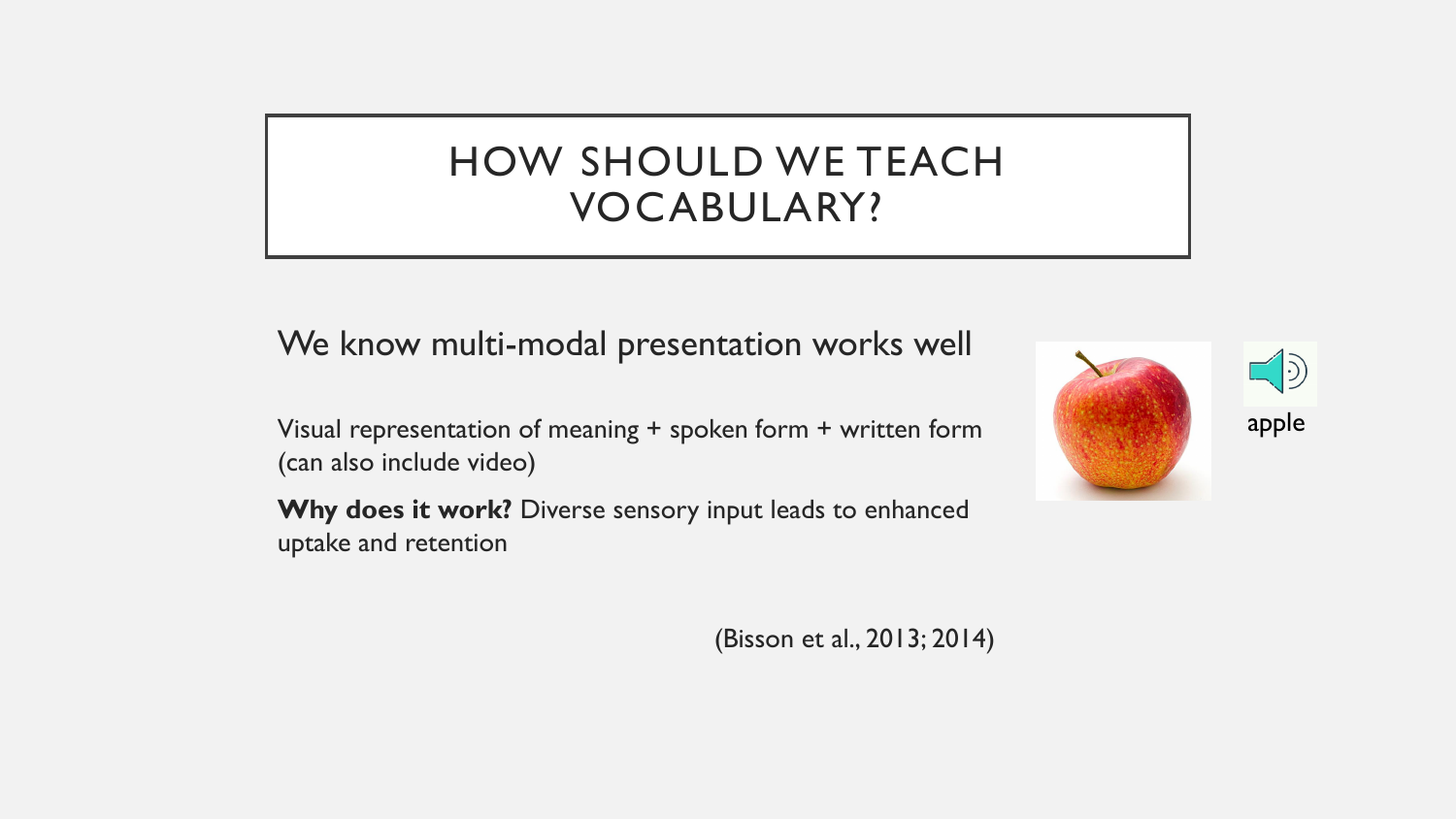#### HOW LONG WOULD IT TAKE YOU TO LEARN 40 WORDS IN A FOREIGN LANGUAGE?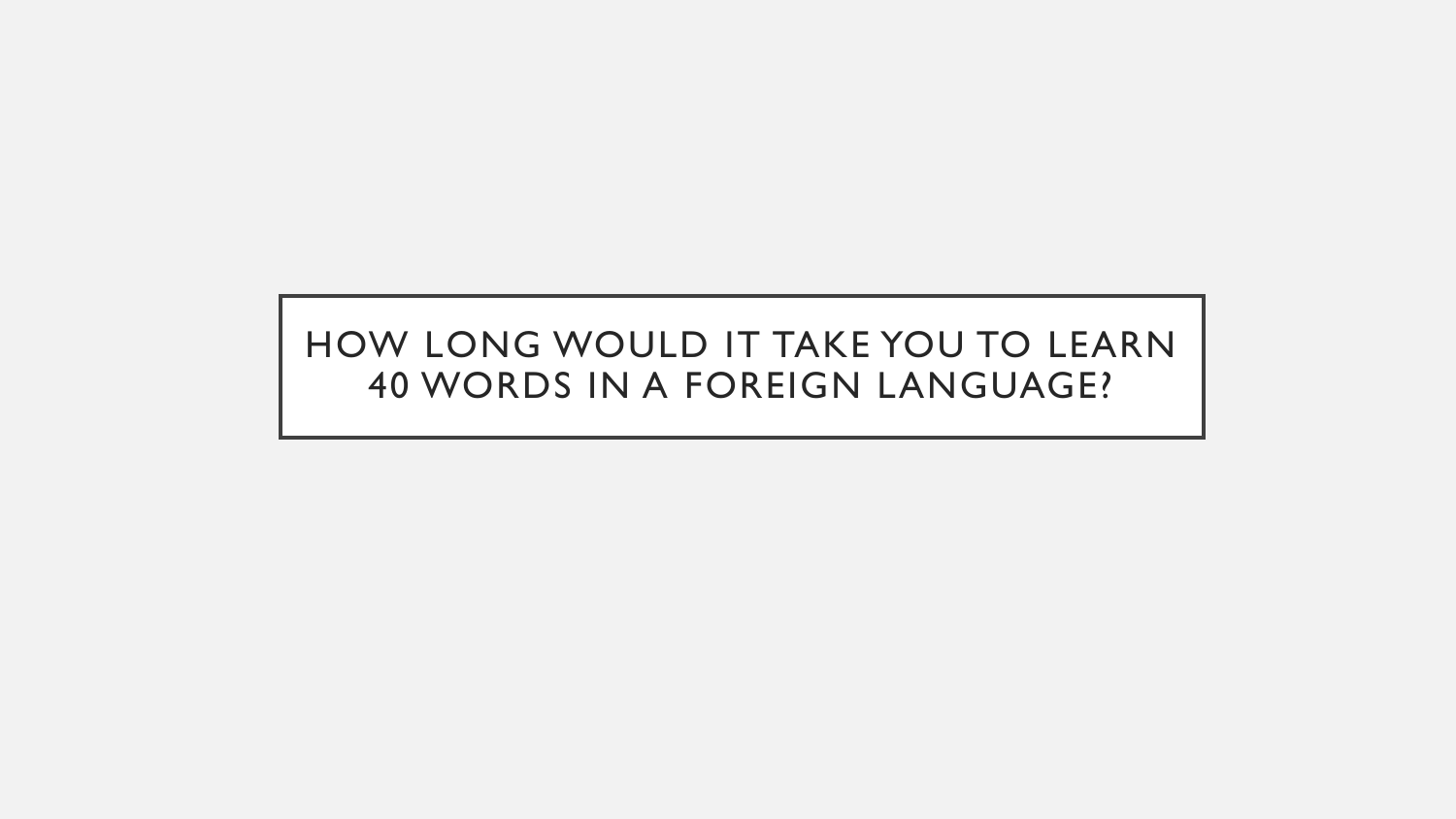# CICERCHIA (2017)

• 32 Native speakers



mawz

- Learned 40 words  $(2x a block, 3 blocks) = 6 times$ Image, audio + transcription
- Accuracy went up, response time went down
- Word knowledge retained 5-7 days later

It took my participants 25 minutes to establish basic form-meaning links for 40 Arabic words

#### **Which factors most impacted results?**

Number of letters and number of syllables  $\rightarrow$  Response Time Number of unfamiliar sounds  $\rightarrow$  Accuracy

#### Participant Accuracy Blocks 1,2,3 and Session 2

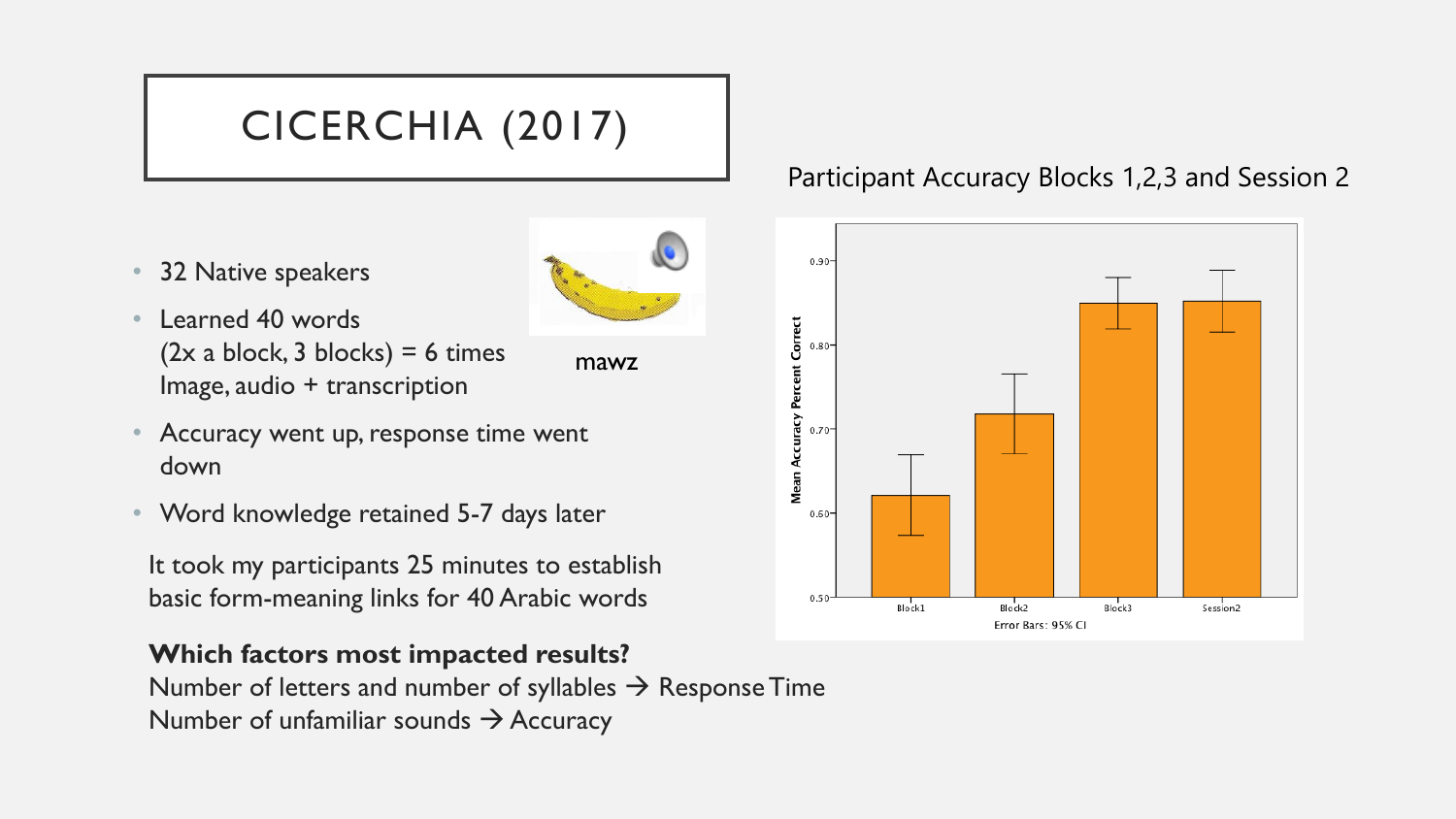### HOW SHOULD WE TEACH VOCABULARY?

We know it helps to see the written form of the word.

A word's lexical representation has a higher quality when its orthography is specified and its phonological representations are redundant (grapheme- phoneme mappings and spoken form)

Perfetti & Hart (2002)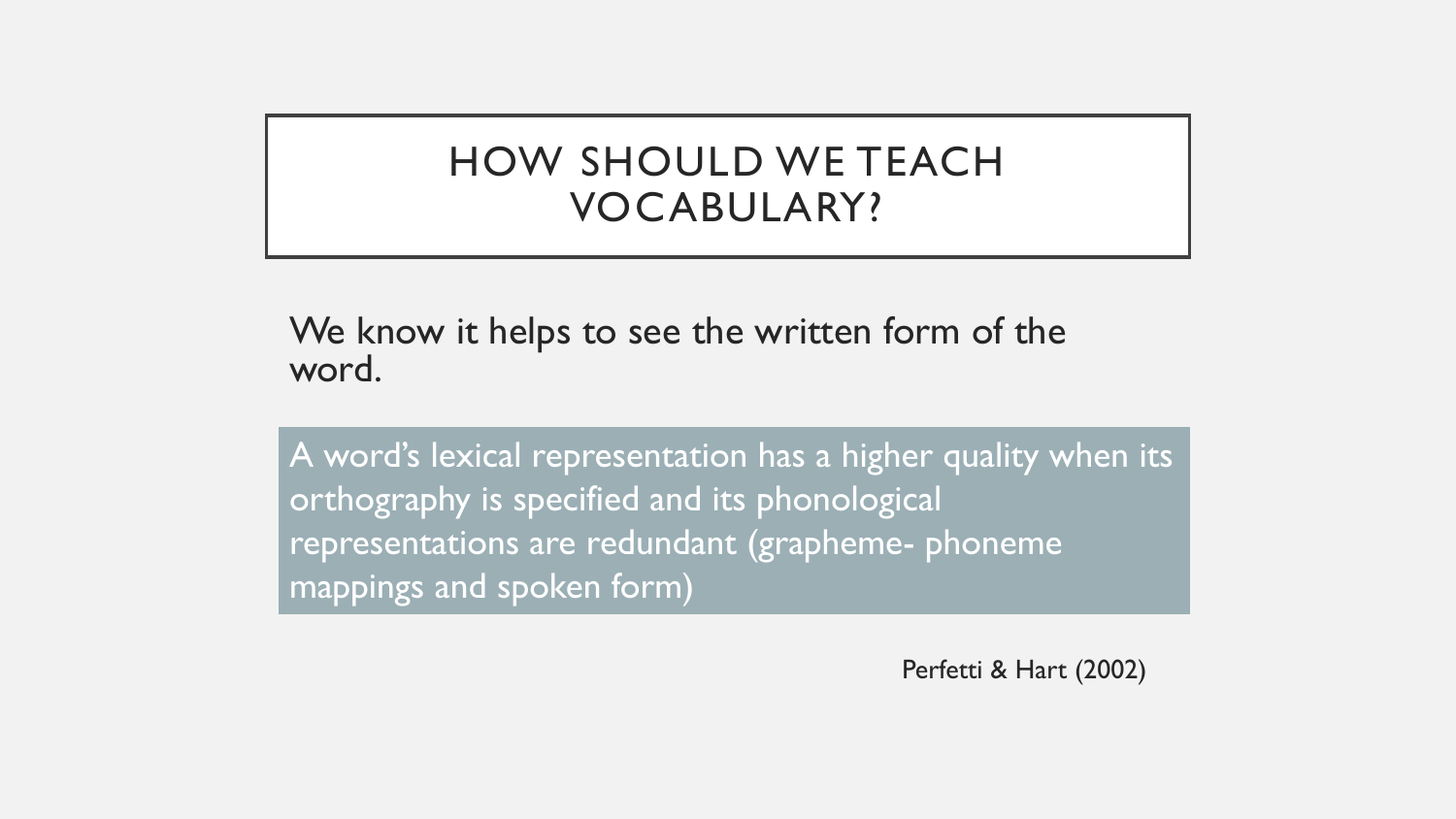# CICERCHIA (2018)

- 32 Native speakers
- Learned 42 words  $(2x a block, 3 blocks) = 6 times$
- Counterbalanced design with two lists
- Half learned with transcription, half learned without
- Productive and receptive measures

 $\rightarrow$ There was a significant increase in participant accuracy for both conditions across the three blocks but learning was easier with text.

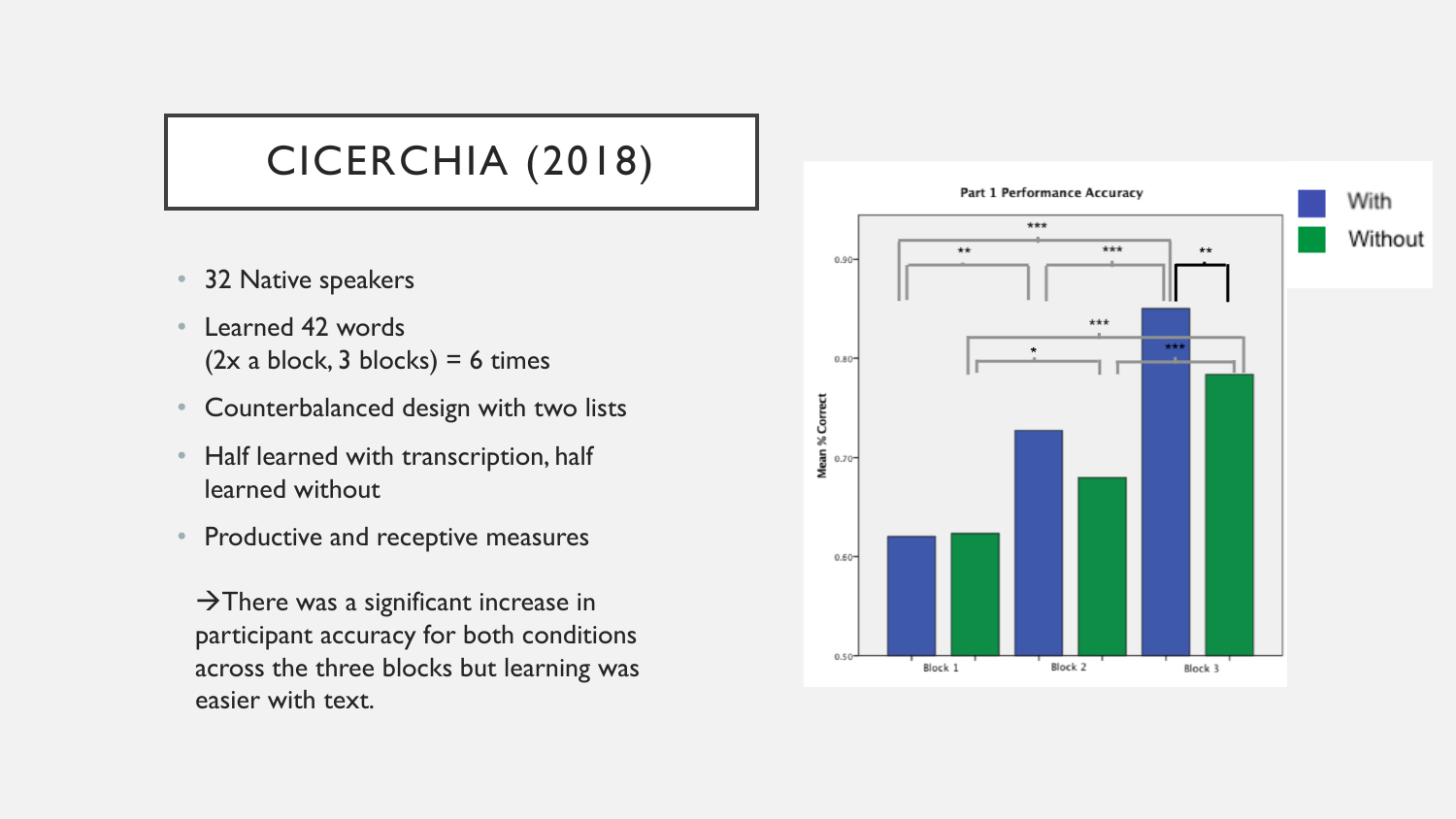### CICERCHIA (2018)

They were also faster at responding to items they learned with text.

I found they were significantly more accurate on the immediate post-test for words learned with text – but there was no significant difference between the two conditions in a delayed post-test

**What does this mean?** Whatever advantage they had from seeing the written form was gone after one week of no contact with the word or language

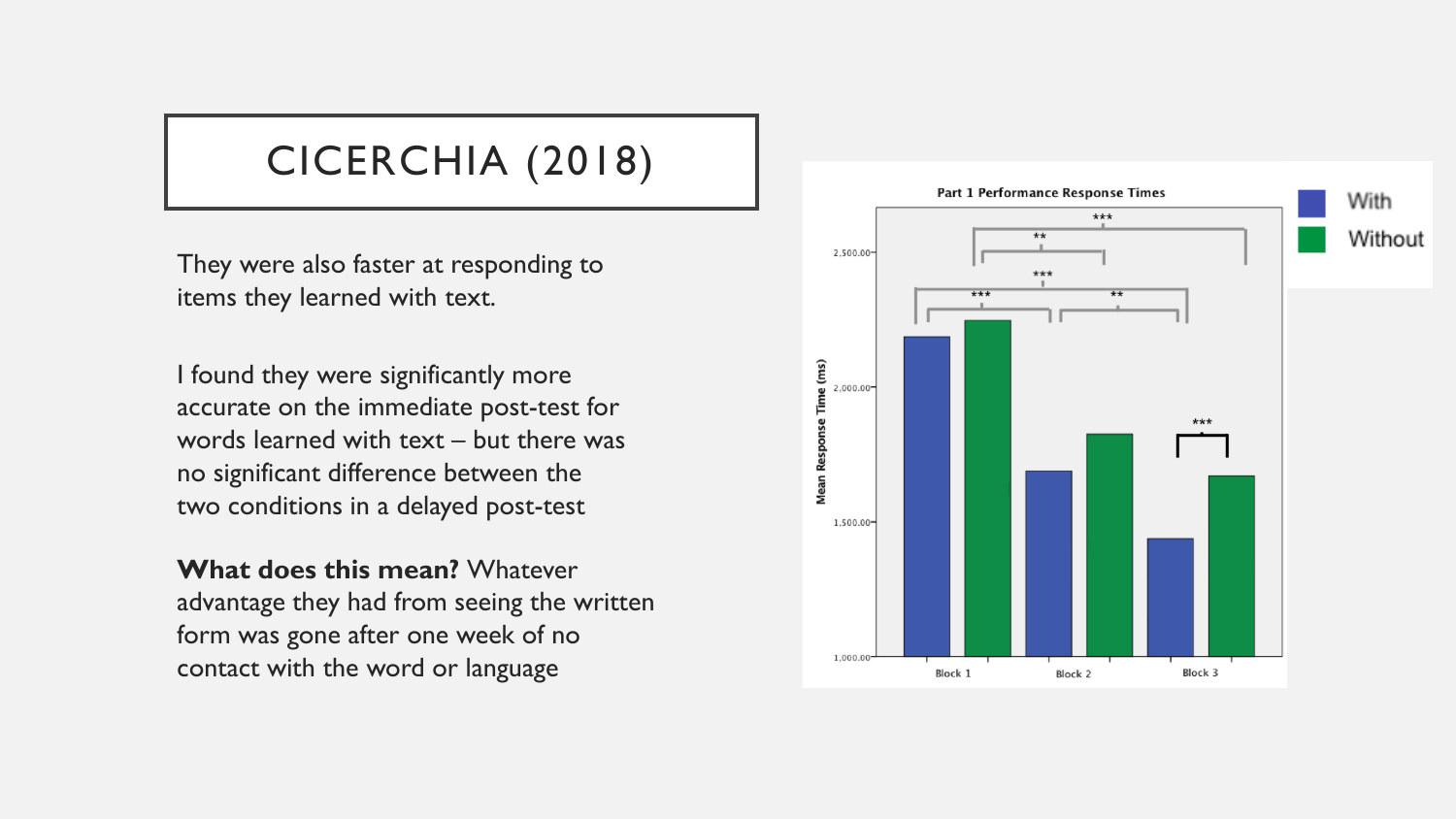### WHAT ELSE DO WE KNOW ABOUT TEACHING VOCABULARY?

- We know teaching sets of words containing similar items can be problematic
- We know uptake and retention is better when tasks are engaging
- We know mnemonic devices can be helpful (Keyword Method) particularly when students are in charge of designing them

Avoid teaching a list of words that all start with the same sound!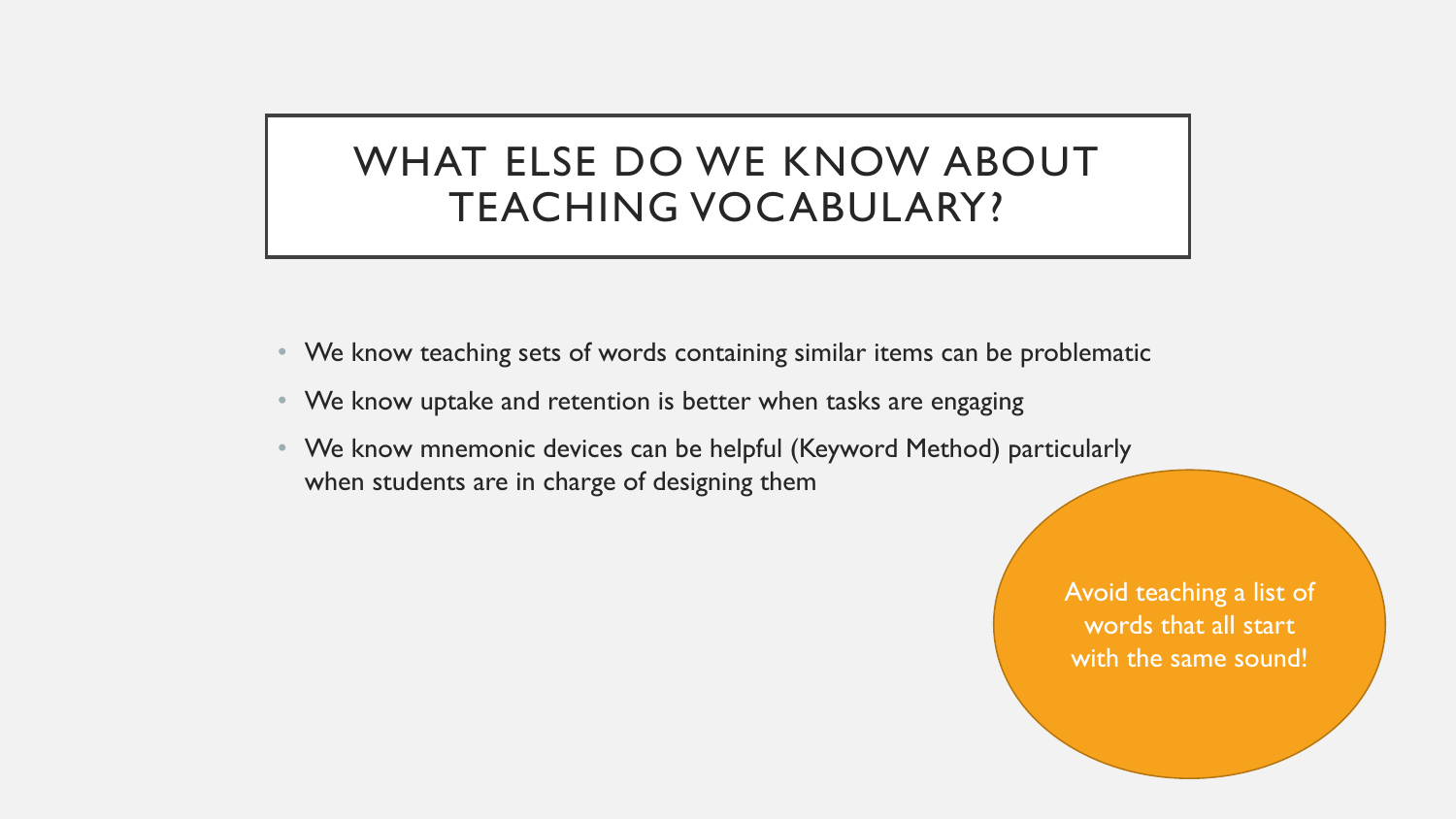#### CLASSROOM APPROACHES TO TEACHING VOCABULARY

- Rote learning and memorization
- 2. Tasked based learning (vocabulary is a product of completing a task)
- 3. Input enhancement (emphasizing a word with your voice or with a visual attribute)
- 4. The communicative approach

#### **Where do we get the words?**

- Learning a group of words presented in an article
- Learning words that are related in meaning or word type (lists of synonyms, descriptive adjectives)
- Learning words that deal with the same genre/topic (food vocabulary, restaurant vocabulary)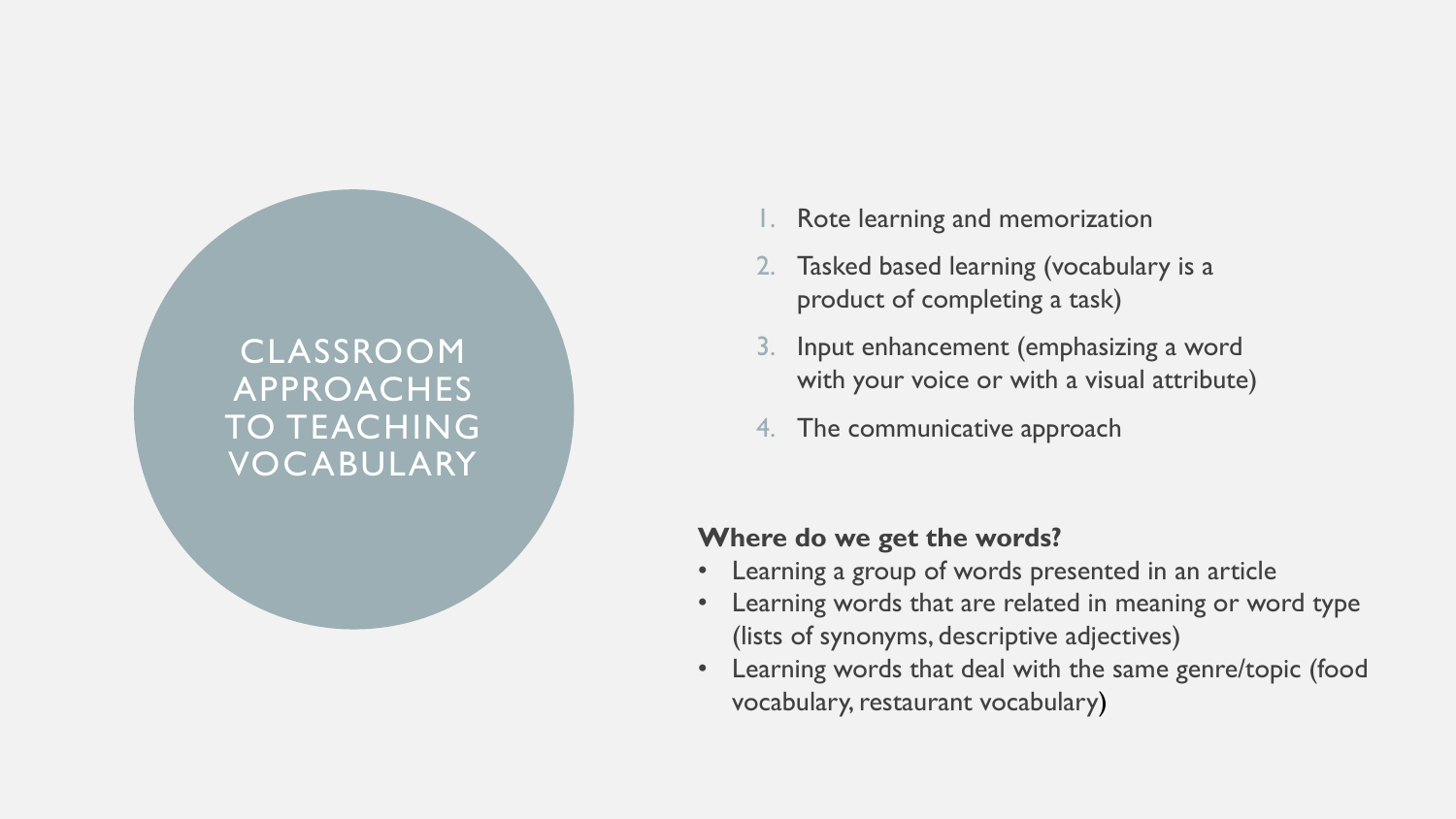### MORE IDEAS ON EAL VOCABULARY

- Students take responsibility for expanding their English vocabulary by **learning words which are meaningful and useful to them** (word journal/ personal dictionary/ online vocabulary list/classroom word wall/ sharing a word of the day)
- Students are taught to **look for holes in their productive vocabulary** (words they go to say and realize they don't know) and how to fill them!
- Vocabulary is practiced regularly using **spaced repetition systems** (physical or virtual flashcards/ gamified apps)
- Learning is **multi-modal** (listening to songs with their lyrics, watching videos with subtitles, creating image collages to gloss vocabulary lists, using dynamic dictionaries, YouTube word scavenger hunts)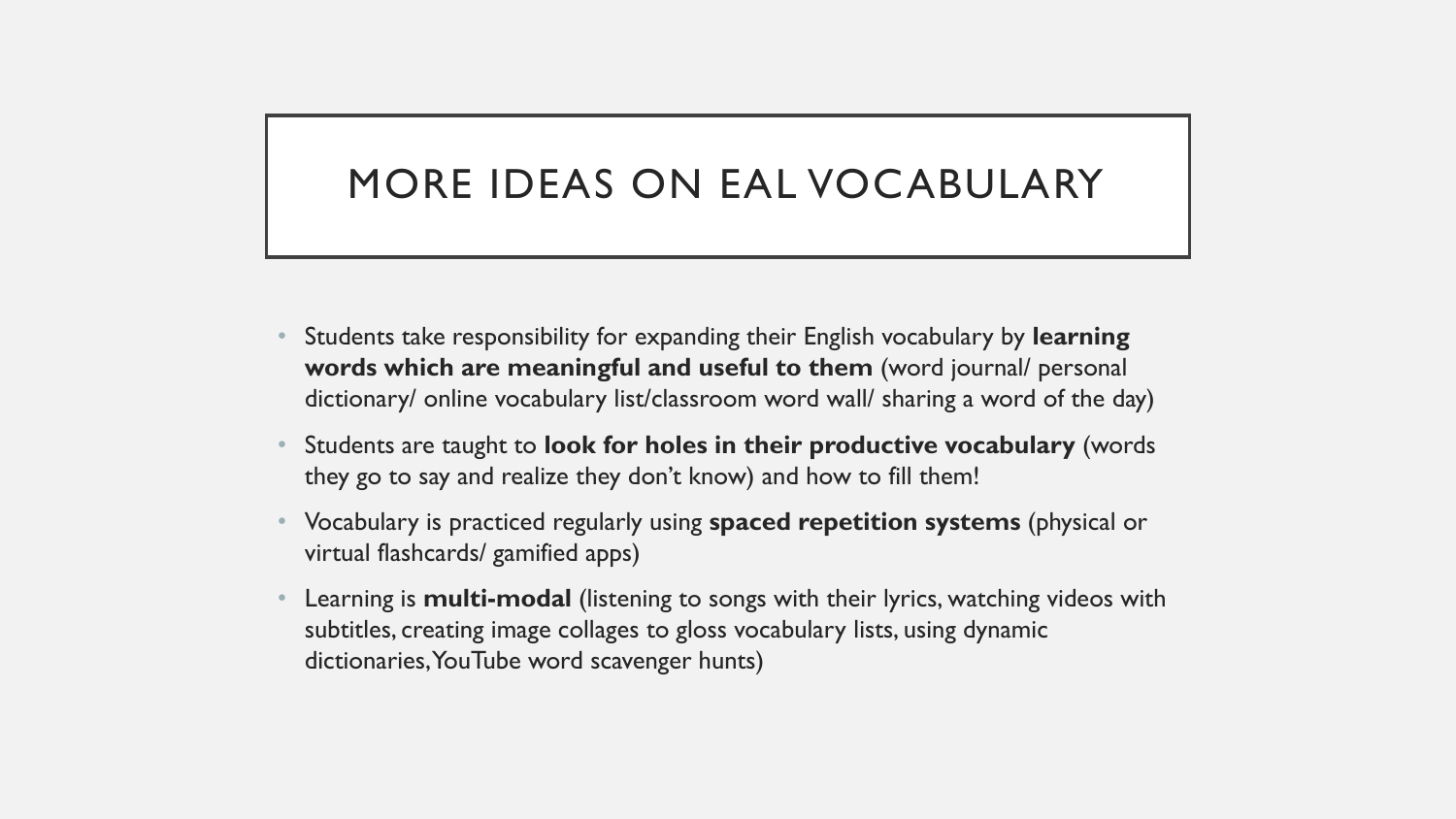### GROUP TASK 2

*How do you teach vocabulary at your school? Are there any ideas you've tried that work well for your learners? Take a few minutes to share ideas with your table.*

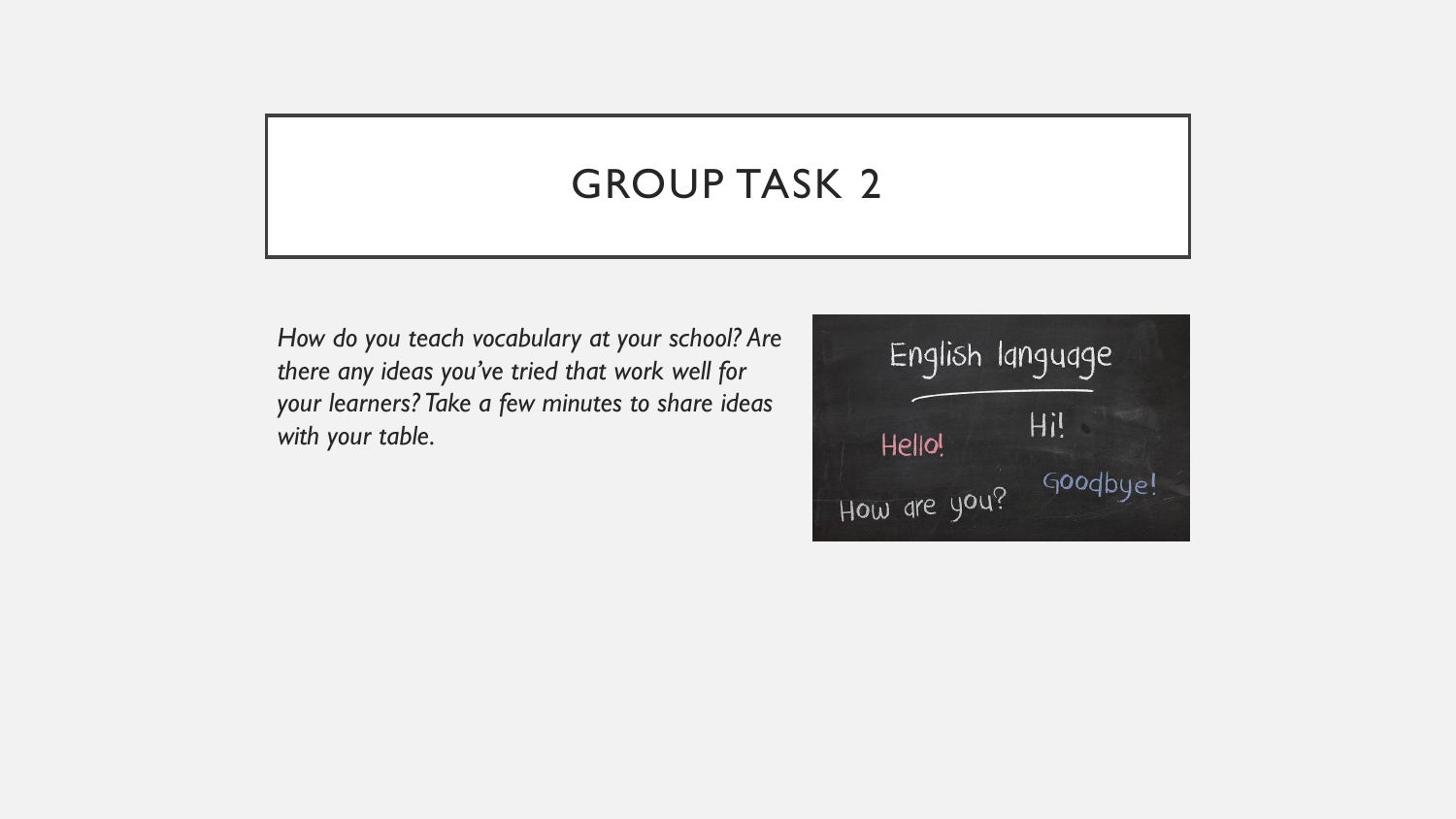### INDIVIDUAL DIFFERENCES IN EAL LEARNERS

- **Aptitude for language** (aptitude is not fixed)
- **Motivation, self-efficacy and anxiety** (motivation and self-efficacy are the two factors that most correlate with success in learning)
- **First language and L1 literacy** (L1 language processing trends may carry over into L2)
- **Age** (Children and adults learn language in different ways)
- **Specific learning difficulties**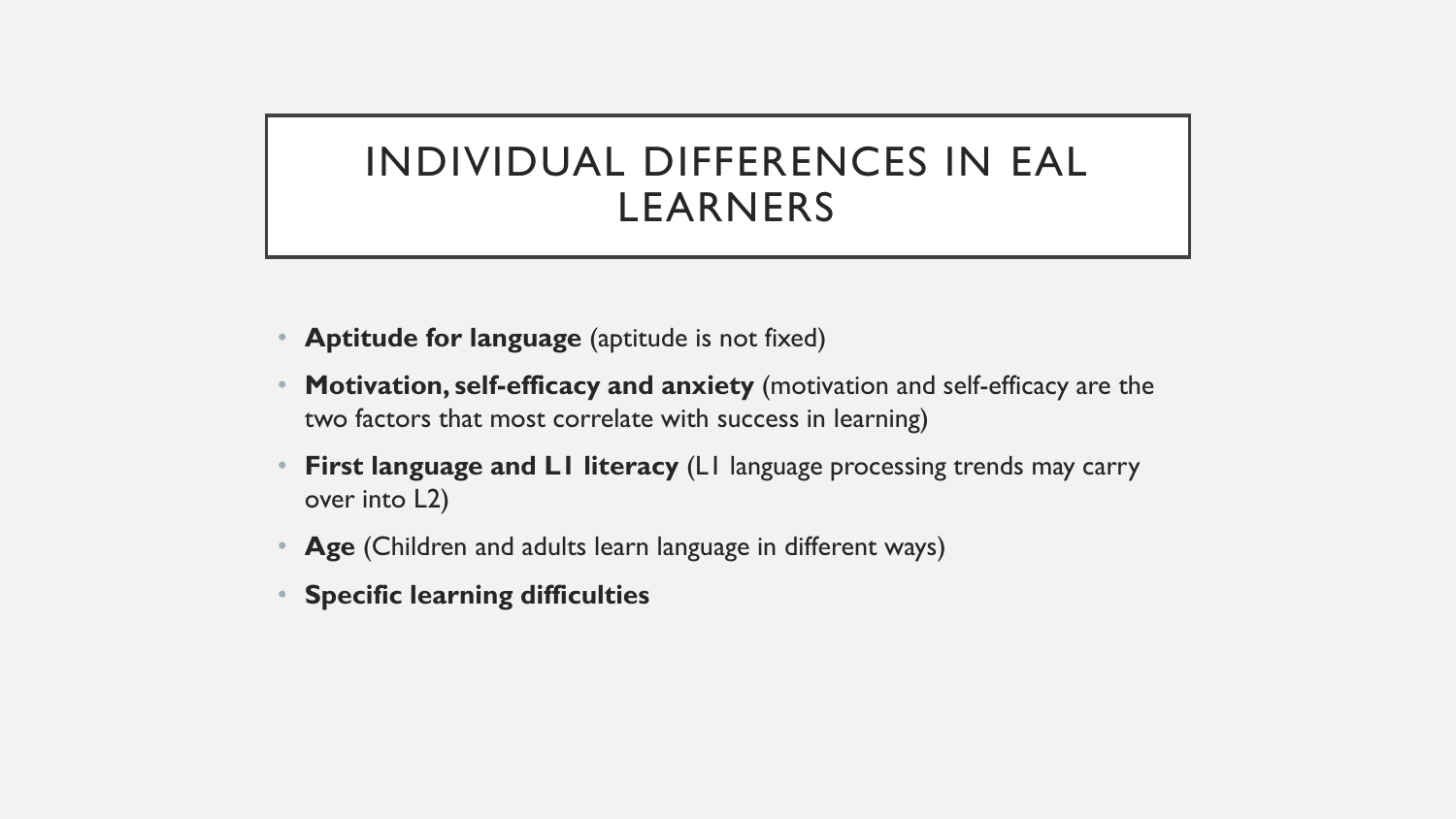Have you ever heard someone say "'I'm just not good at languages?'" Aptitude is a natural language learning ability – related to working memory capacity. You may be born with or without it, but you can certainly enhance your aptitude for language through targeted drills!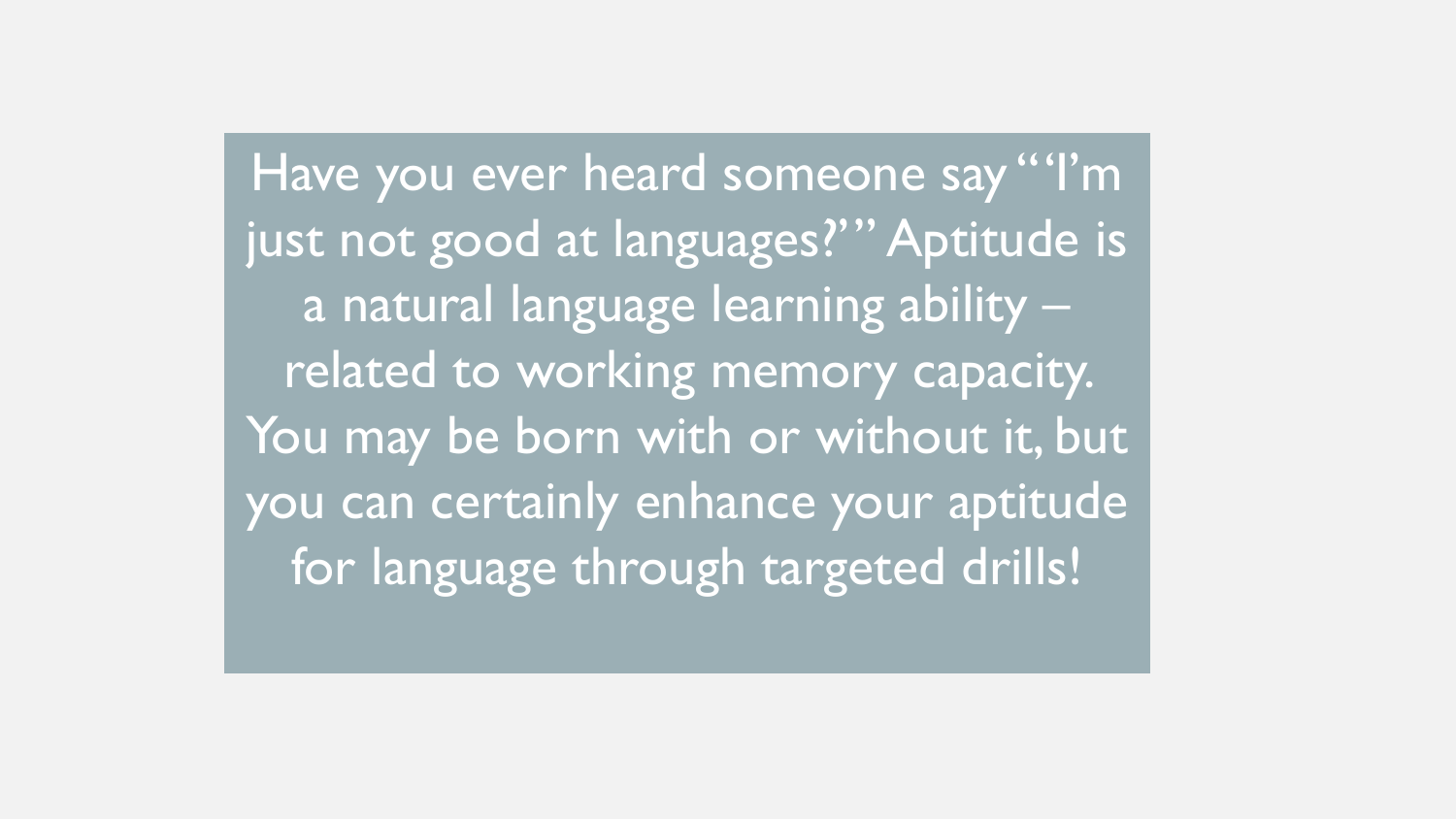#### APTITUDE IS ABOUT WORKING MEMORY

#### **The phonological loop**

• We use this to hold lists, for example phone numbers in our head. Some people can hold more digits for longer amounts of time.

#### **The visuo-spatial sketch pad**

• When you close your eyes you can still see an image. Some people can hold the image and more of its detail for longer stretches of time before it dissipates.

Baddeley and Hitch, 1974

*We use these mechanisms to learn language. They allow us to trap words in spoken and written input and get them into shortterm memory.* 

We can enhance our working memory capacity for language through targeted drills.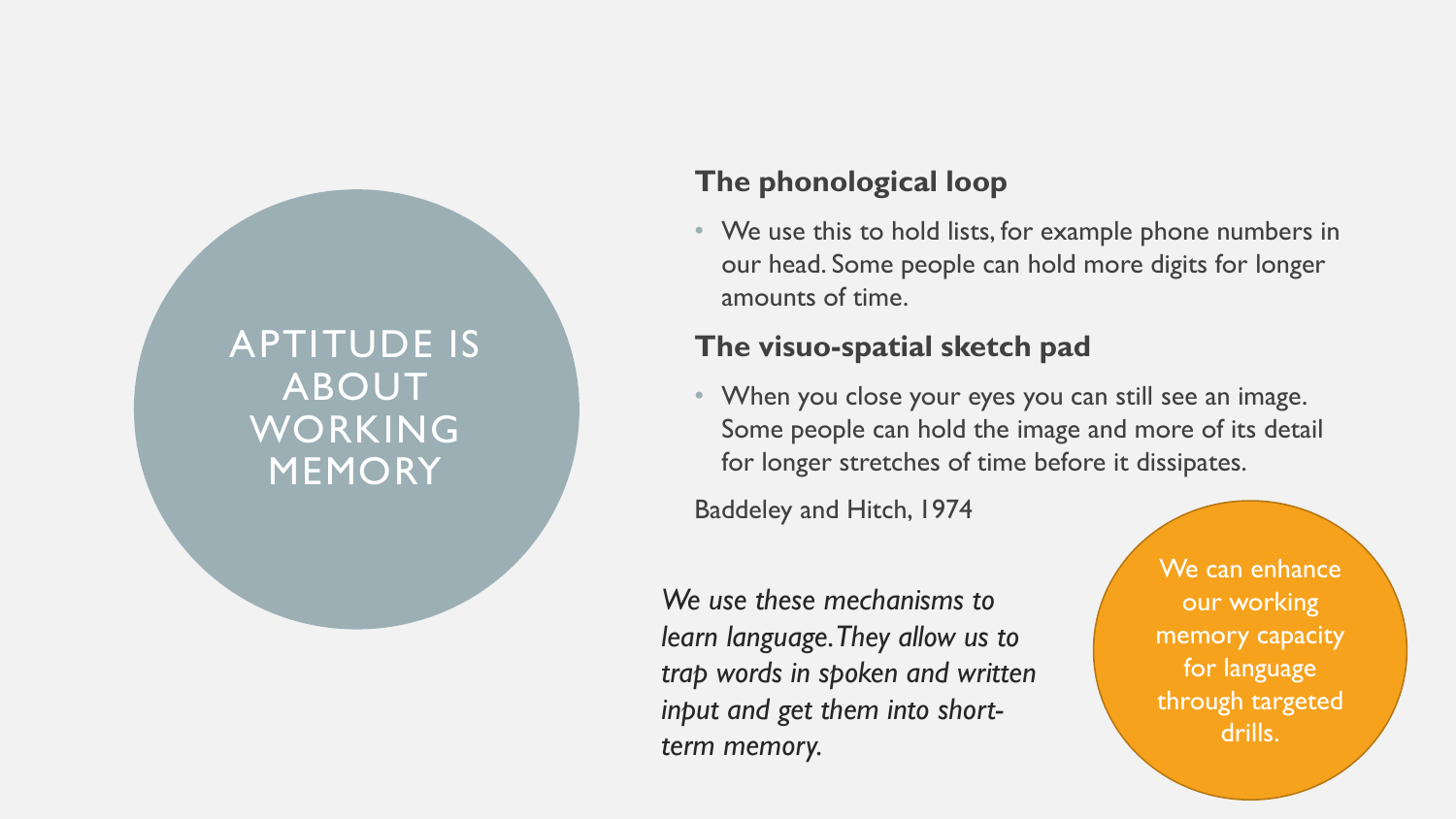#### MOTIVATION AND SELF - **EFFICACY**

- Motivation for language learning can be **integrative** or **instrumental**
- **Integrative motivation** is about wanting to speak English so you can integrate with native speakers of that language
- **Instrumental** is about wanting to learn English to earn a grade, access a job or get some kind of a reward
- $\rightarrow$  Integrative motivation correlates higher with success in language learning
- **Self-efficacy** is about breaking a task down into manageable steps
- $\rightarrow$  Self-efficacy highly correlates with success in language learning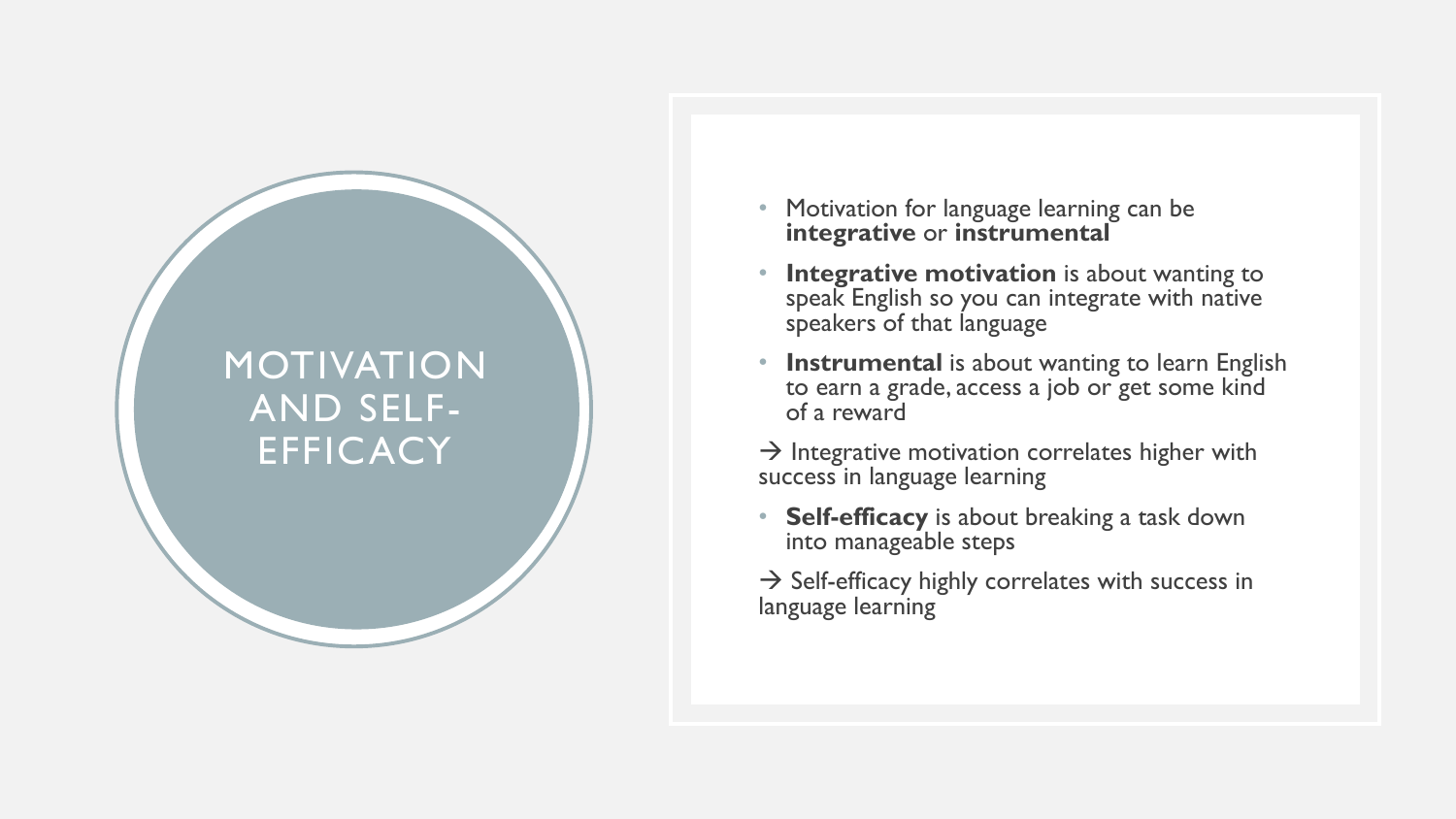### HELP EAL LEARNERS STAY MOTIVATED AND BE MORE SELF-EFFICACIOUS

- Learning all of the words in the English language is an impossible goal, **encourage students to keep a vocabulary journal** and work on learning a few new words a day (both in and outside of the classroom)
- **Point them to dictionary and flashcard apps** that can help with self-study
- Give them **high frequency English word lists** to start off, as they'll experience greater listening comprehension and reading fluency gains which helps with motivation
- Teach them **how to find reading material that is at their level** (Five finger rule) and model guessing from context
- Ask them to keep track of when they use a word they know and then **measure their productive vocabulary growth over time – show them how far they've come!**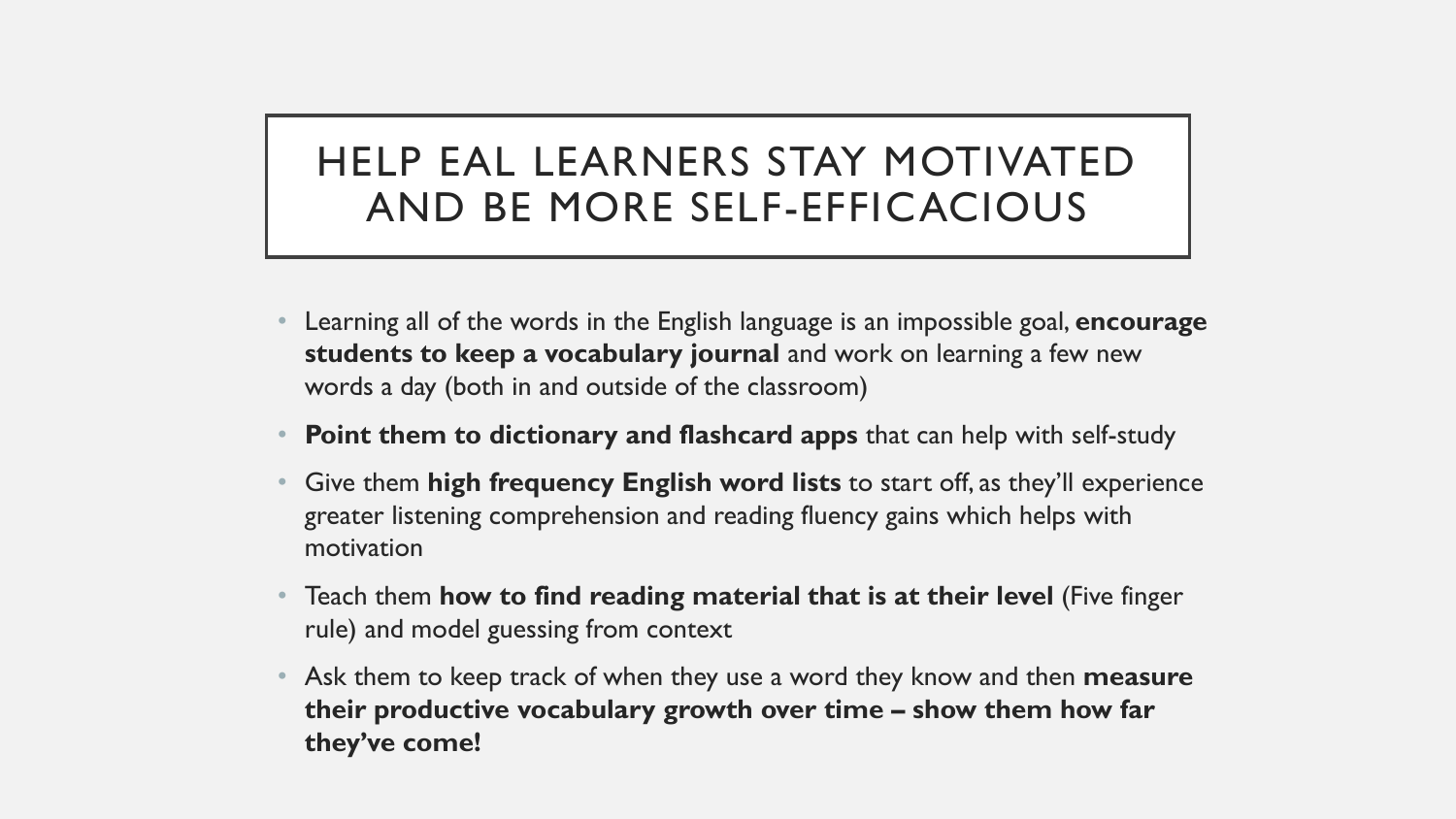# ANXIETY AND AFFECTIVE BARRIERS

- Anxiety can cause problems for all language learners, especially EAL students
- It makes it harder to learn new words as mental walls go up and uptake goes down
- It makes it harder to produce language
- It can prevent a learner from demonstrating what they know or what they can do with language
- It has a strong emotional component and can lead to low self-esteem and low confidence
- It creates negative connotations around language and learning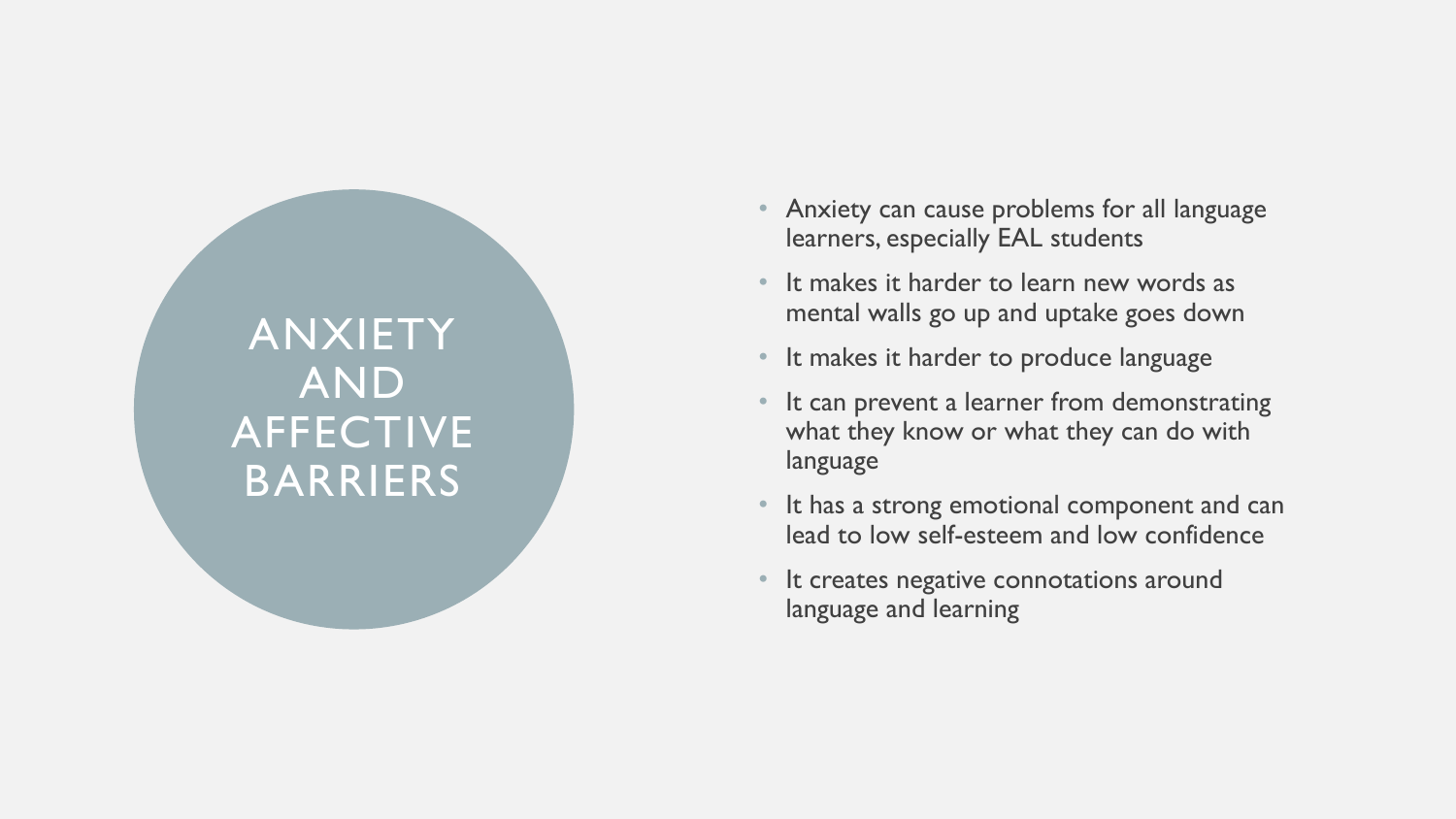### 5 WAYS TO REDUCE ANXIETY FOR EAL LEARNERS

- **Teach vocabulary through language play activities**  $\rightarrow$  **Language learning is easier when it's contextualized and there's no** pressure to perform. Design offline activities where they have to work with the spoken and/or written form of a word to create something new or play a game
- **2. Give them more time to answer and avoid putting them on the spot**  $\rightarrow$  For example, ask a question and say you'll return to it later, develop a hand signal and let the student signal you when he or she is ready to respond.
- **3. Hold class discussions on fun/popular subjects**  Get students to contribute their own ideas and then have a weekly discussion session on their chosen topics. The goal is to have learners forget they are using a new language and capitalize on their passion as a motivator for spoken language production (For example, favorite or most hated foods). Write key vocabulary words they can use on the board and say them aloud to start the session so they already have some language to work with. Make a list of new words that come up and underscore the value of their contributions.
- **4. Assign writing activities that can be completed on the computer**  Anxiety over letter-shape formation and spelling can get in the way of productive language use, but writing on the computer is great because mistakes are easily corrected without the stigma of erasers or red pen. Give them a word bank and some starter phrases to get them going.
- **5. Remind them language is flexible and communicating meaning is key**  $\rightarrow$  **If a student is worried about making mistakes it** can cause anxiety that gets in the way of productive language use. Self-correction will come about naturally as they progress in proficiency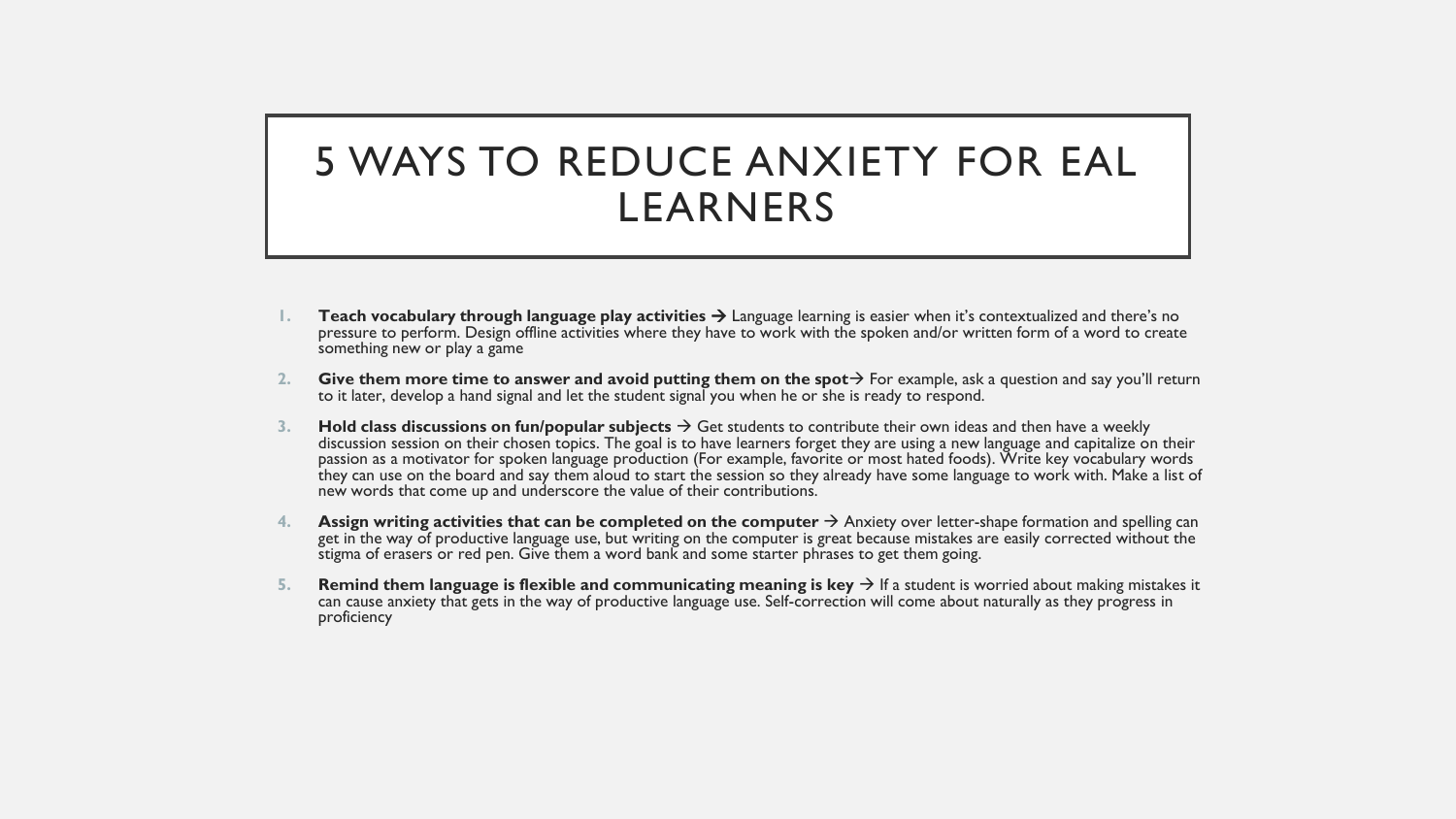#### FIRST LANGUAGE INFLUENCE

#### **First language**

L1 language processing trends may carry over into L2 *e.g. vowel blindness in L1 Arabic learners*; direction, alphabetic/non -alphabetic, amount of cognates, similarity of phonemic inventory

**L1 literacy skills** (L1 vocabulary size can influence L2 vocabulary, L1 reading skills can carry over into L2, this includes contextual guessing skills for learning new vocabulary)

 $\rightarrow$ If you're a strong reader in your first language, you're also more likely to be a strong reader in your second language.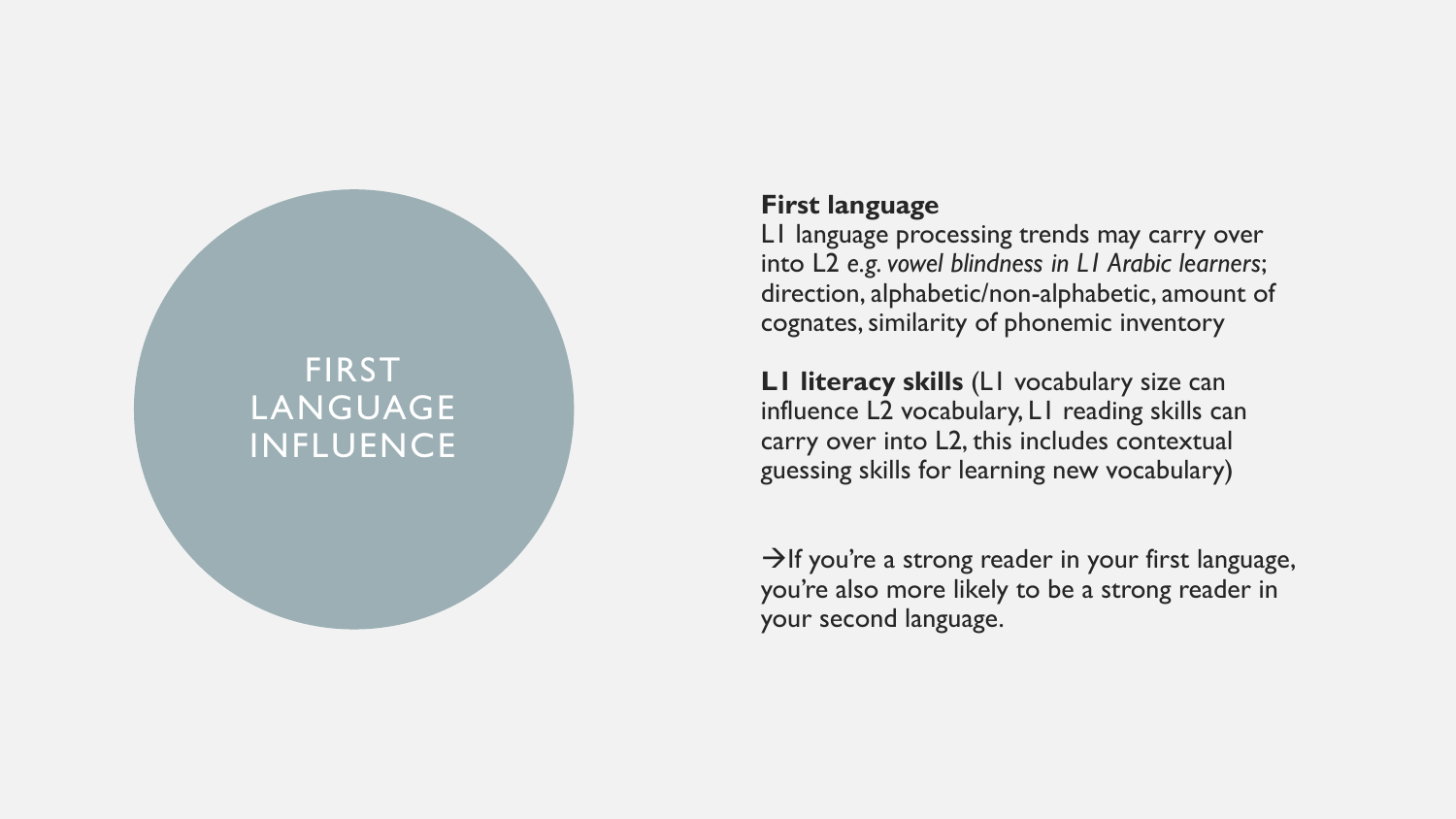### GROUP TASK 3

How do younger language learners (pre-puberty) and older language learners (teens/adults) differ? Who do you think is the better language learner? Take a few minutes to discuss with your group.

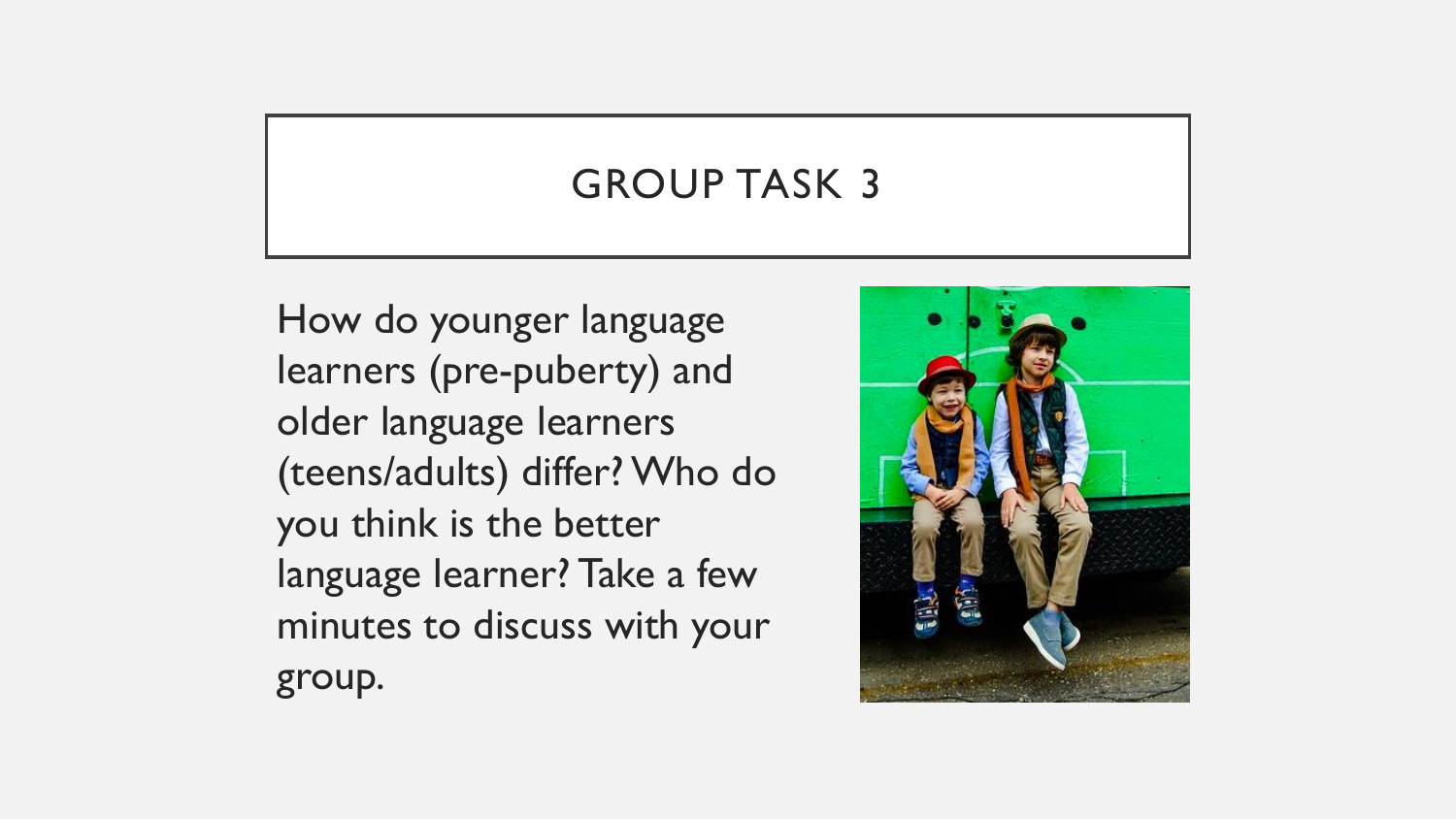

**Contrary to the popular 'children are sponges' belief, children need a lot of repeat exposure and targeted input to learn language – and they're not necessarily better than older learners**

Except for when it comes to pronunciation (Critical Period Hypothesis)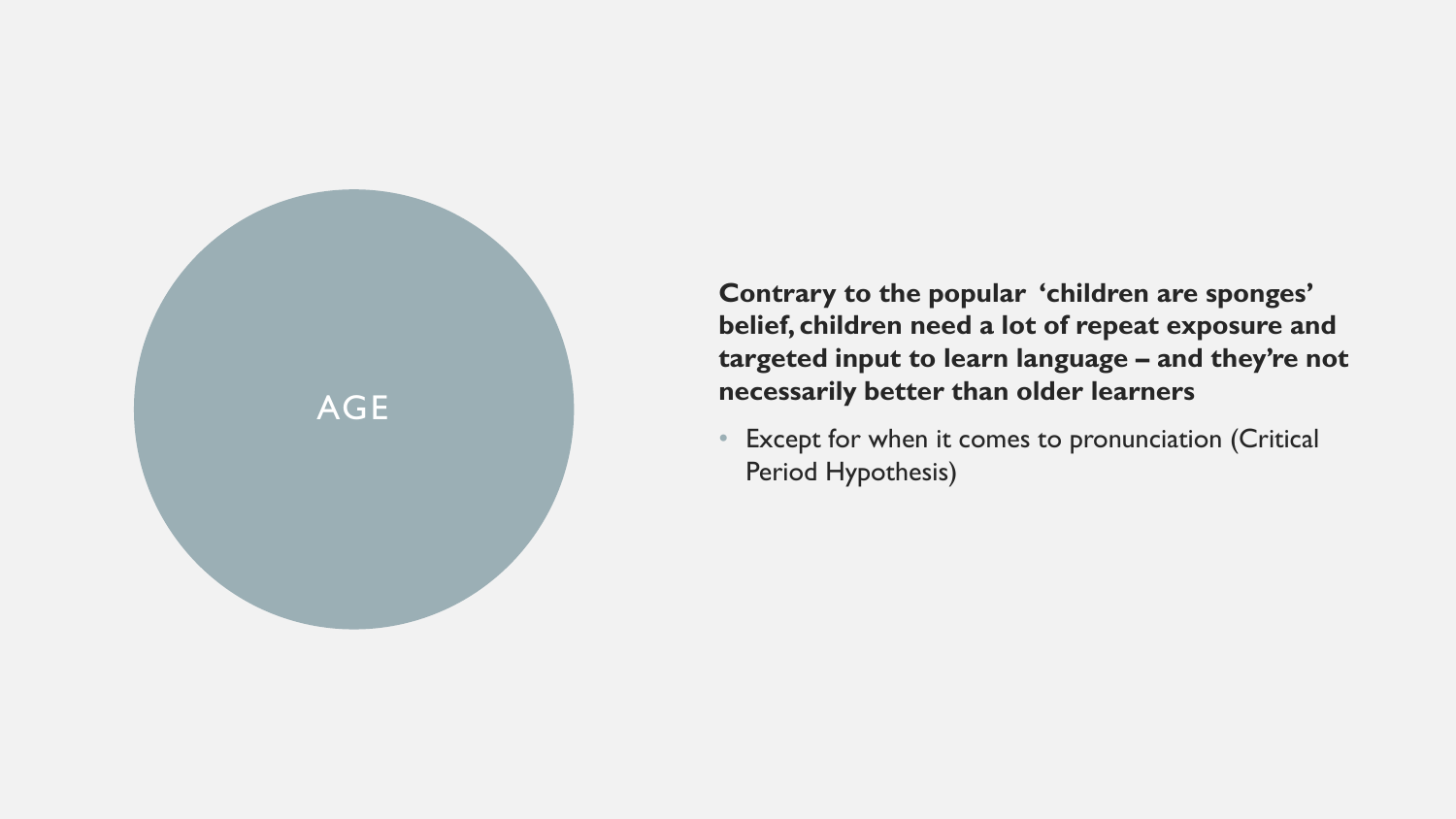# YOUNGER VS. OLDER

#### **Younger language learners**

- Kids learn for survival if they don't need something they'll drop it
- Focus on spoken word forms listening and speaking skills
- Could be learning the word and its meaning at the same time
- Learn through implicit vs. explicit means
- Not afraid to make mistake
- Use more simplified syntax

#### **Older language learners**

- Able to learn in classroom through deliberate study (you can give them lists to learn)
- Learn written word forms as well reading and writing skills
- May already have a large L1 vocabulary
- Can apply explicit language learning strategies
- More likely to self-monitor
- Can use higher forms of language and more complex syntax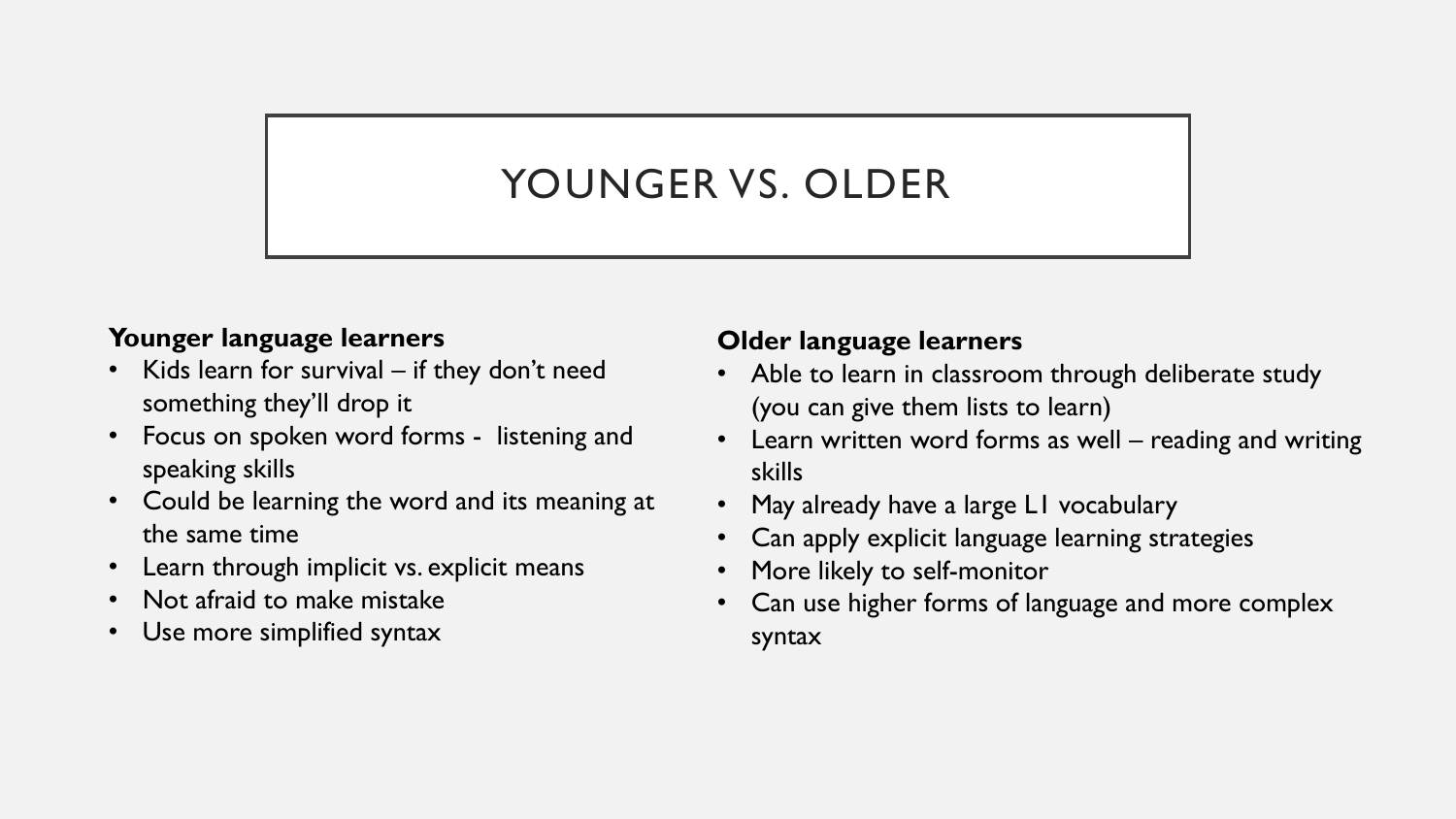WHEN AN EAL LEARNER PRESENTS **WITH SPECIFIC** LEARNING DIFFERENCES

- **Dyslexia** affects reading and spelling ability and can also impact on memory
- **Dysgraphia** affects writing ability
- **Dyspraxia** affects motor skills planning and sequencing, writing by hand, speaking (apraxia)
- **ADHD** affects attention span, may impact on spelling, reading and writing ability
- **Auditory Processing Difficulties** can impact on listening comprehension and auditory memory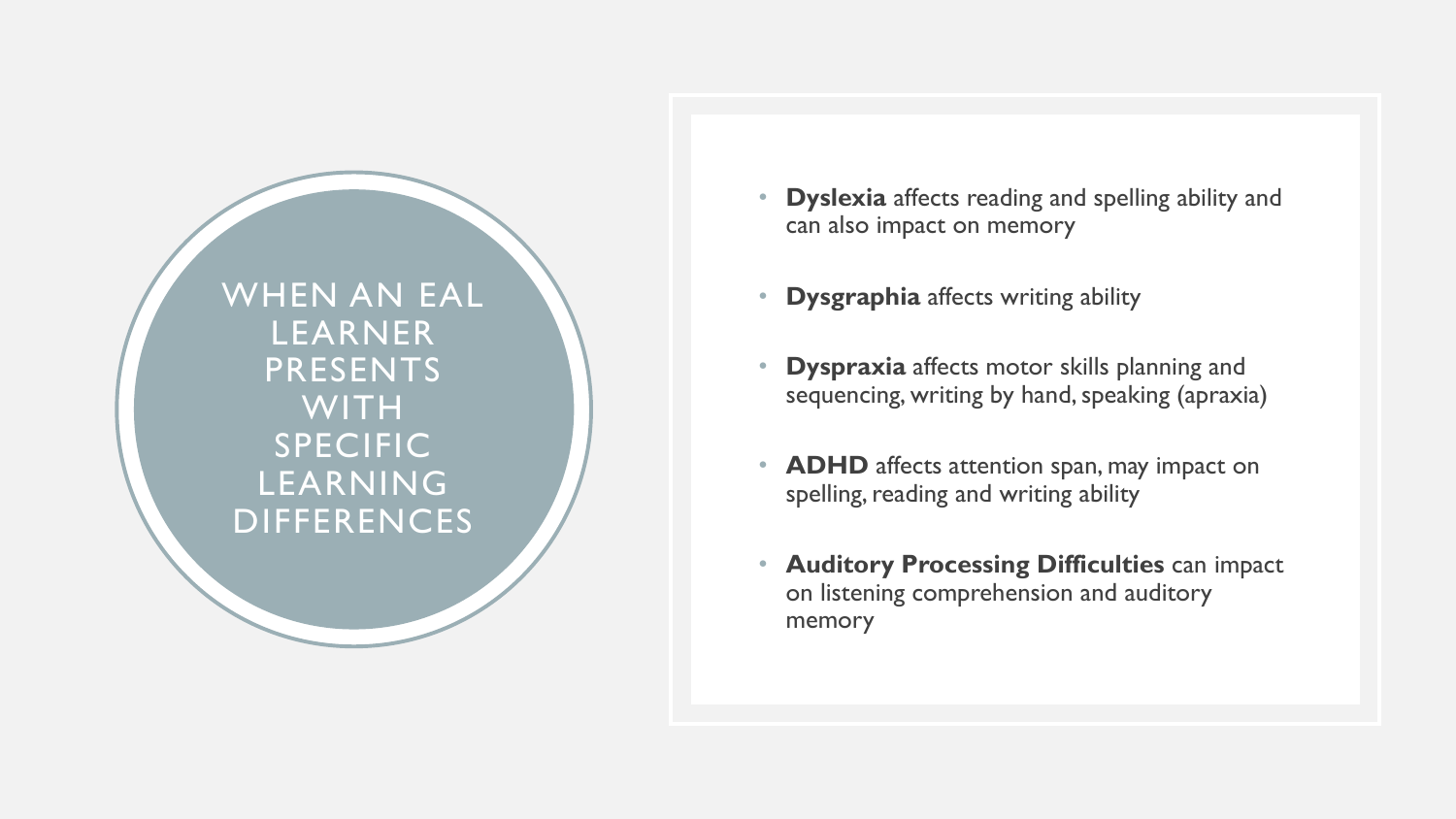*"Opaqueness" is how easy it is to break words down into their component sounds and how well those sounds match up to letters and letter combinations. English is opaque and thus quite hard for students with dyslexia; others languages like Spanish, German and Italian may be easier.*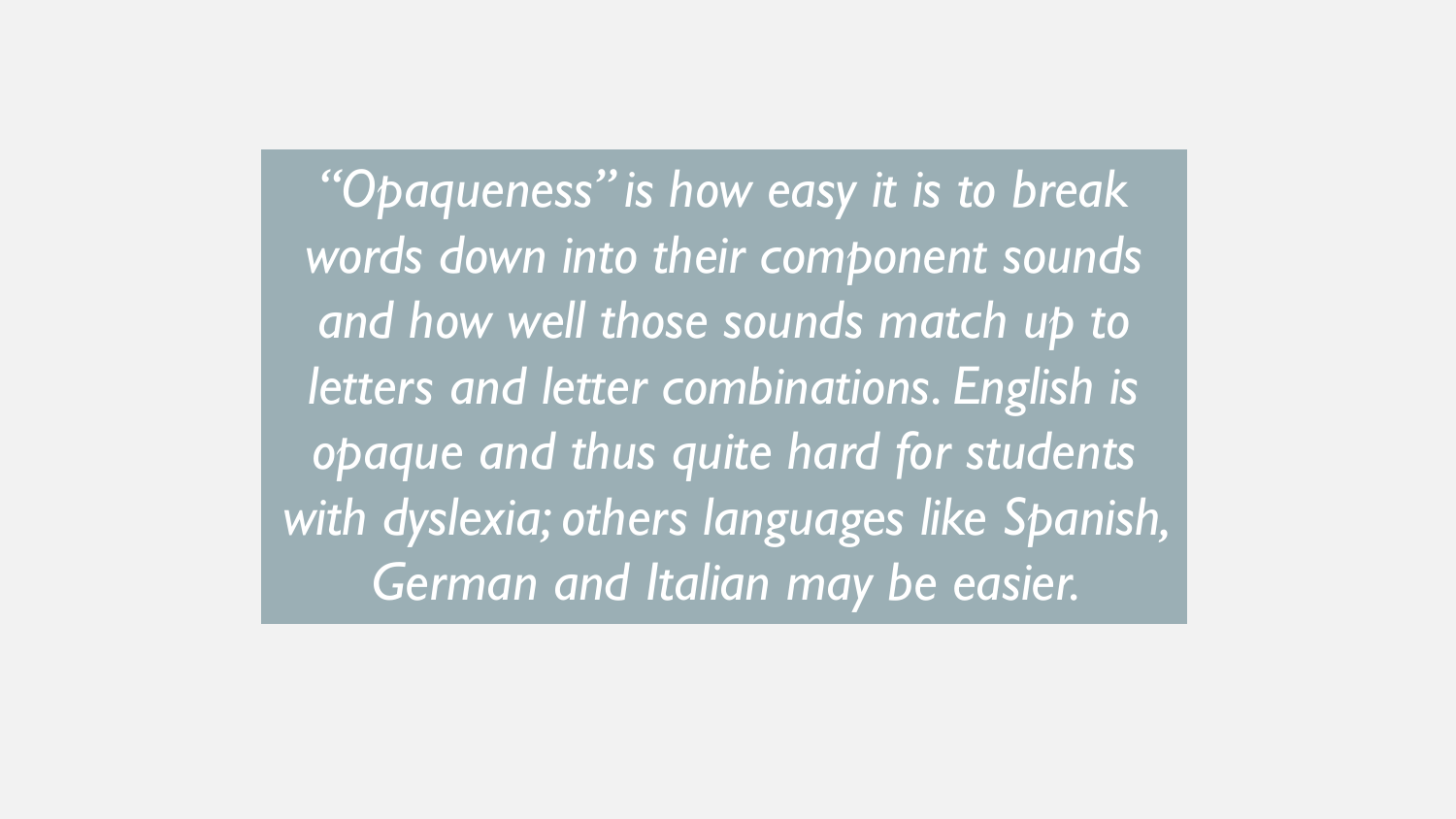# EAL LEARNERS W/DYSLEXIA



ATTRIB: By Totesquatre - Own work, CC BY-SA 3.0, https://commons.wikimedia.org/w/index.php?curid=1721 7287

- **Multi-sensory learning is key** (hearing a word, seeing the word, and if possible doing something involving movement) *Examples: Multi-sensory typing program (TTRS), tracing/drawing the word*
- **Can benefit from 'overlearning'** (don't be afraid to suggest drills, self-study apps that give them extra exposure and practice with the word (FlashAcademy))
- **Focus on phonology** (introduce minimal pairs, invest in an English phonics programs, phonics support in learner's L1 can also be helpful)
- **Teach sight words** (sounding out words can be really difficult and often learning to sight read may be the best approach for learners with dyslexia)
- **Allow the use of a computer/tablet** (access to spell-check, auto-complete)
- **Prioritize intelligibility vs. accuracy** (praise intelligibility in language use and avoid calling attention to incorrect grammar)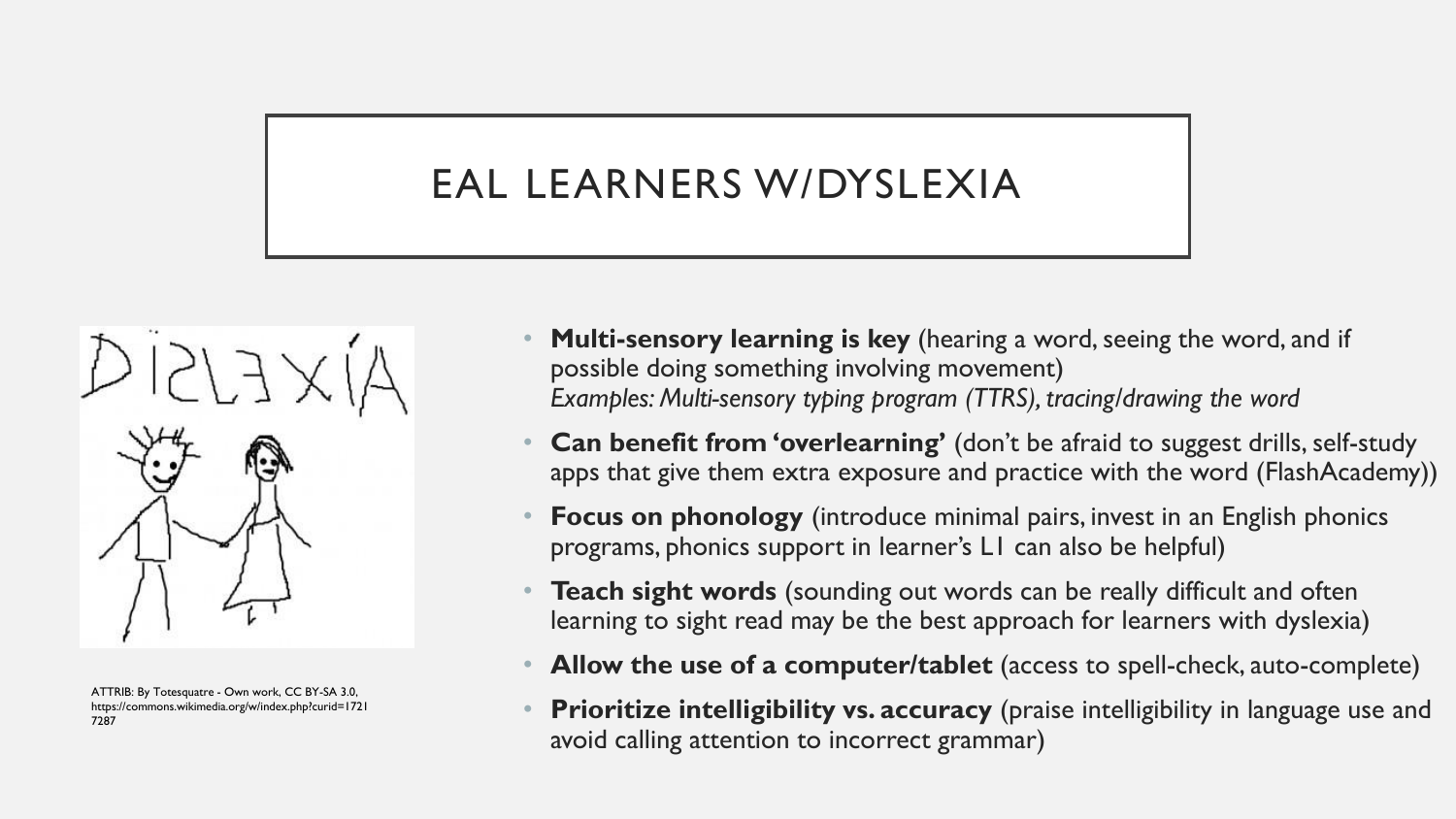### DYSLEXIA AND RIGHT BRAINED THINKING

Left : Clusters of cells, stations with interconnecting networks (focusing in) Good at sequencing, analytics, language, math, morphology (word building), syntax (grammar)



Right : Cells more evenly distributed, connections across larger areas (big picture thinking), dominant for nonliteral and emotional thinking, **VISUAL**spatial imaging, **MUSIC**

EAL learners with dyslexia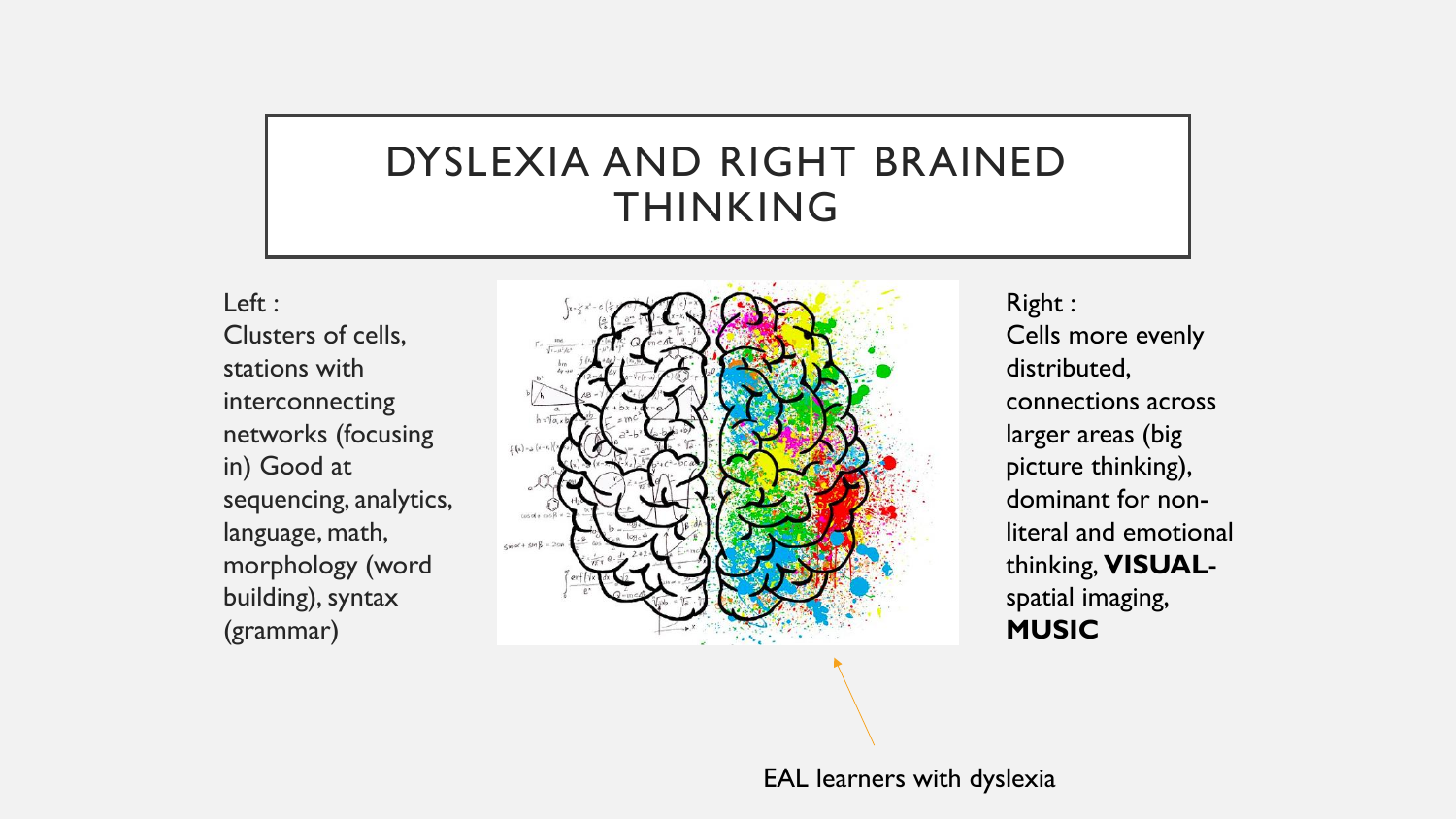### MORE CLASSROOM TIPS FOR EAL LEARNERS WITH DYSLEXIA

- **Start with speaking and listening**  $\rightarrow$  **Having knowledge of a word's spoken form makes it** easier to learn its written form
- **Teach songs**  $\rightarrow$  Helps with phonemic awareness, plays to their strengths. Let them choose the songs they want to learn (good for motivation) and have them look-up any lyrics they don't understand
- **Encourage them to illustrate their vocabulary notes**
- **Play video clips with English subtitles**  $\rightarrow$  Reading and hearing English words at the same time strengthens sound/letter mapping and is great for visual learners
- **Avoid asking them to read aloud in front of peers**  $\rightarrow$  **This can be de-motivating for** learners with dyslexia who struggle with decoding both in their L1 and L2
- **Create opportunities for creative language play**  $\rightarrow$  **Ask them to illustrate and tell a** story based on a set of English words, write a poem, or develop some song lyrics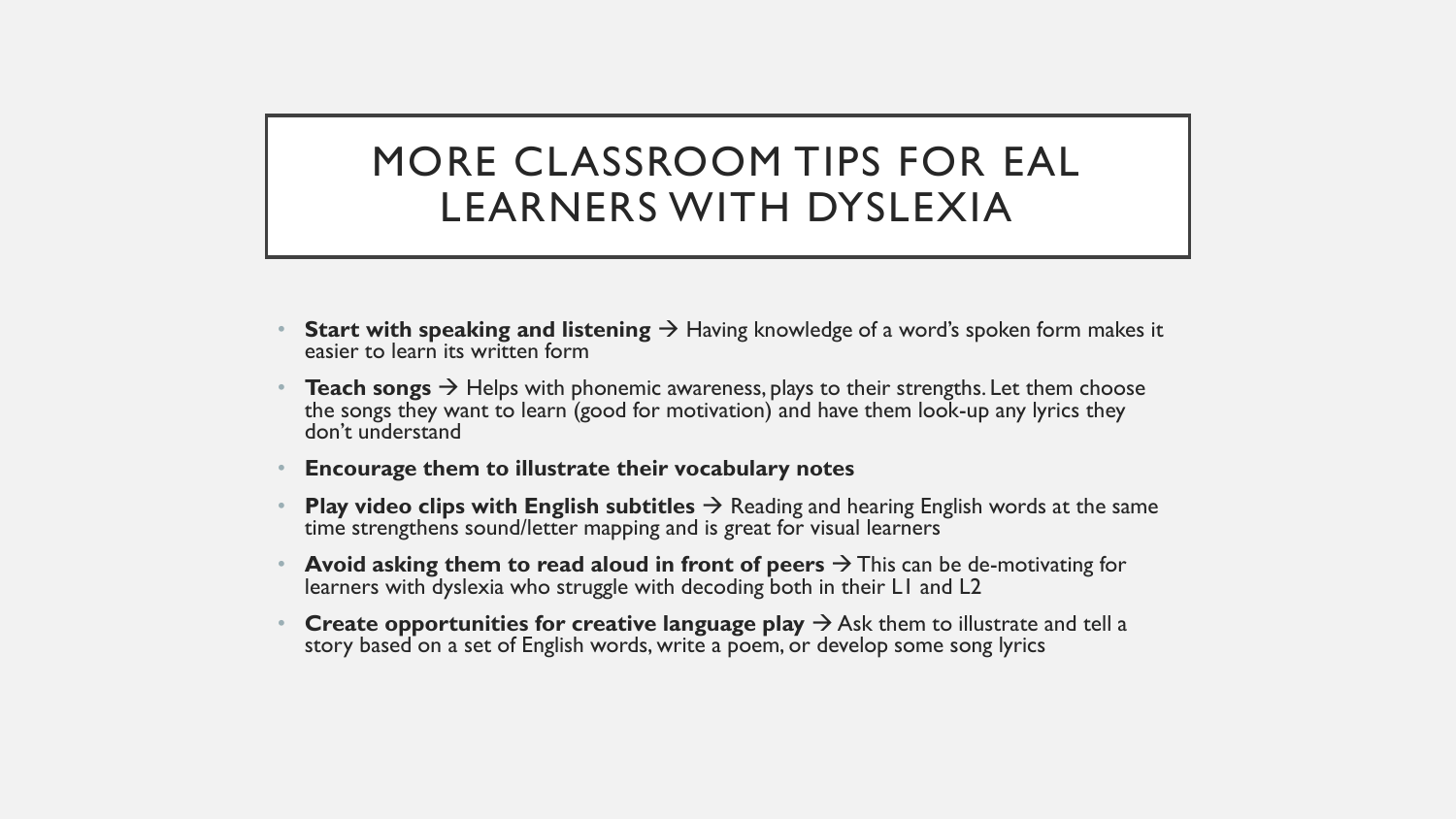#### EAL LEARNERS WITH DYSGRAPHIA

- Avoid worksheets with lots of small boxes and circles in which they have to provide answers
- Encourage them to write on a tablet or computer whenever possible
- Make writing utensils or graph paper with directional arrows to remind them which direction to write in (popsicle sticks)
- Be aware productive knowledge of a word may show up only in spoken form they may know how to spell it but still not be able to write it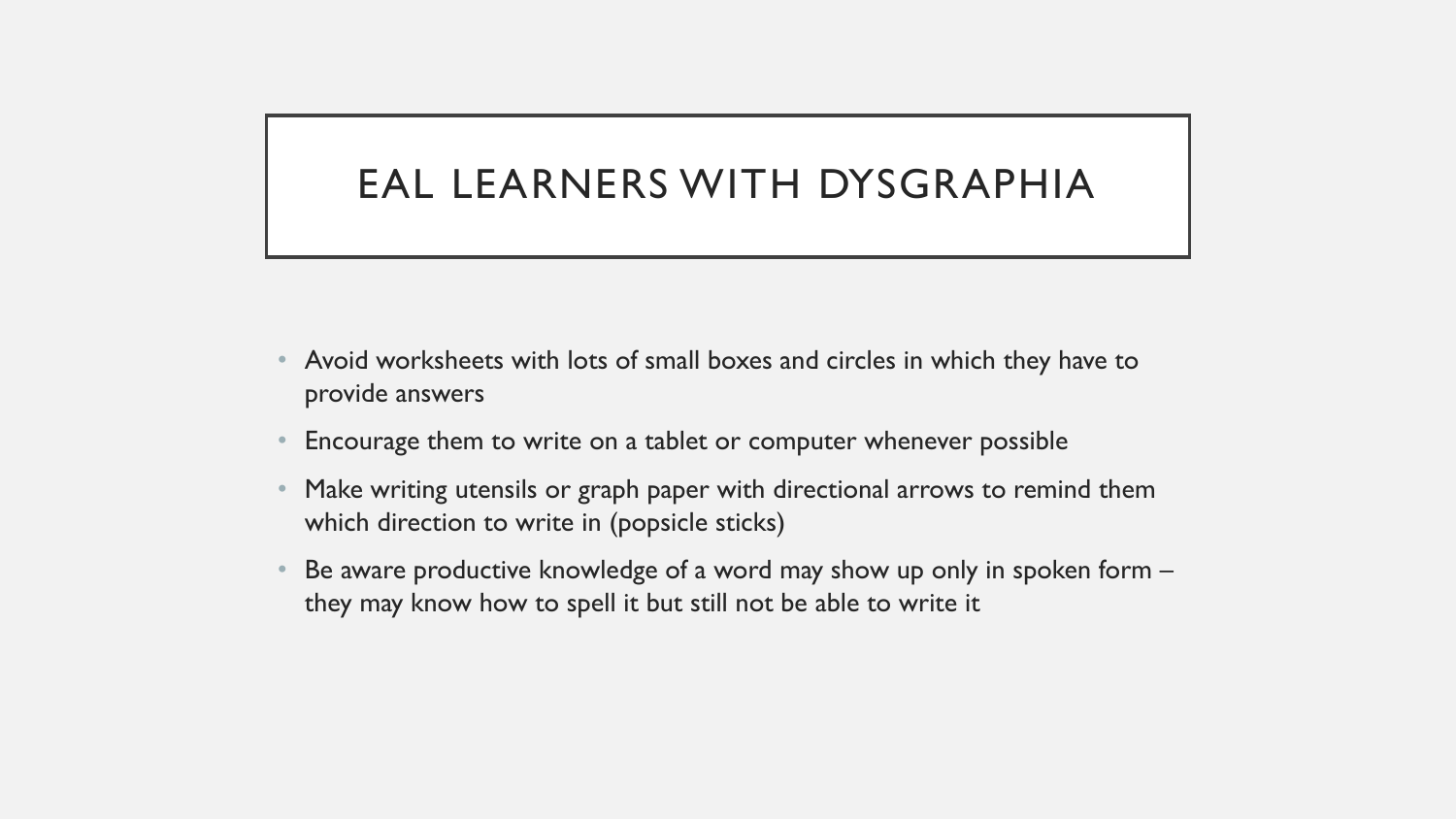### EAL LEARNERS WITH DYSPRAXIA

- Help them stay organized and keep track of the vocabulary they are learning and the words they need to review
- Design activities that allow them to work with spoken language when writing by hand creates anxiety
- Provide thick markers or pen/pencil grips and/or allow them to type on a computer when handwriting is physically painful
- Depending on if speech production is a problem, you may have them practice spoken language production in front of a mirror
- Break words down into component phonemes and practice saying the word starting from the last phoneme and building up to the whole word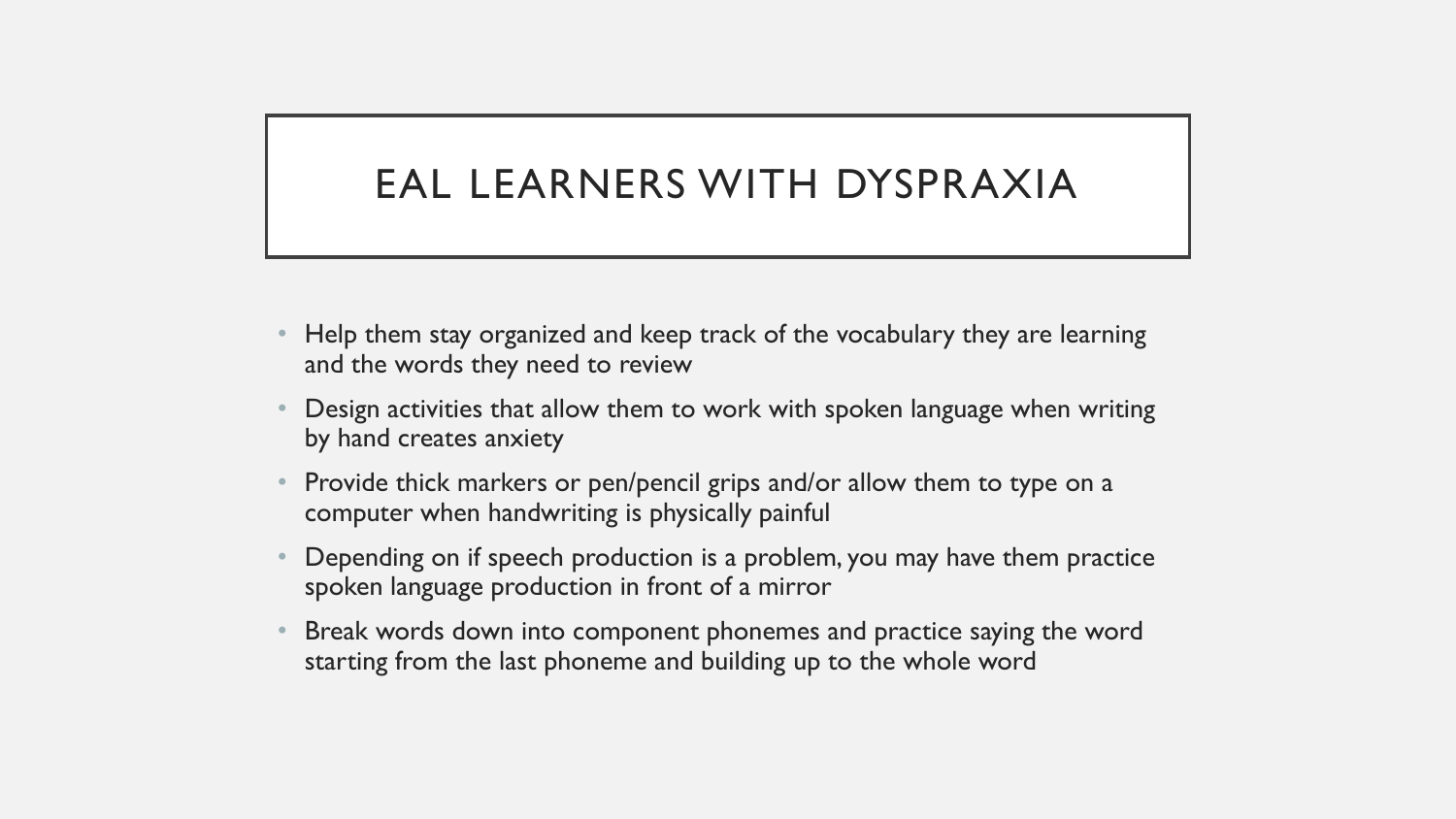# ATTENTION DIFFICULTIES

- Learning through context requires noticing which can be harder for a student who struggles with attention difficulties
- Call a learner's attention to key vocabulary presented in context (in speaking: use volume, gesture, repetition; in writing: underline, bold, italics)
- Limit the number of words a student is responsible for learning in one sitting
- Create tactile learning opportunities (tracing and saying a word, using letter blocks to spell it out, playing language games that involve movement)
- Some studies have suggested 50% of learners who are diagnosed with ADHDs also struggle with APDs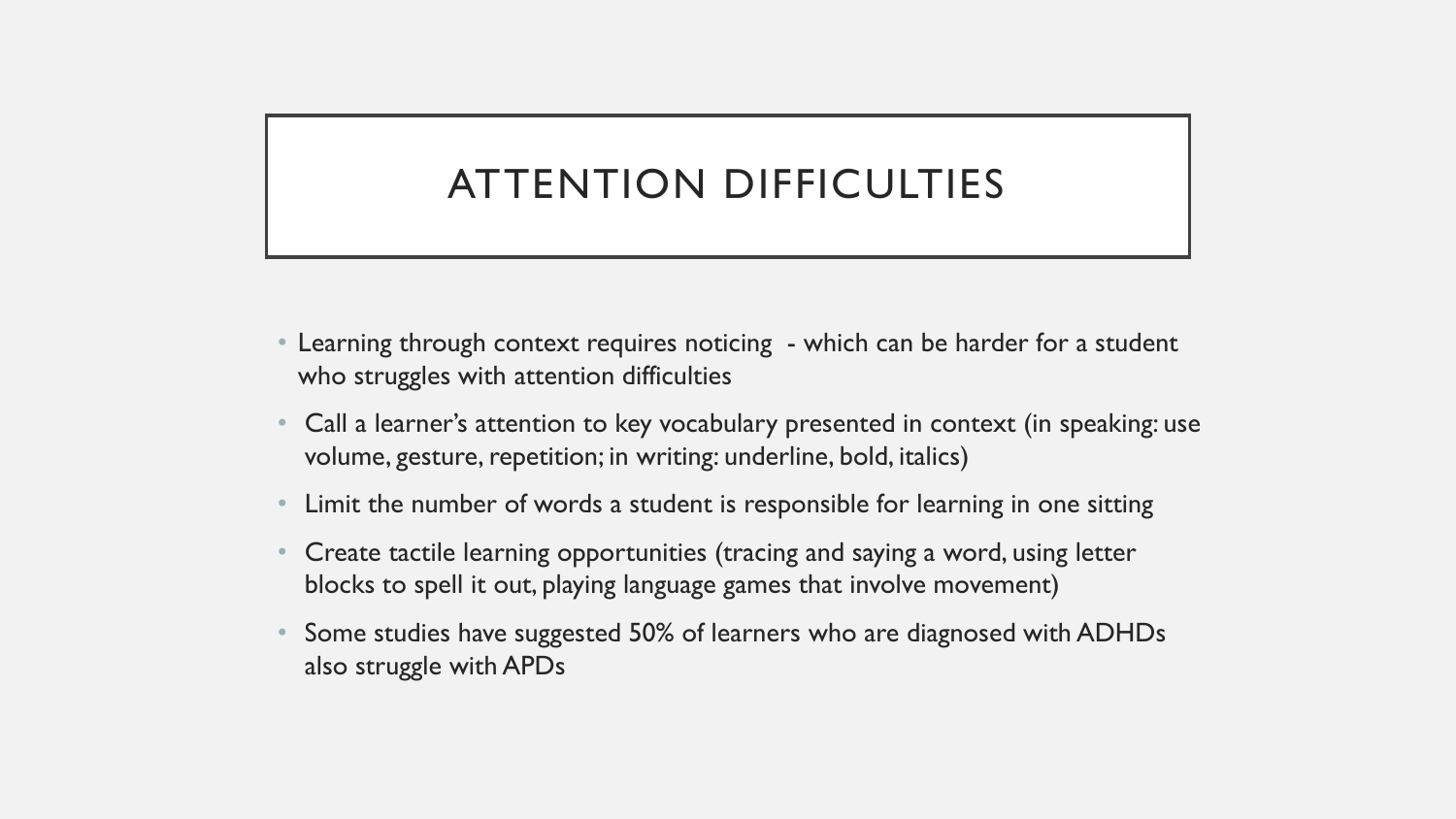## AUDITORY PROCESSING DIFFICULTIES

- Students with APDs can struggle with memory for auditory information and may need to hear a word many times over to learn it
- Provide written text and visual cues to support word form and meaning acquisition, these students may not learn a word from exposure to its spoken form alone
- Ensure a student has access to high quality English recordings that can be reviewed in a quiet space
- Take care to speak at a normal speed, as too quickly or too slowly can change how the phonemes in a word are delivered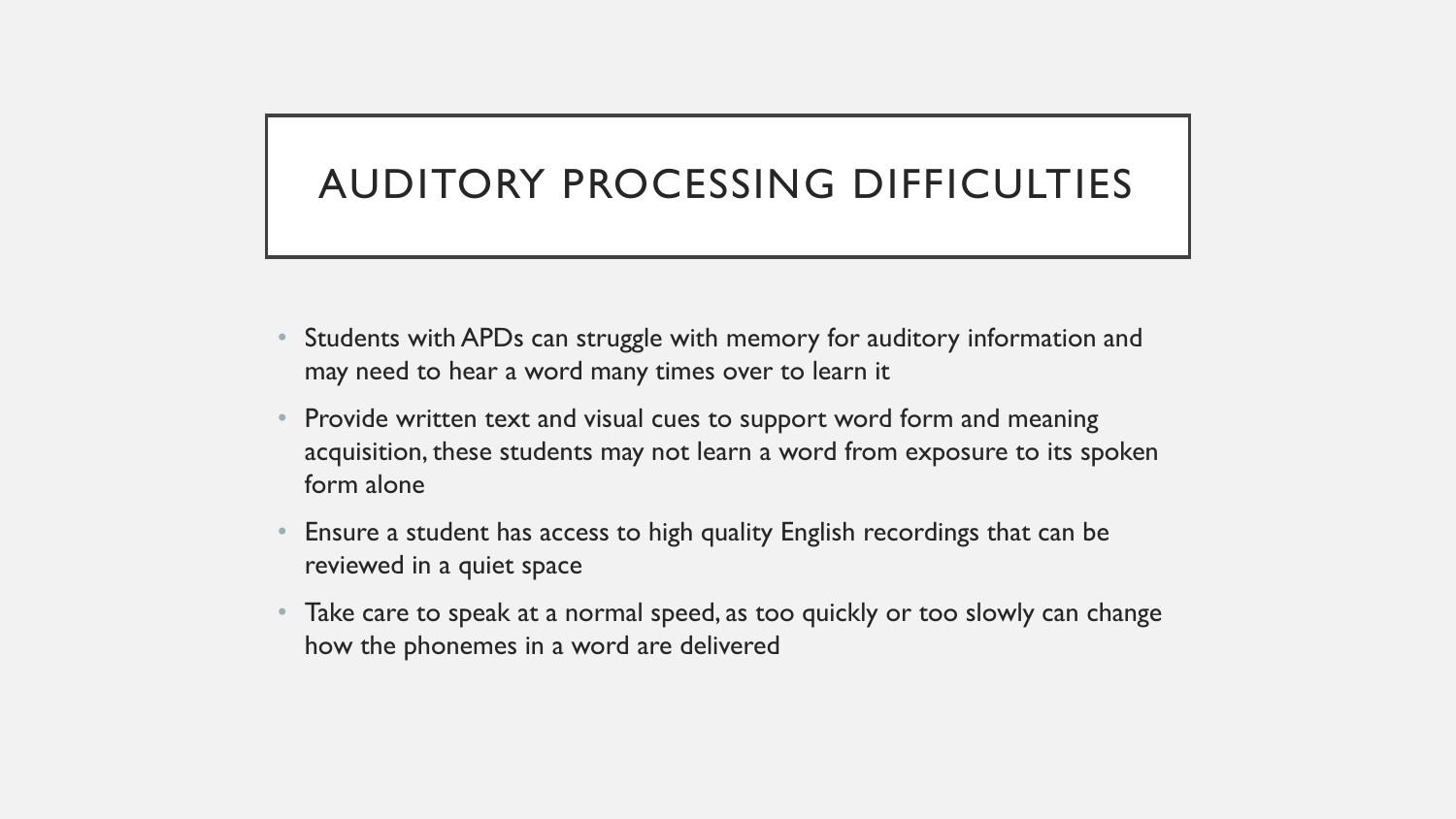These are the language processing steps that take place when a student is asked to read a vocabulary word aloud:



- 1. Info from eyes processed
- 2. Connected to a word's lexical entry
- 3. Meaning and pronunciation activated (Wernicke's Area)
- 4. Converted into articulatory info (Broca's Area)
- 5. Muscle movements coordinated for speech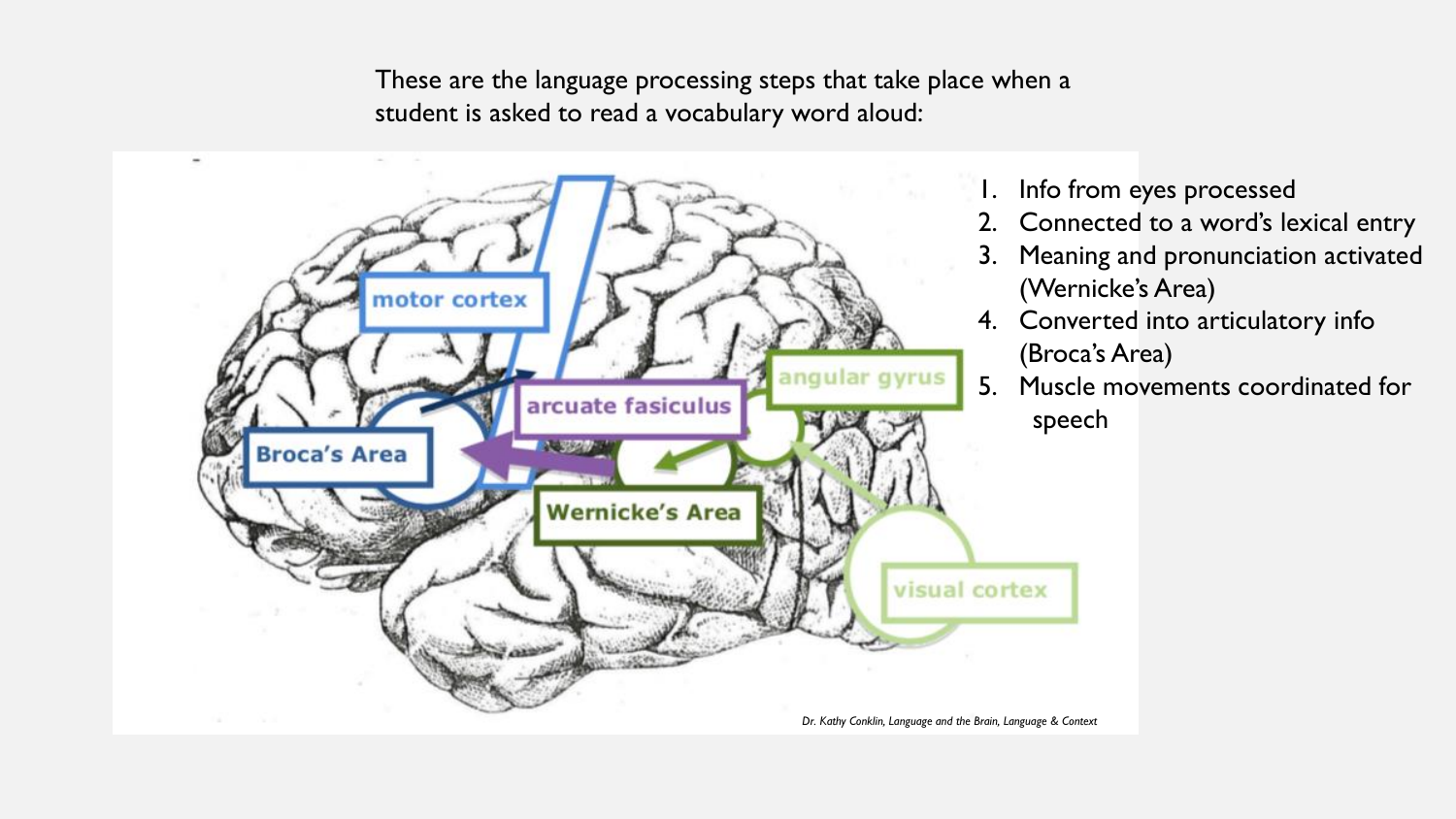# GROUP TASK 4

Where is an EAL learner with A) *Visual Processing Difficulties* B) *Dyspraxia* and C) *Dyslexia* most likely to struggle? Is providing a written list the best way for these students to learn vocabulary? What would be better?



- 1. Info from eyes processed
- 2. Connected to a word's lexical entry
- 3. Meaning and pronunciation activated (Wernicke's Area)
- 4. Converted into articulatory info (Broca's Area)
- 5. Muscle movements coordinated for speech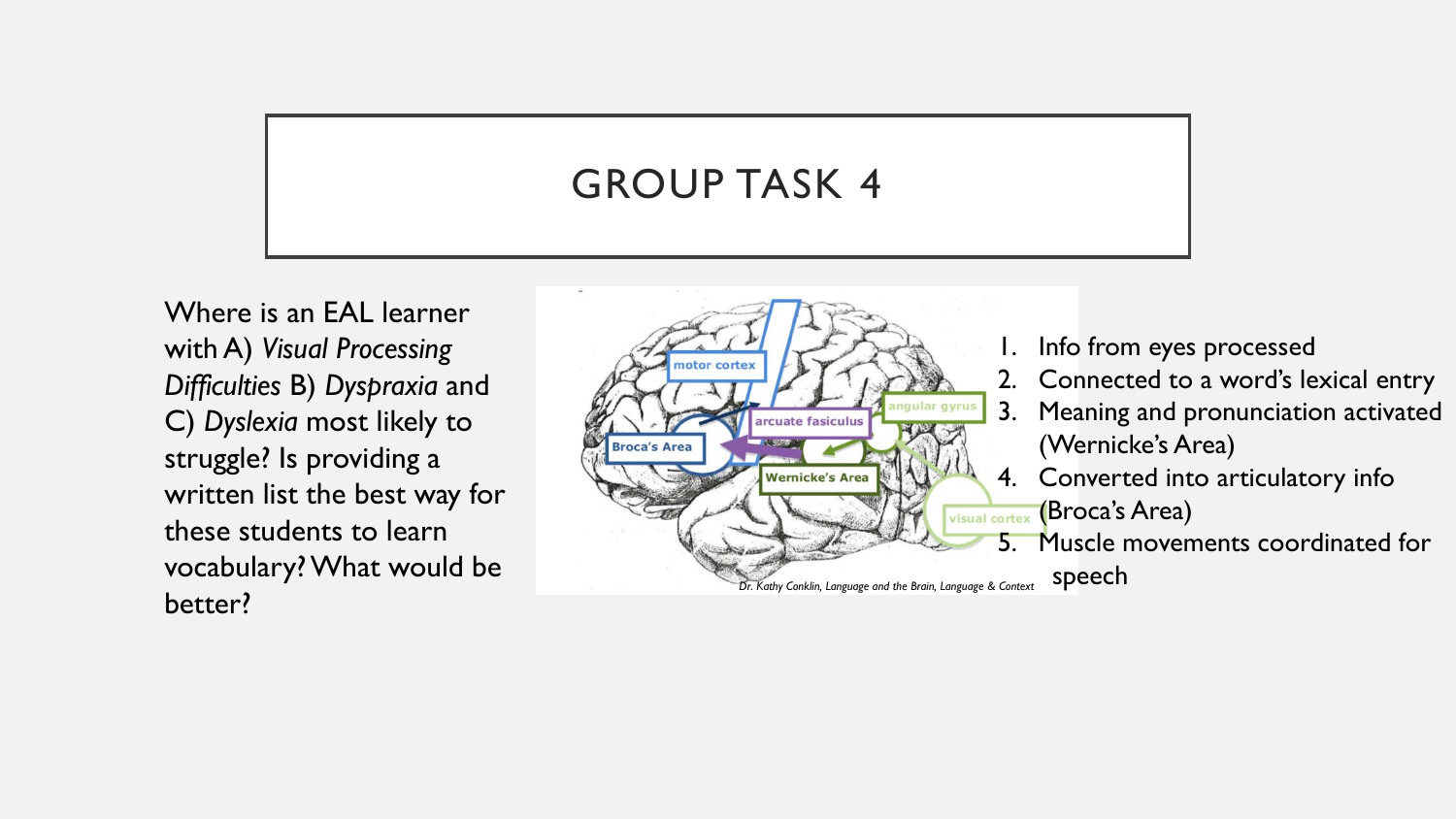



- A) The learner with *Visual Processing Difficulties* will most likely struggle with Step 1. Activities: Show them how to access text-to-speech and encourage them to repeat the spoken form of a word to learn it; Help them learn a word's spelling by reciting letters out loud; Work on English letter-shape recognition using letter outlines, puzzles, apps;
- B) The learner with *Dyspraxia* will most likely struggle with **Step 5**. Activities: Break a word into phonemes and have the student practice saying each sound on its own, building up to the whole word; Have fun saying the word at different speeds, in different voices
- C) The learner with *Dyslexia* will most likely struggle with Step 2. Activities: Print a word in a large size in dyslexia-friendly font (consider caps vs. lowercase and colored paper); provide spoken form and drill whole word recognition; Have them create a collage of magazine images that help them link written and spoken form; Help them develop a mnemonic device to link written form with meaning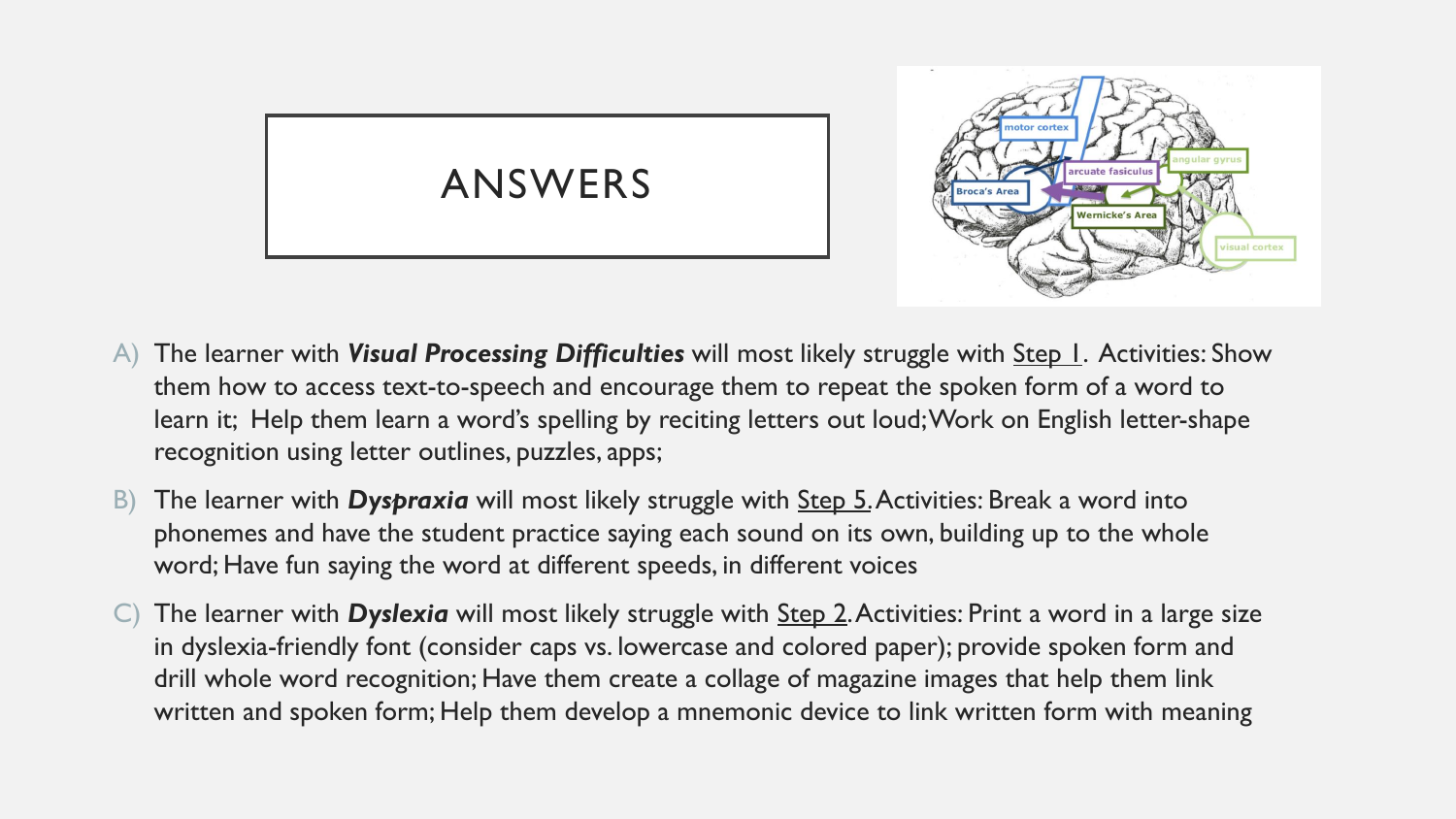# A FEW MORE THINGS TO KEEP IN MIND

- It's easier for an EAL learner to learn language that's **meaningful** to them, acquired in a **multi-sensory way**, and presented **in context**
- **Repeat exposure** is the best way to ensure receptive knowledge of a word
- **Productive use** is important and assists with retention (the more students use a word the less vulnerable it is to decay)
- **Every word helps**, this includes vocabulary learned in and outside of the classroom (the more words you know, the more you can learn)
- **Teach vocabulary learning strategies** to enable an EAL learner to make the most out of his or her exposure to English outside of the classroom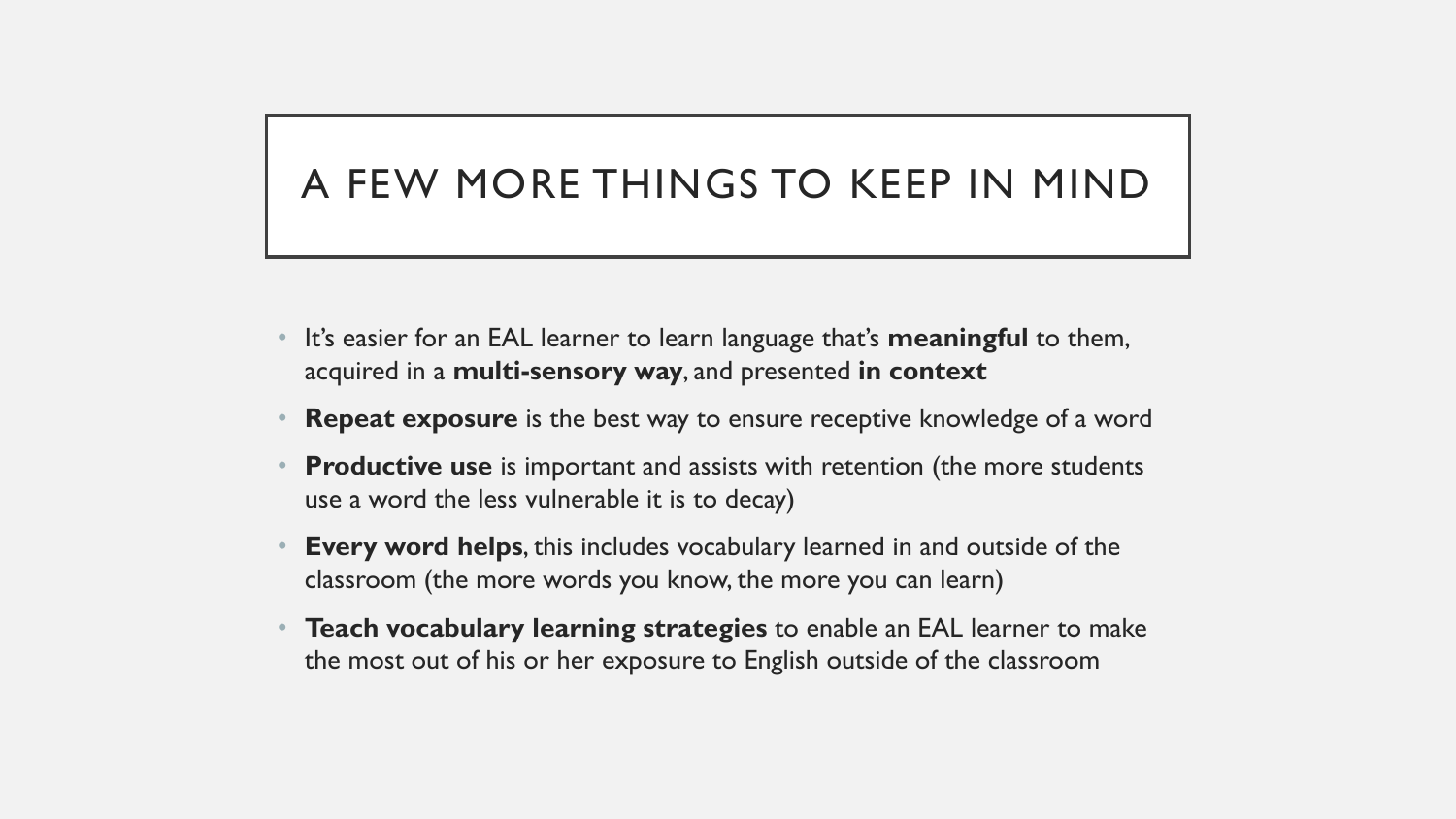

### ANY QUESTIONS?

#### **Also, feel free to get in touch:**

• Meredith.cicerchia@nottingham.ac.uk (or) meredithcicerchia@gmail.com